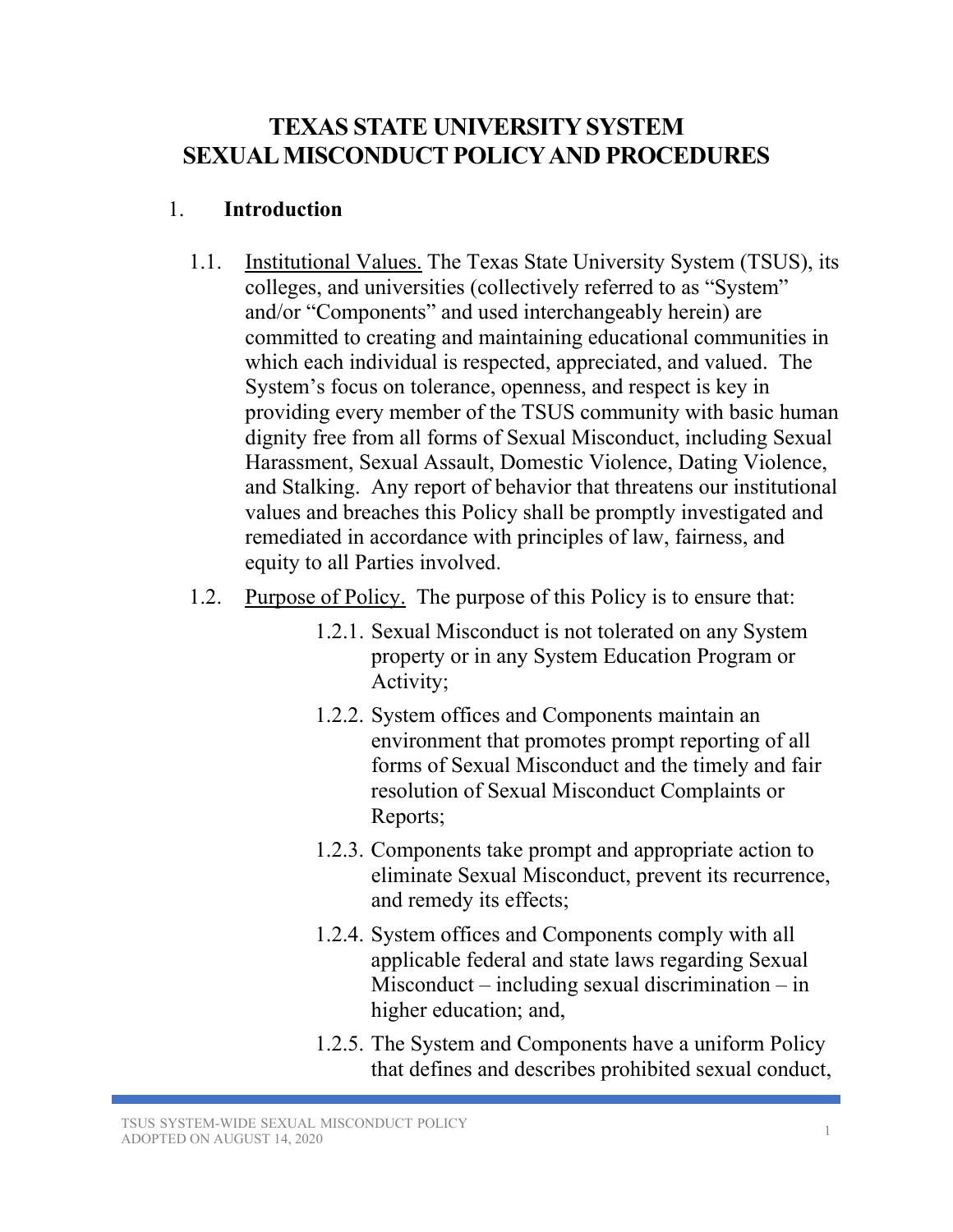establishes procedures for processing Complaints or Reports of Sexual Misconduct, permits appropriate sanctions, and identifies available resources.

- 1.3. Notice of Sexual Misconduct Violations. Sexual Misconduct as defined in the Glossary constitutes a violation of this Policy. Students and Employees reported as having engaged in Sexual Misconduct are subject to investigation for violating this Policy. Should an investigation result in a Finding that this Policy was violated, the violator may be subject to sanctions as defined herein.
- 1.4. Applicability of this Policy. This Policy applies to all students, faculty, staff, and Third Parties within the System or its Components' Education Programs or Activities and prohibits Sexual Misconduct committed by or against students, faculty, staff, or Third Parties. The Policy applies to:
	- 1.4.1. all incidents of Sexual Misconduct;
	- 1.4.2. all incidents of Sexual Misconduct occurring on or after the effective date of this Policy;
	- 1.4.3. all incidents of Title IX Sexual Harassment; and
	- 1.4.4. with the exception of incidents of Title IX Sexual Harassment, all incidents of Non-Title IX Sexual Misconduct occurring prior to the effective date of this Policy are controlled by the Policy in effect at that time.
- 1.5. Supersedes Existing Policies. In the case of allegations of Sexual Misconduct, this Policy supersedes any conflicting Sexual Misconduct procedures and policies set forth in other Component policies.
- 1.6. Equal Access. Each Component shall ensure, to the greatest extent practicable, equal access for Students enrolled at or Employees of the institution who are persons with disabilities. The Component shall make reasonable efforts to consult with a disability services office of the Component, advocacy groups for people with disabilities, and other relevant stakeholders to assist the Component with complying with the Component's duties under this Policy.
- 1.7. First Amendment Rights. Freedom of speech and principles of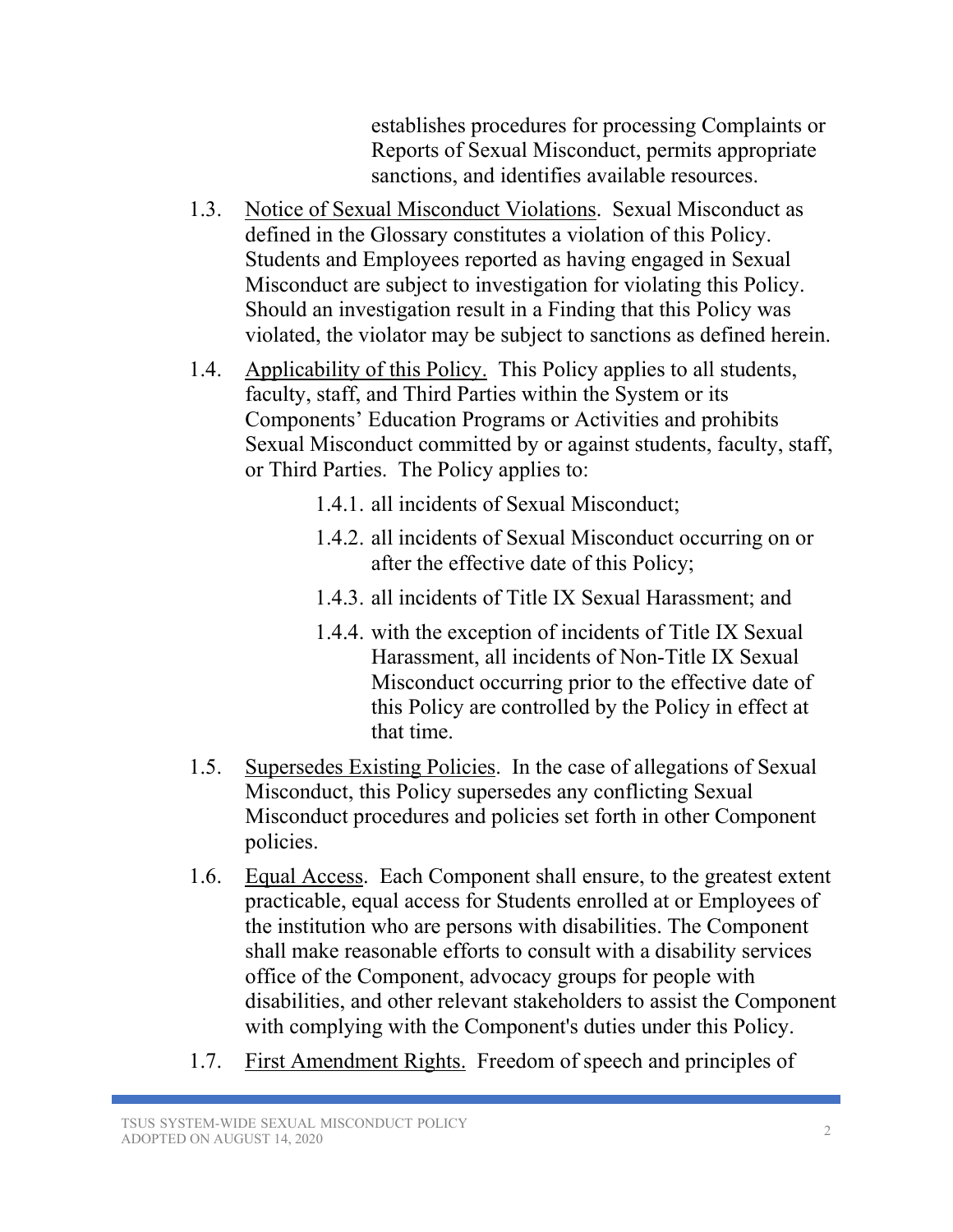academic freedom are central to the mission of institutions of higher education. Constitutionally protected expression cannot be considered Sexual Misconduct under this Policy.

- 1.8. Biennial Policy Review. This Policy shall be reviewed each biennium and, with approval of the System's governing board, shall be revised as necessary.
- 1.9. Notice of Non-Discrimination.The System complies with Title IX of the Higher Education Amendments of 1972 (Title IX), which prohibits discrimination on the basis of sex in Education Programs or Activities; Title VII of the Civil Rights Act of 1964 (Title VII), which prohibits sex discrimination in employment; Campus Sexual Violence Elimination Act (SaVe); Violence Against Women Act (VAWA); and the Clery Act. Sexual Misconduct constitutes a form of sex discrimination prohibited by Title IX and Title VII.
- 1.10. Extent of Authority. This Policy applies to all incidents of Sexual Misconduct. However, provisions of the Policy that do not apply to Title IX Sexual Harassment are so indicated, as are provisions of the Policy that are exclusive to Title IX Sexual Harassment.
- 1.11. Employment at Will. Nothing herein to the contrary shall be construed in derogation of the Texas State University System Board of Regents' employment-at-will policy.

# 2. **Definitions**

A Glossary with definitions of Title IX and Non-Title IX-related offenses and other terms used in this Policy is attached.

# 3. **Provisions Applicable to the Title IX Sexual Harassment & Non-Title IX Sexual Misconduct Grievance Processes**

3.1. Equitable Treatment. A Component's response to an allegation of Sexual Misconduct must treat Complainants and Respondents equitably by offering Supportive Measures to Complainants and Respondents, and by following a grievance process as described herein against a Respondent prior to the imposition of any disciplinary sanctions or other actions that are not Supportive Measures.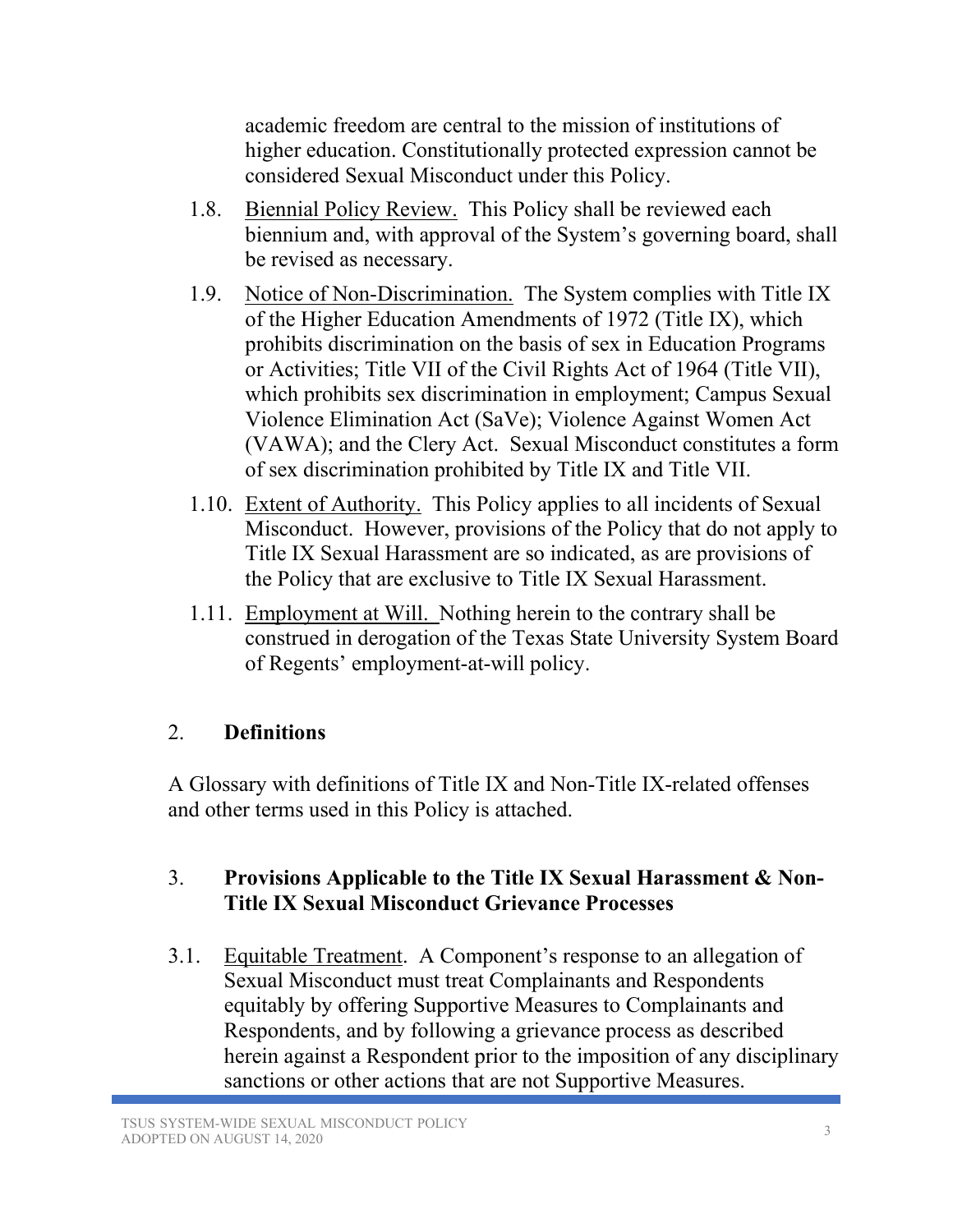#### 3.2. Standard of Evidence

- 3.2.1. Presumption of Non-Responsibility. Any person accused of Sexual Misconduct under this Policy is presumed not responsible for the alleged conduct until a determination regarding responsibility is made at the conclusion of the grievance process.
- 3.2.2. Preponderance of the Evidence Standard. The Decision Maker will weigh the admissible evidence using the preponderance of the evidence standard.
- 3.3. Conflicts of Interest. Any individual designated by a Component as a Title IX Coordinator, Investigator, Decision Maker, Informal Resolution Facilitator, Appellate Authority, or Campus Administrator may not have a conflict of interest or bias for or against Complainants or Respondents generally, or against an individual Complainant or Respondent. The Title IX Coordinator shall not serve as Decision Maker, Informal Resolution Facilitator, or Appellate Authority.
- 3.4. Promptness. The Component shall make every reasonable effort to ensure that the resolution of a Sexual Misconduct Complaint or Report occurs in as efficient a manner as possible, with an expectation that the process (exclusive of any appeal procedures) will generally be completed within one hundred and twenty (120) calendar days of the date a Complaint or Report is submitted.
- 3.5. Modification of Deadlines. The Title IX Coordinator may modify any deadlines contained in this Policy as necessary to accomplish the purposes stated and for good cause, including, but not limited to, complexity of the investigation and to accommodate semester breaks.
- 3.6. Immunity/Amnesty. Reporting, investigating, and adjudicating incidents of Sexual Misconduct is of paramount importance. The Component does not condone underage drinking, illegal use of drugs, or other criminal behavior. However, the Component will not take any disciplinary action for prohibited conduct in relation to or concurrently with an incident of Sexual Misconduct, against a person who is enrolled with or employed by the Component for any violation of the Component's applicable code of conduct, provided:

3.6.1. the person acts in good faith;

3.6.2. the violation of the code of conduct arises out of the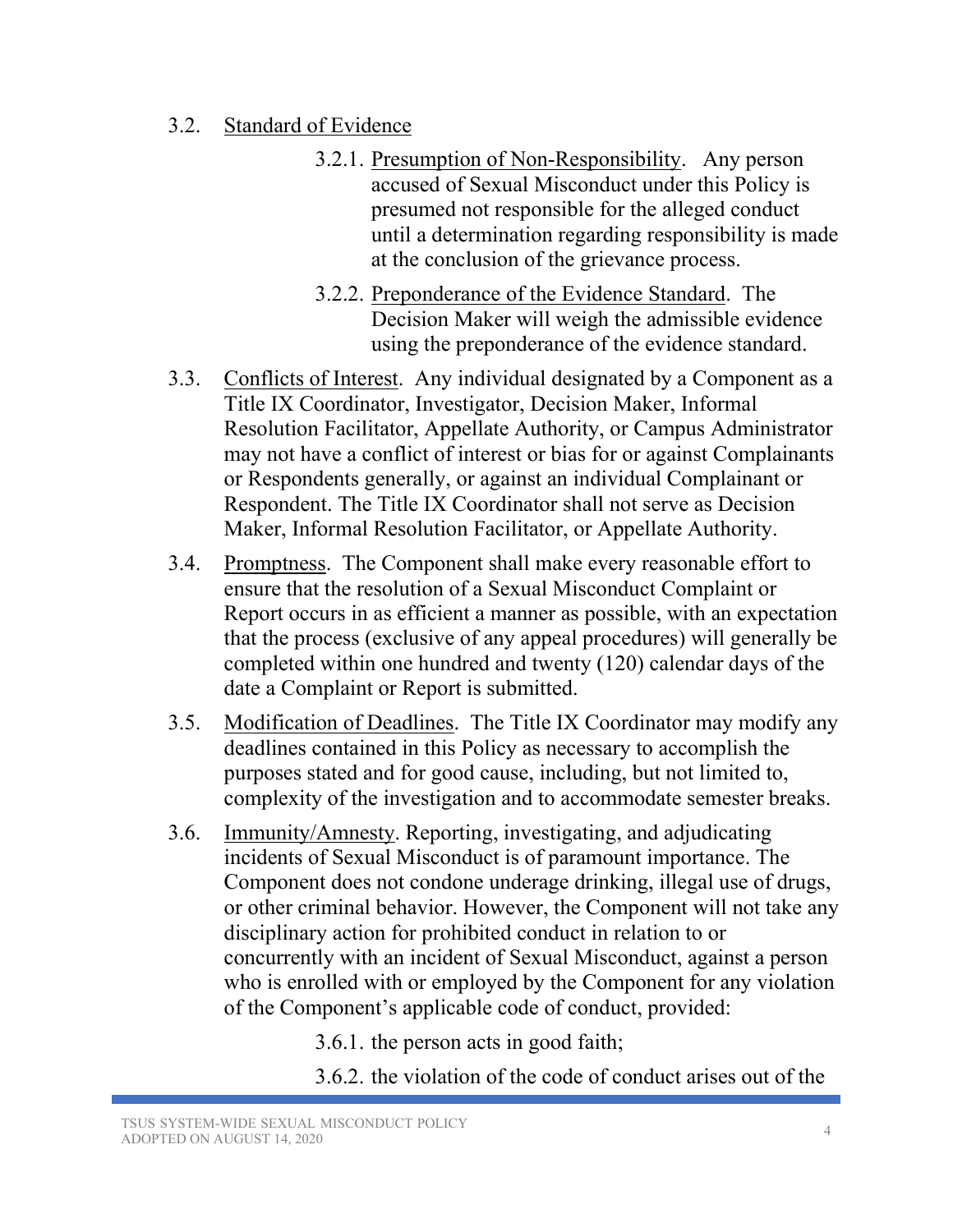same facts or circumstances as a Complaint or Report of Sexual Misconduct;

- 3.6.3. the violation of the code of conduct is not punishable by suspension or expulsion; and,
- 3.6.4. the person is not reporting his or her own commission or assistance in the commission of Sexual Misconduct.
- 3.7. Prohibition on Providing False Information. Any individual who knowingly makes a false Complaint or Report under this Policy, or knowingly provides false information to Component officials, or who intentionally misleads Component officials who are involved in the investigation or resolution of a Complaint or Report shall be subject to disciplinary action. Charging an individual with a code of conduct violation for making a materially false statement in bad faith in the course of a grievance proceeding under this Policy does not constitute retaliation prohibited by Section 3.14 herein. A determination regarding responsibility, alone, is not sufficient to conclude that any Party made a materially false statement in bad faith.
- 3.8. Supportive Measures.
	- 3.8.1. Generally. When an incident of Sexual Misconduct is reported, the Component will consider Supportive Measures while the incident is investigated and adjudicated. The determination of appropriate Supportive Measures in a given situation must be based on the facts and circumstances of that situation. The Title IX Coordinator is responsible for coordinating the effective implementation of Supportive Measures, and the duration of such measures. Supportive Measures may include, but are not limited to:
		- 3.8.1.1. Counseling provided by a counselor who does not provide counseling to any other person involved in the incident, including a person who reports an incident of Sexual Misconduct, as long as the Component employs a sufficient number of counselors;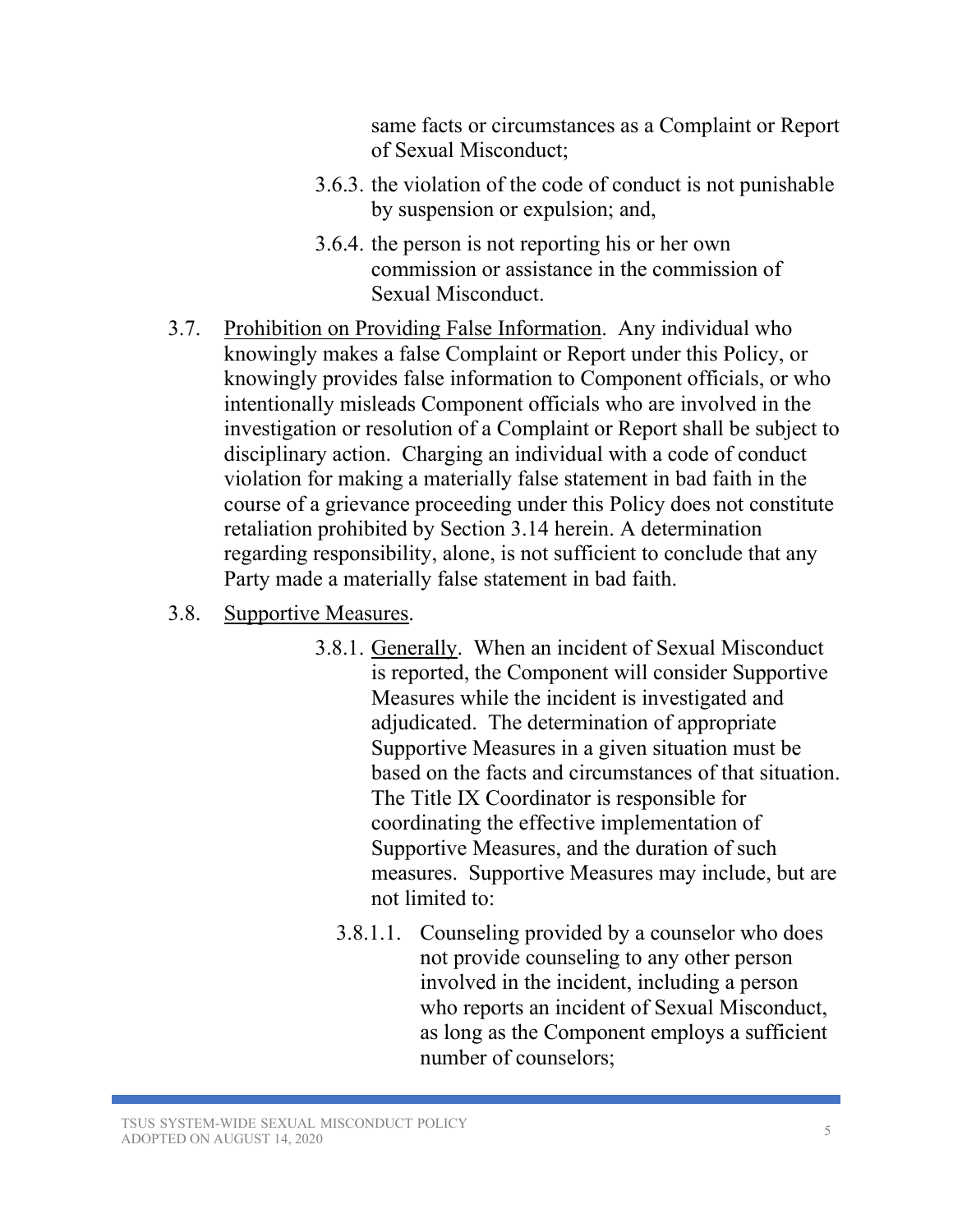- 3.8.1.2. extensions of deadlines or other course-related adjustments:
- 3.8.1.3. without any academic penalty, modifications of work or class schedules or assignments, including the option of dropping a course in which both Parties are enrolled;
- 3.8.1.4. campus escort or transportation services;
- 3.8.1.5. mutual restrictions on contact between the Parties;
- 3.8.1.6. changes in work or housing locations;
- 3.8.1.7. leaves of absence;
- 3.8.1.8. restrictions from specific activities or facilities; and,
- 3.8.1.9. increased security and monitoring of certain areas of the campus.
- 3.8.2. Orders of Protection. The Component will honor any order of protection, no contact order, restraining order or similar lawful order issued by any criminal, civil, or tribal court.
- 3.8.3. Confidentiality of Supportive Measures. The Component shall maintain as confidential any measures provided to the Complainant and/or Respondent, to the extent allowed by law and to the extent that maintaining such confidentiality will not impair the ability to provide the measures.
- 3.8.4. Emergency Removal. Emergency removal of an Employee or Student prior to a final decision in a Sexual Misconduct matter must comply with System Rules and Regulations Chapters IV  $\S$  2.2(14), V  $\S$ 2.131, and VI  $\S$  5.(14). A Component may remove a Respondent from the Component's Education Program or Activity on an emergency basis, provided that the Component undertakes an individualized safety and risk analysis, determines that an immediate threat to the physical health or safety of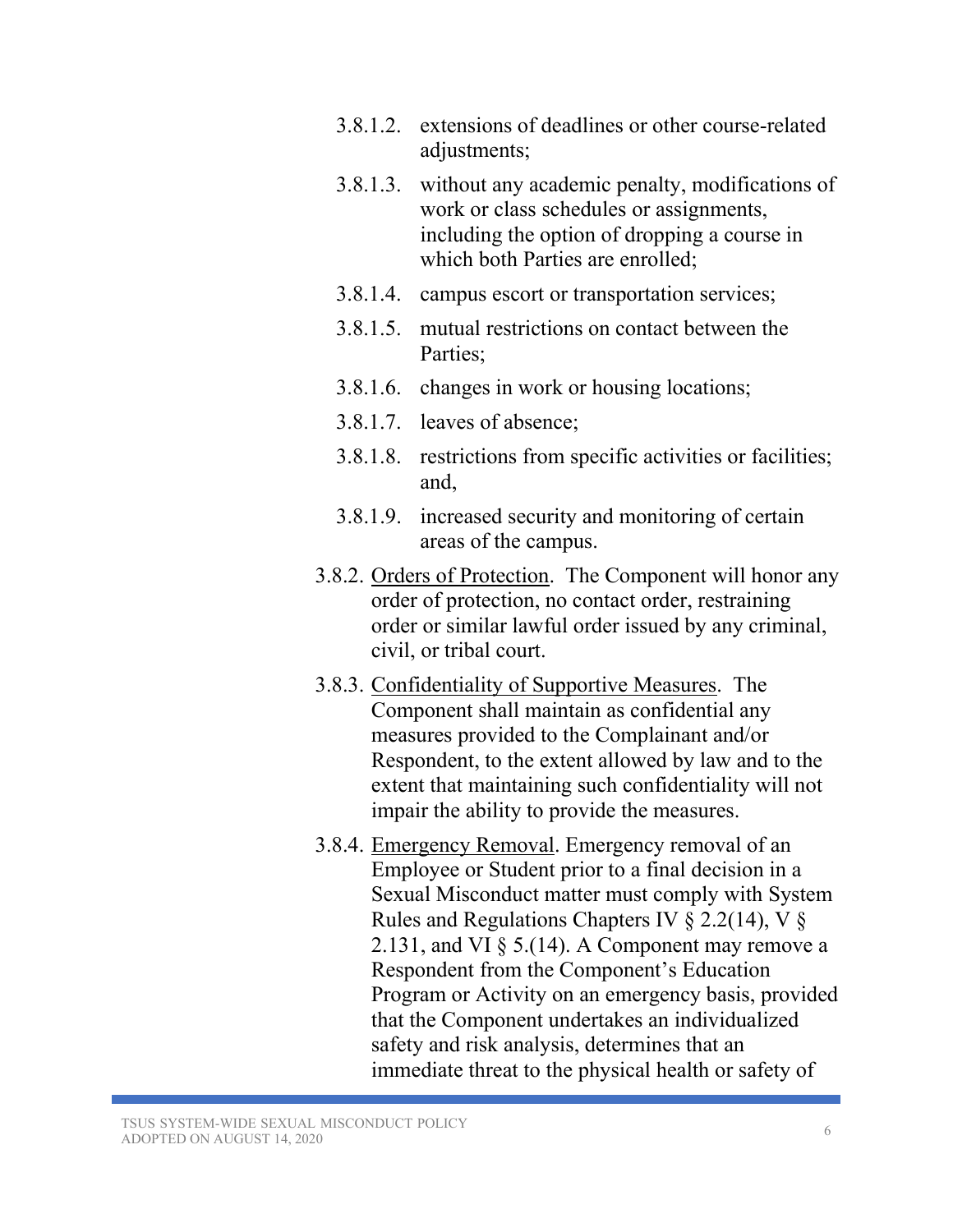any student or other individual arising from the allegations of sexual harassment justifies removal, and provides the Respondent with notice and an opportunity to challenge the decision immediately following the removal. The removal challenge does not require a hearing and the burden is on the Respondent to show why the removal should be rescinded.

- 3.8.5. Administrative Leave. Nothing herein precludes a Component from placing a non-student employee Respondent on administrative leave with or without pay during the pendency of the grievance or any judicial process.
- 3.8.6. Supportive Measures when Anonymity is Required. The Component's inability to take disciplinary action against an alleged Respondent because of a Complainant's insistence on anonymity will not restrict the Component's ability to provide appropriate measures for the reasonable safety of the Component community.
- 3.8.7. Unreasonable Burden. Supportive Measures may not impose an unreasonable burden on the other Party.
- 3.8.8. Failure to Adhere to Supportive Measures. Failure to adhere to the parameters of any Supportive Measures may be considered a separate violation of this Policy and may result in disciplinary sanctions.

#### 3.9. Informal Resolution

- 3.9.1. Eligibility for Informal Resolution. Informal Resolution is available after a Formal Complaint has been filed in a Title IX Sexual Harassment incident or a Report has been received in a Non-Title IX Sexual Misconduct incident. Informal Resolution may be pursued if:
	- 3.9.1.1. both Parties are willing to engage in Informal Resolution and consent to do so in writing;
	- 3.9.1.2. the Complainant and the Respondent are both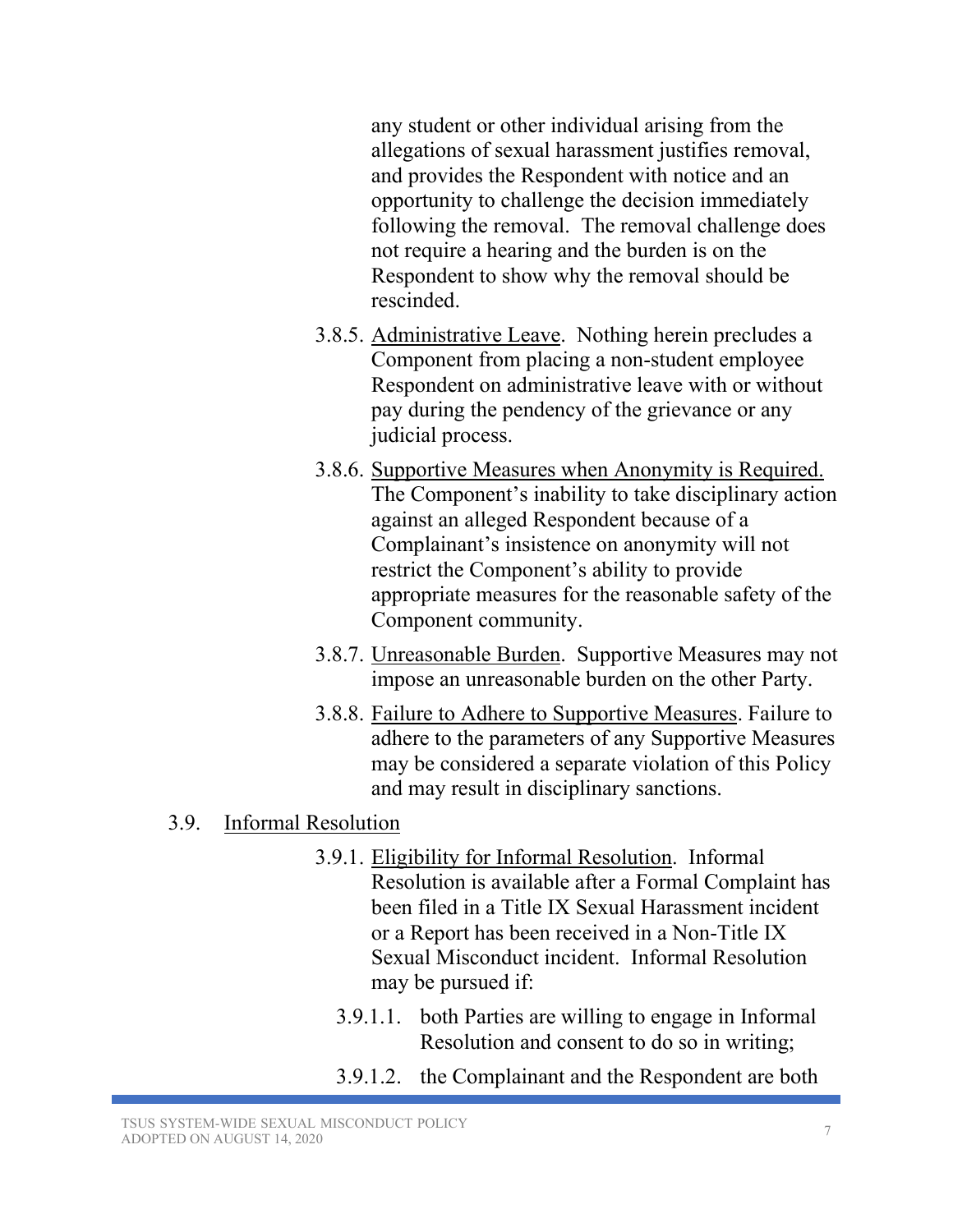Students or are both Employees of the Component;

- 3.9.1.3. the Title IX Coordinator agrees that Informal Resolution is an appropriate mechanism for resolving the Complaint; and
- 3.9.1.4. the Component provides written notice to the Parties in accordance with Section 3.9.2.1.
- 3.9.2. Informal Resolution Procedures.
	- 3.9.2.1. Notice. The Title IX Coordinator shall provide written notice to the Parties of the availability of informal resolution, including:
		- 3.9.2.1.1. the allegations;
		- 3.9.2.1.2. the requirements of the informal resolution process, including the circumstances under which the Parties are precluded from resuming a Formal Complaint arising from the same allegations;
		- 3.9.2.1.3. any consequences resulting from participating in the informal resolution process, including the records that will be maintained or could be shared; and,
		- 3.9.2.1.4. the Parties' right to withdraw consent to informal resolution at any time prior to reaching an agreement, and resume the grievance process.
	- 3.9.2.2. Scheduling. When a Sexual Misconduct Complaint or Report meets the requirements for informal resolution, the Title IX Coordinator will make the requisite arrangements. Informal resolution may take place at any point in the grievance process after a Formal Complaint is filed and any time prior to reaching a determination regarding responsibility.
	- 3.9.2.3. Referral for Investigation. The Title IX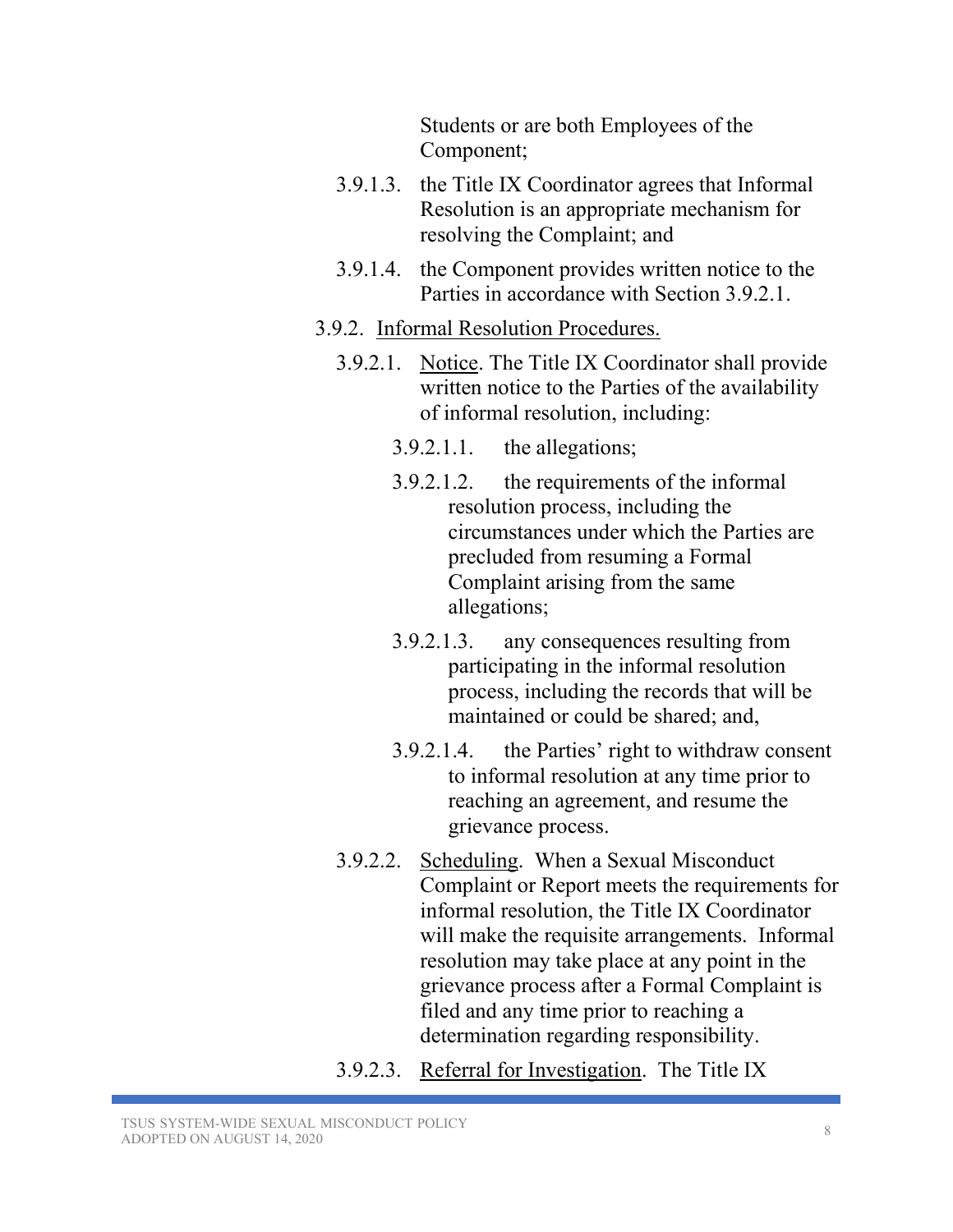Coordinator will terminate informal resolution and continue the investigation if:

- 3.9.2.3.1. The Parties are not able to reach an agreement prior to the exhaustion of the administrative process,
- 3.9.2.3.2. One or more of the Parties withdraws consent to informal resolution, or,
- 3.9.2.3.3. Title IX Coordinator determines that informal resolution is no longer appropriate.
- 3.9.2.4. Agreements. Informal resolutions will be reduced to writing, and signed by both Parties. Agreements will be maintained by the Title IX Coordinator and disclosed only as necessary to implement the provisions of the agreed resolution or as required by law.
- 3.9.2.5. No Waiver. A Component may not require as a condition of enrollment or continuing enrollment, or employment or continuing employment, or enjoyment of any other right, waiver of the right to an investigation and adjudication of Formal Complaints of Sexual Misconduct consistent with this Policy.
- 3.9.2.6. No Recording and no use of statements. No recording of the informal resolution will be made and all statements made during the informal resolution process may not be used for or against either Party should the Parties be unable to reach an informal resolution and resume the grievance process. Failure to comply with an informal resolution agreement may result in disciplinary action.
- 3.10. Withholding of Transcript. The Component may not issue a transcript to a student Respondent until the institution makes a final determination of responsibility.
- 3.11. Remedies. Remedies for a Finding of a violation of this Policy must be designed to restore or preserve equal access to the Component's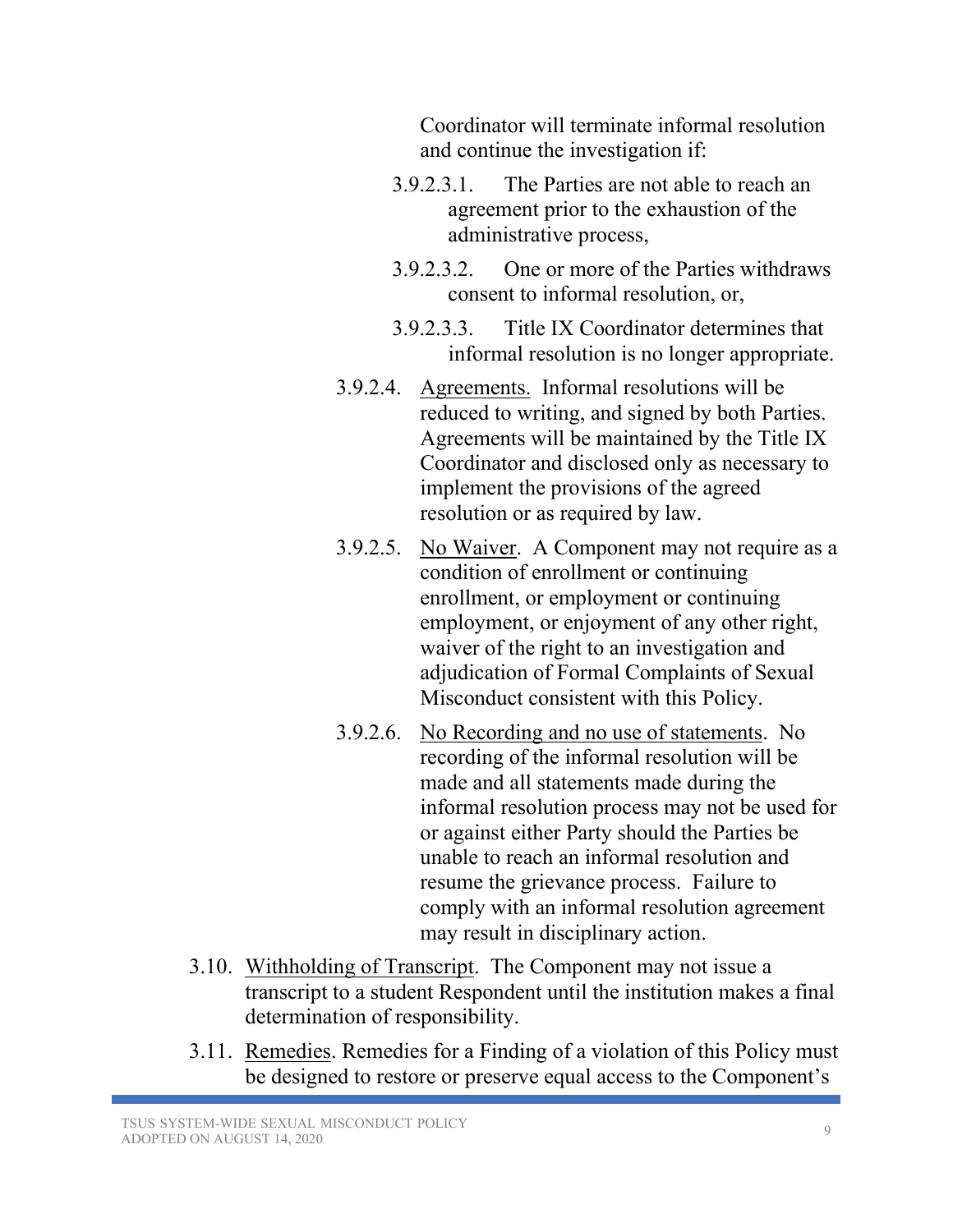Education Program or Activity to the Complainant. Such remedies may include the same individualized services described in Section 3.8 as "Supportive Measures"; however, remedies need not be nondisciplinary or non-punitive and need not avoid burdening the Respondent.

- 3.11.1. The Title IX Coordinator is responsible for the effective implementation of remedies.
- 3.11.2. Any remedy that does not directly affect the Respondent must not be disclosed to the Respondent.
- 3.12. Sanctions. Sanctions for a Finding of a Policy violation will depend upon the nature and gravity of the misconduct and/or any record of prior discipline for Sexual Misconduct. Sanctions include, but are not limited to, the following:

#### 3.12.1. Students

- 3.12.1.1. no-contact orders;
- 3.12.1.2. probation (including disciplinary and academic probation);
- 3.12.1.3. expulsion from campus housing;
- 3.12.1.4. restricted access to activities or facilities;
- 3.12.1.5. mandated counseling (this may include, but not be limited to education programs and batterer intervention);
- 3.12.1.6. disqualification from student employment positions;
- 3.12.1.7. revocation of admission and/or degree;
- 3.12.1.8. withholding of official transcript or degree;
- 3.12.1.9. bar against readmission;
- 3.12.1.10. monetary restitution;
- 3.12.1.11. withdrawing from a course with a grade of W, F, or WF; or,
- 3.12.1.12. relevant training.
- 3.12.2. Employees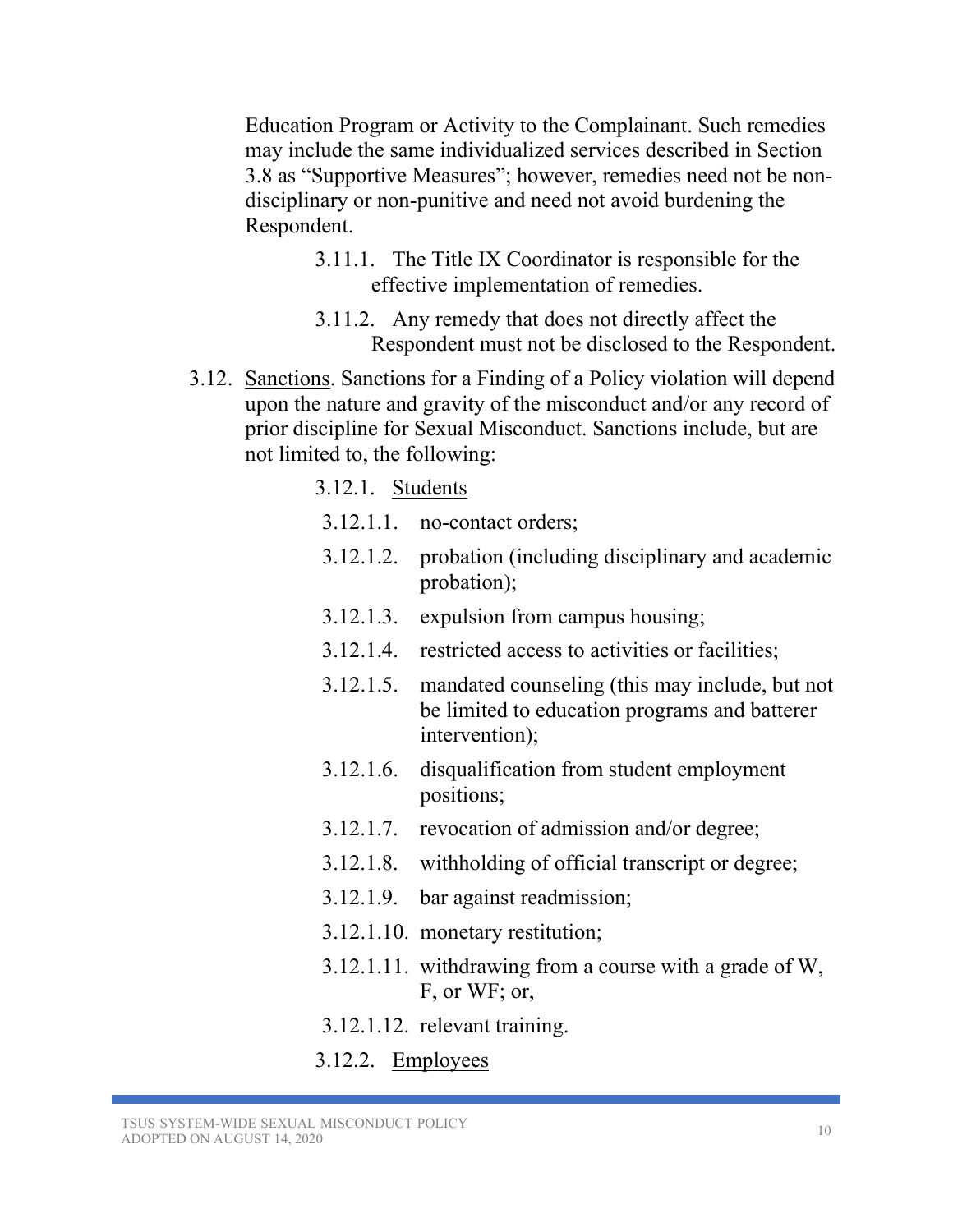- 3.12.2.1. withholding a promotion or pay increase;
- 3.12.2.2. reassigning employment, including, but not limited to demotion in rank;
- 3.12.2.3. terminating employment;
- 3.12.2.4. barring future employment from System or Component;
- 3.12.2.5. temporary suspension without pay;
- 3.12.2.6. compensation adjustments;
- 3.12.2.7. no-contact orders;
- 3.12.2.8. relevant training; or,
- 3.12.2.9. recommendation to revoke tenure.
- 3.13. Notification of Finding to Postsecondary Institutions. On request by another postsecondary educational institution, a Component shall provide to the requesting institution information relating to a determination by the Component that a student enrolled at the Component violated this Policy.
- 3.14. Retaliation. No Component or person may intimidate, threaten, coerce, or discriminate against any individual for the purpose of interfering with any right or privilege secured by Title IX or this Policy, or because the individual has made a Complaint or Report, testified, assisted, or participated or refused to participate in any manner in an investigation, proceeding, or hearing under this Policy. Any person, who believes that she or he has been subjected to Retaliation, should immediately report this concern to the Title IX Coordinator.

#### 3.14.1. By the Component

- 3.14.1.1. A Component may not discipline or discriminate against an employee who in good faith makes a Report of Sexual Misconduct as required by this Policy.
- 3.14.1.2. Subsection 3.14.1.1 does not apply to an employee who perpetrates or assists in perpetrating an incident of Sexual Misconduct.
- 3.14.2. By Others. The exercise of rights protected under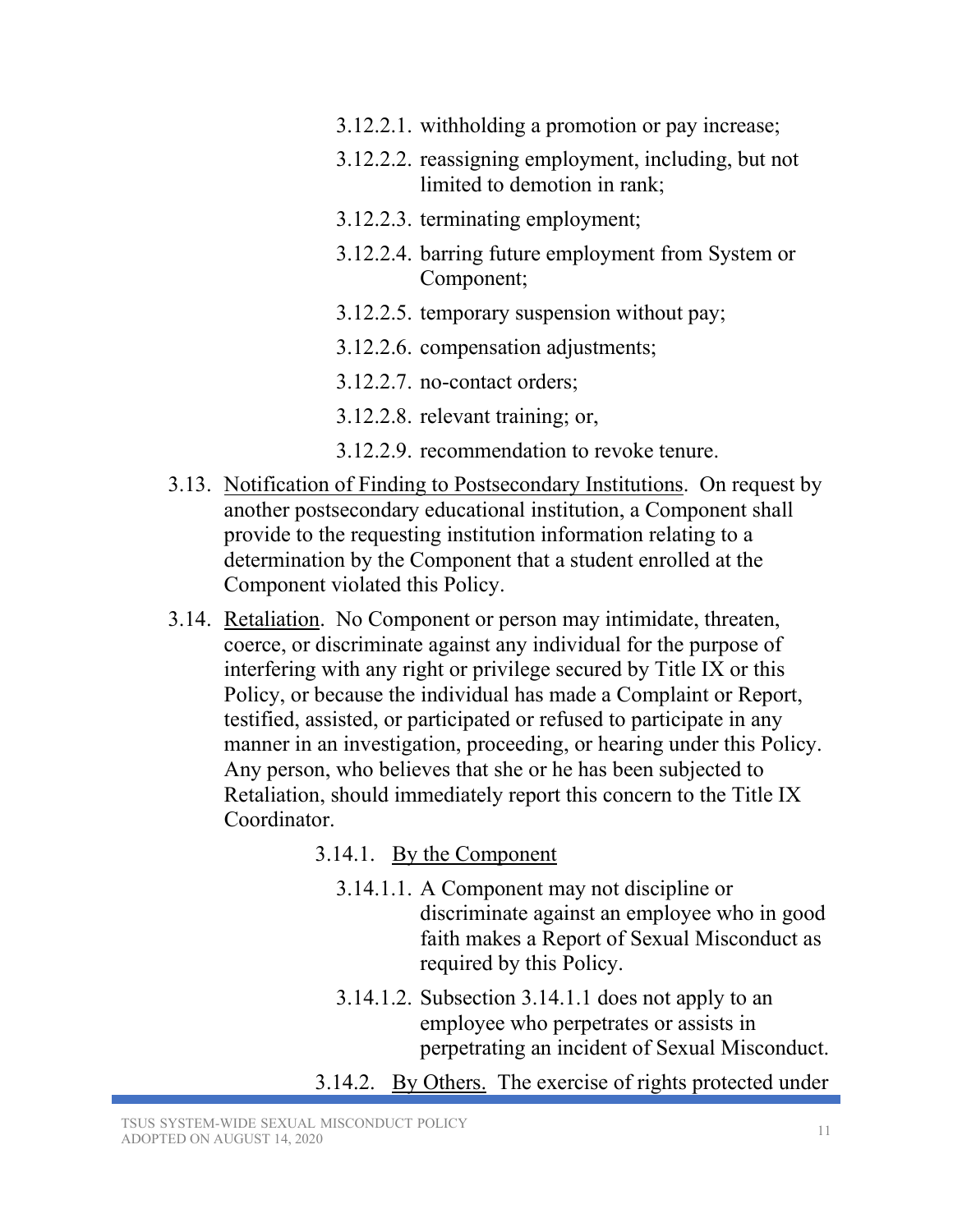the First Amendment does not constitute retaliation prohibited under this section.

- 3.15. Confidentiality
	- 3.15.1. The identity of the following individuals is confidential and not subject to disclosure under the Texas Public Information Act, unless such individual(s) waive nondisclosure in writing:
		- 3.15.1.1. an alleged victim of an incident of Sexual Misconduct:
		- 3.15.1.2. a person who reports an incident of Sexual Misconduct;
		- 3.15.1.3. a person who sought guidance from the Component concerning such an incident;
		- 3.15.1.4. a person who participated in the Component's investigation of such an incident; or,
		- 3.15.1.5. a person who is alleged to have committed or assisted in the commission of Sexual Misconduct, provided that after completion of the investigation, the Component determines the Complaint or Report to be unsubstantiated or without merit.
	- 3.15.2. The identity of the individual(s) referenced in Section 3.15.1 may only be disclosed to the following:
		- 3.15.2.1. a Component, as necessary to conduct an investigation and resolution of the investigation;
		- 3.15.2.2. the person or persons alleged to have perpetrated the incident of Sexual Misconduct defined in this Policy, to the extent required by other law;
		- 3.15.2.3. a law enforcement officer, as necessary to conduct a criminal investigation;
		- 3.15.2.4. potential witnesses to the incident, as necessary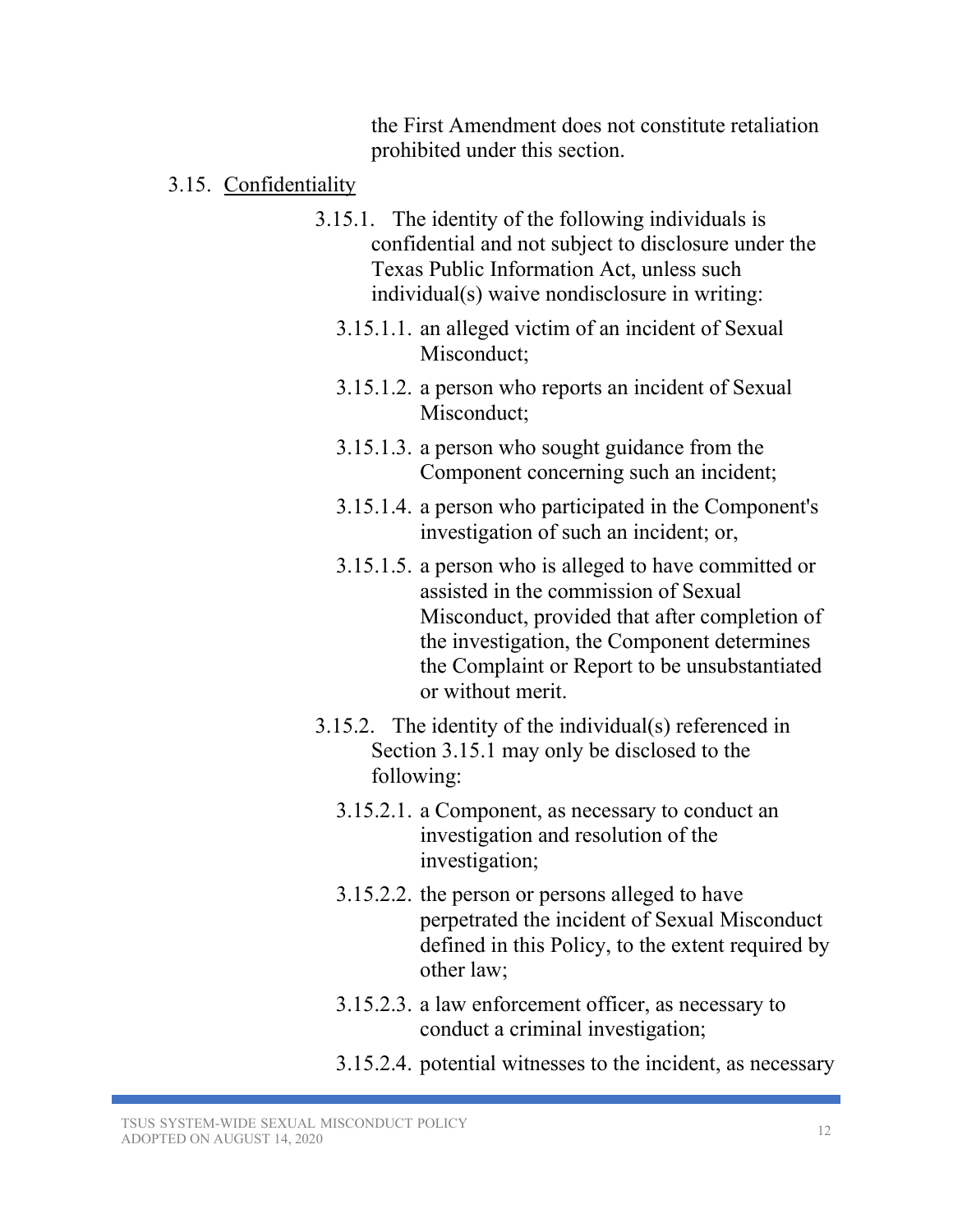to conduct an investigation; or,

- 3.15.2.5. a health care provider in an emergency situation, as determined necessary by the Component.
- 3.15.3. Information reported to a health care provider or other medical provider employed by a Component is confidential, and may be shared by the provider only with the Complainant's consent. The provider must provide aggregate data or other non-identifying information regarding incidents of Sexual Misconduct to the Component's Title IX Coordinator.
- 3.15.4. Breaches of confidentiality or privacy committed by Employees receiving a Complaint or Report of alleged Sexual Misconduct or investigating the Report of alleged Sexual Misconduct may result in disciplinary sanctions.
- 3.15.5. Release of information to the individuals referenced in Section 3.15.2 shall not be construed as a voluntary disclosure for purposes of the Texas Public Information Act.
- 3.15.6. If there is a direct conflict between the requirements of FERPA and the requirements of Title IX, such that enforcement of FERPA would interfere with the primary purpose of Title IX to eliminate sex-based discrimination in schools, the requirements of Title IX override any conflicting FERPA provisions.

# 4. **Reporting Incidents of Sexual Misconduct**

4.1. General Information. Each Component will identify and provide complete contact information for their Title IX Coordinator and all Deputy Coordinators in various locations, including but not limited to the Component's website; the Student's handbook; the Dean of Students Office; Human Resources; and Campus Police or Security; or their equivalents. Once a Complaint or Report of Sexual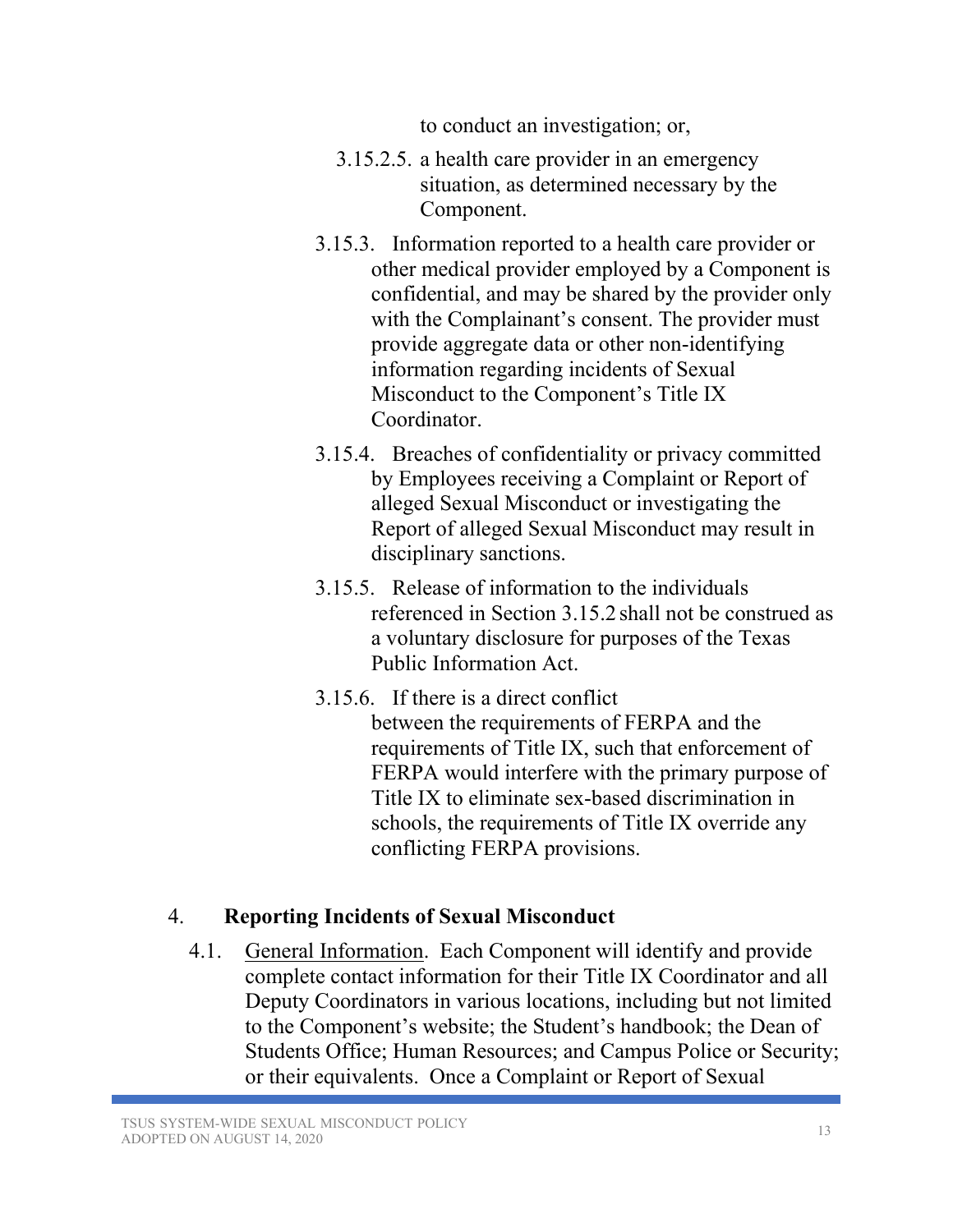Misconduct is received by the Component, the Title IX Coordinator will determine the appropriate grievance process for resolution.

- 4.2. Victim Reporting Options. Although a victim of Sexual Misconduct may decline to report the incident, the Component supports, encourages, and will assist those who have been the victim of Sexual Misconduct to report the incident to any of the sources below. The alleged victim may use a pseudonym form when making a report to a law enforcement agency.
	- 4.2.1. Title IX Coordinator. Any incident of Sexual Misconduct may be brought to the attention of the Title IX Coordinator. The Title IX Coordinator will discuss with the reporting Party the options for:
		- 4.2.1.1. Filing a Formal Complaint of a Title IX Sexual Harassment incident, if applicable; or,
		- 4.2.1.2. Filing a Report of a Non-Title IX Sexual Misconduct incident, if applicable.
	- 4.2.2. Responsible Employee. An individual may report alleged Sexual Misconduct to a Responsible Employee.
	- 4.2.3. Official with Authority. An individual may report alleged Sexual Misconduct to an Official with Authority. A Report to an Official with Authority will impose Actual Knowledge on the Component provided the reported incident of Sexual Misconduct meets the definition of Title IX Sexual Harassment. Each Component will identify and provide contact information of the Official with Authority in various locations, including but not limited to the Component's website and the applicable online handbooks.
	- 4.2.4. Component Police or Security. An individual may report an incident of Sexual Misconduct to the Component police or security. Although the Component strongly encourages reporting Sexual Misconduct to the police, a victim may request administrative action by the Component with or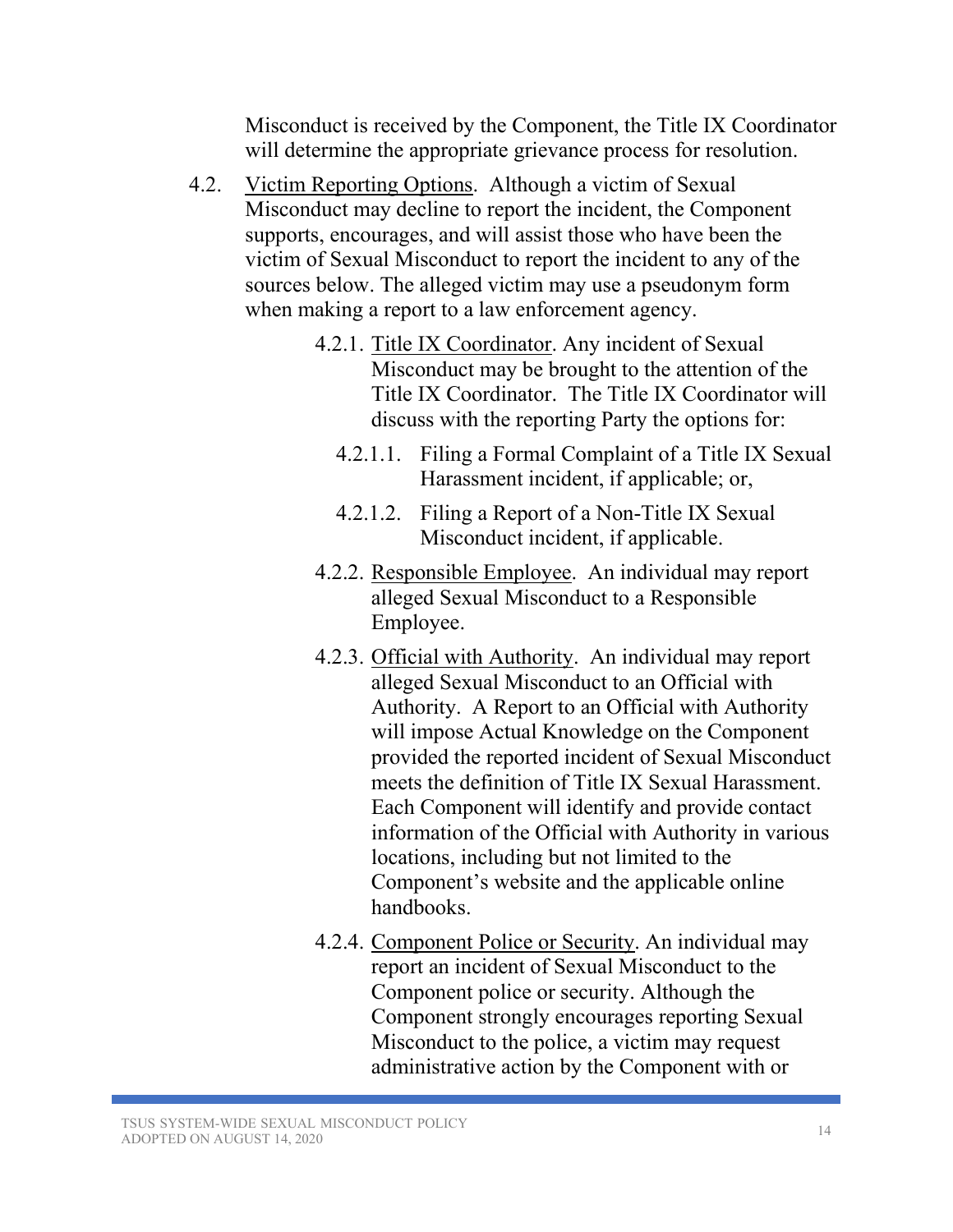without filing a police report. Filing a police report does not obligate the victim to continue with criminal proceedings or Component disciplinary action. Components shall provide to the victim the contact information for the campus police or security personnel.

- 4.2.5. Campus Security Authority. A Report of Sexual Misconduct may be made to a Campus Security Authority (CSA) as defined in each Component's Annual Security Report. All CSAs will promptly inform the Title IX Coordinator of the Complaint or Report and comply with all other reporting obligations required by the Clery Act.
- 4.2.6. Local Law Enforcement. An individual may, but is not required to, report an incident of Sexual Misconduct directly with local law enforcement agencies. At the victim's request, the Component will assist the victim with reporting the incident of Sexual Misconduct to law enforcement.
- 4.2.7. Electronic Reporting. Each Component shall provide an option for electronic reporting of an incident of Sexual Misconduct. The electronic reporting option must:
	- 4.2.7.1. enable an individual to report the alleged offense anonymously; and
	- 4.2.7.2. be easily accessible through a clearly identifiable link on the Component's internet website home page. (For more information on anonymity, see Section 4.2.8 and Section 4.8.)
- 4.2.8. Anonymous Reports. Individuals who chose to file anonymous reports are advised that:
	- 4.2.8.1. it may be very difficult, and in some cases, not possible for the Component to investigate an anonymous Report; and
	- 4.2.8.2. filing a Report is not necessary in order to secure Supportive Measures through the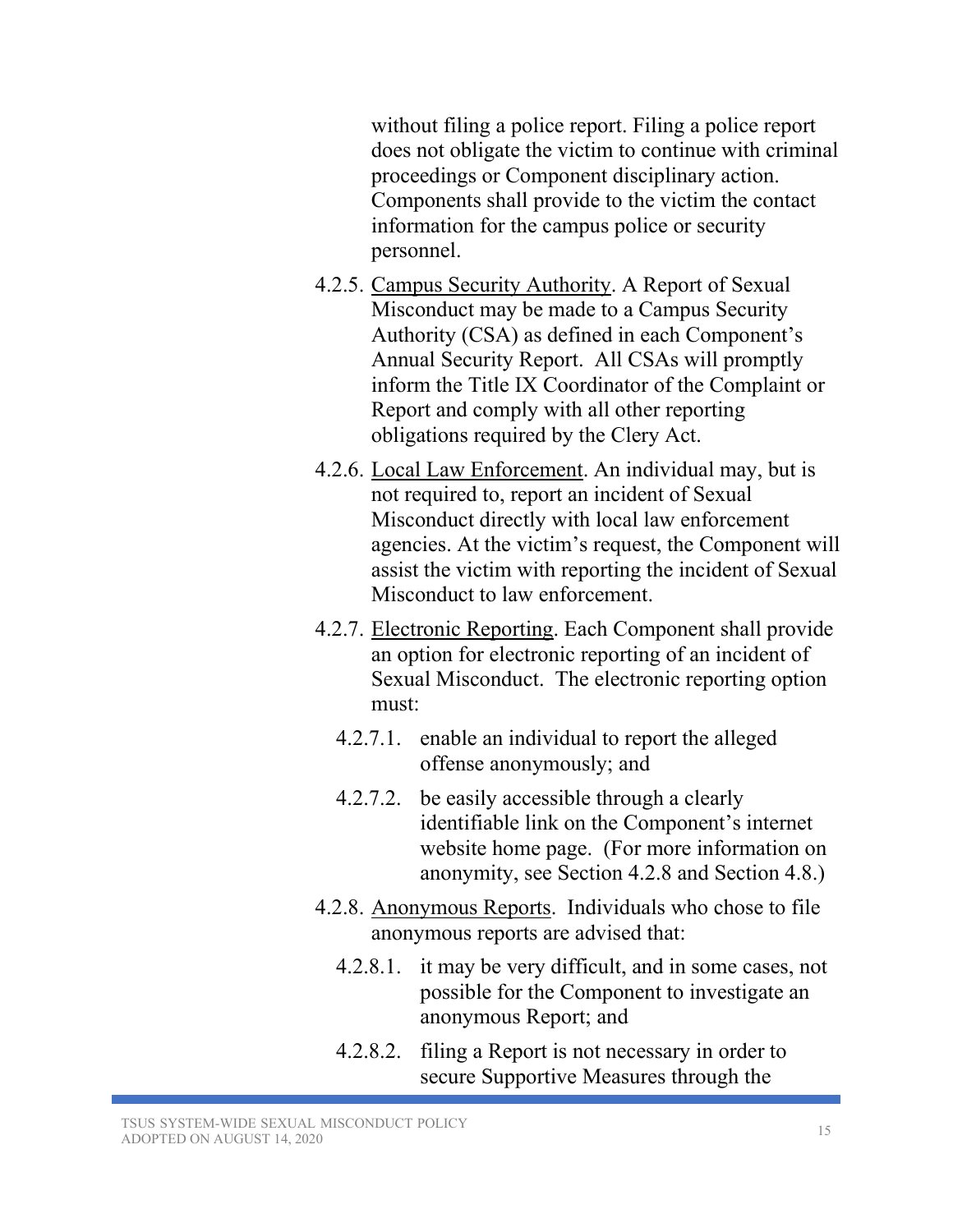Component.

- 4.3. Preservation of Evidence. Preservation of evidence is critical in incidents of Sexual Misconduct. If you experience sexual violence, you are encouraged to seek immediate medical care. Also, preserving DNA evidence can be key to identifying the perpetrator in a sexual violence case. Victims can undergo a medical exam to preserve physical evidence with or without police involvement. If possible, this should be done immediately. If an immediate medical exam is not possible, individuals who have experienced a sexual assault may have a Sexual Assault Forensic Exam (SAFE) performed by a Sexual Assault Nurse Examiner (SANE) within 4 days of the incident. With the victim's consent, the physical evidence collected during this medical exam can be used in a criminal investigation; however, a person may undergo a SAFE even without contacting, or intending to contact, the police. To undergo a SAFE, go directly to the emergency department of the nearest hospital that provides SAFE services.
- 4.4. Employee Mandatory Reporting. A Responsible Employee who has knowledge of Sexual Misconduct must report promptly to the Title IX Coordinator all relevant details known to the Employee about the alleged Sexual Misconduct shared by the Complainant or Reporting Party. A Responsible Employee must share all information relevant to the investigation, and if applicable, redress of the incident, including whether the Complainant has expressed a desire for confidentiality in reporting the incident.
	- 4.4.1. Before a Complainant reveals any information to a Responsible Employee, the Employee should inform the Complainant of the Employee's reporting obligations. If the Complainant requests anonymity and confidentiality, the Employee should refer the Complainant to Confidential Employees. A Responsible Employee may not honor a request for anonymity or confidentiality.
	- 4.4.2. A Responsible Employee should not share information with law enforcement without the Complainant's consent, unless the Complainant has also reported the incident to law enforcement.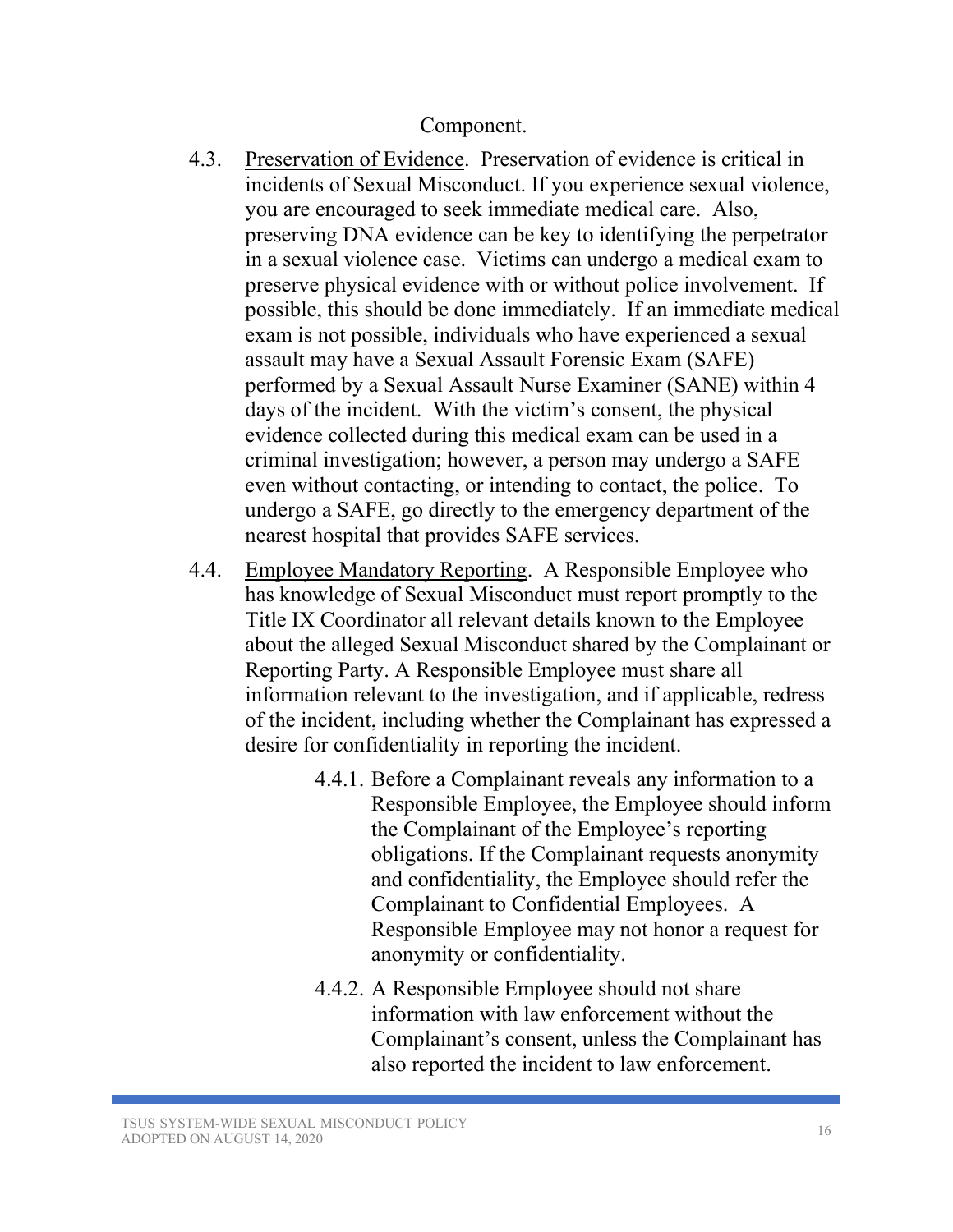- 4.4.3. If the Complainant reports an incident to the Responsible Employee and requests confidentiality or no investigation, the Employee should tell the Complainant that the Component will consider the request, but cannot guarantee that the Component will be able to honor it. In reporting the details of the incident to the Title IX Coordinator, the Responsible Employee will inform the Title IX Coordinator of the Complainant's request for confidentiality or no investigation.
- 4.4.4. A Responsible Employee will promptly report to the Title IX Coordinator all incidents of Sexual Misconduct, provided:
	- 4.4.4.1. the employee is in the course and scope of employment at the time the employee witnesses or receives information regarding the occurrence of Sexual Misconduct;
	- 4.4.4.2. the employee reasonably believes the incident constitutes Sexual Misconduct; and,
	- 4.4.4.3. the incident of Sexual Misconduct was committed either by or against an enrolled Student or an Employee of the Component at the time of the Sexual Misconduct.
- 4.4.5. A Component may expand, but shall not narrow, the reporting obligations of Responsible Employees under this subsection.
	- 4.4.5.1. A Component that expands the reporting obligations of a Responsible Employee shall inform such Responsible Employees of their mandatory reporting obligations.
- 4.5. Termination for Failure to Report or Making a False Report. A Component shall terminate an Employee it determines to have either:
	- 4.5.1. knowingly failed to make a report of Sexual Harassment, Sexual Assault, Dating Violence, or Stalking when the Responsible Employee was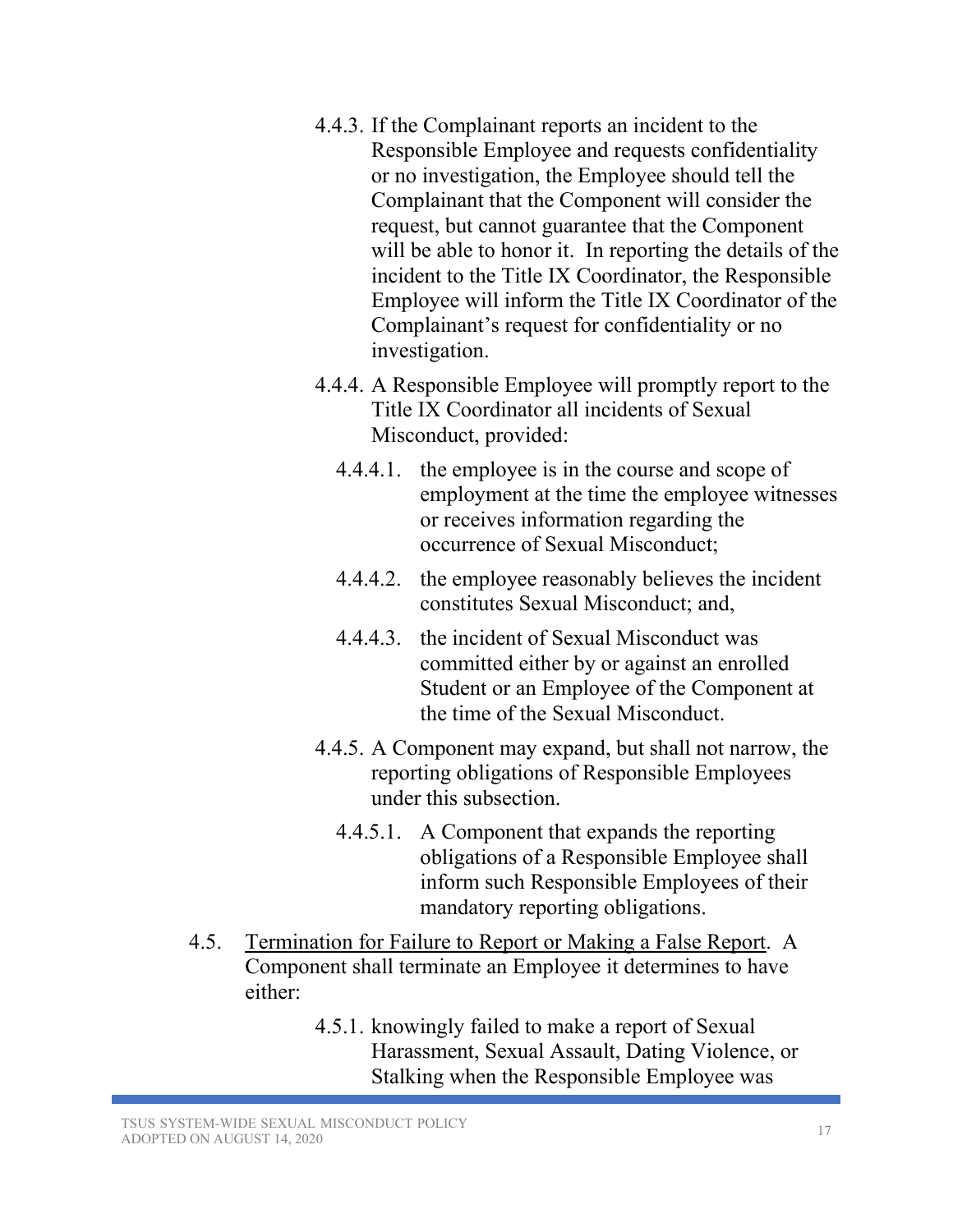required to do so; or

- 4.5.2. knowingly made a false Report of Sexual Harassment, Sexual Assault, Dating Violence, or Stalking with intent to harm or deceive.
- 4.6. No Report Required. An Employee is not required to report an incident of Sexual Misconduct to the Title IX Coordinator if:
	- 4.6.1. the Employee was the victim of such conduct; or,
	- 4.6.2. the Employee received information due to a disclosure made at a public awareness event sponsored by a Component or by a Student organization affiliated with the Component.
- 4.7. Confidential Employees. Each Component will identify and provide contact information for Confidential Employees in various locations, including but not limited to the Component's website and appropriate online handbooks. These Confidential Employees will assist in a crisis and provide information about possible resources, some of which may include law enforcement, medical assistance, psychological counseling, victim advocacy assistance, legal assistance, Component disciplinary action, immigration services, and criminal prosecution. Training for Confidential Employees may be through their professional organizations, if any, or through the Title IX Coordinator.
	- 4.7.1. A Confidential Employee who receives information about an incident of Sexual Misconduct shall report to the Title IX Coordinator only the type of incident reported.
	- 4.7.2. A Confidential Employee shall also provide such information to the Component's Clery Act Coordinator for purposes of the Component's Annual Security Report.
- 4.8. Request for Anonymity by Complainant.
	- 4.8.1. When considering reporting options, Complainants should be aware that Confidential Employees are permitted to honor a request for anonymity and can maintain confidentiality.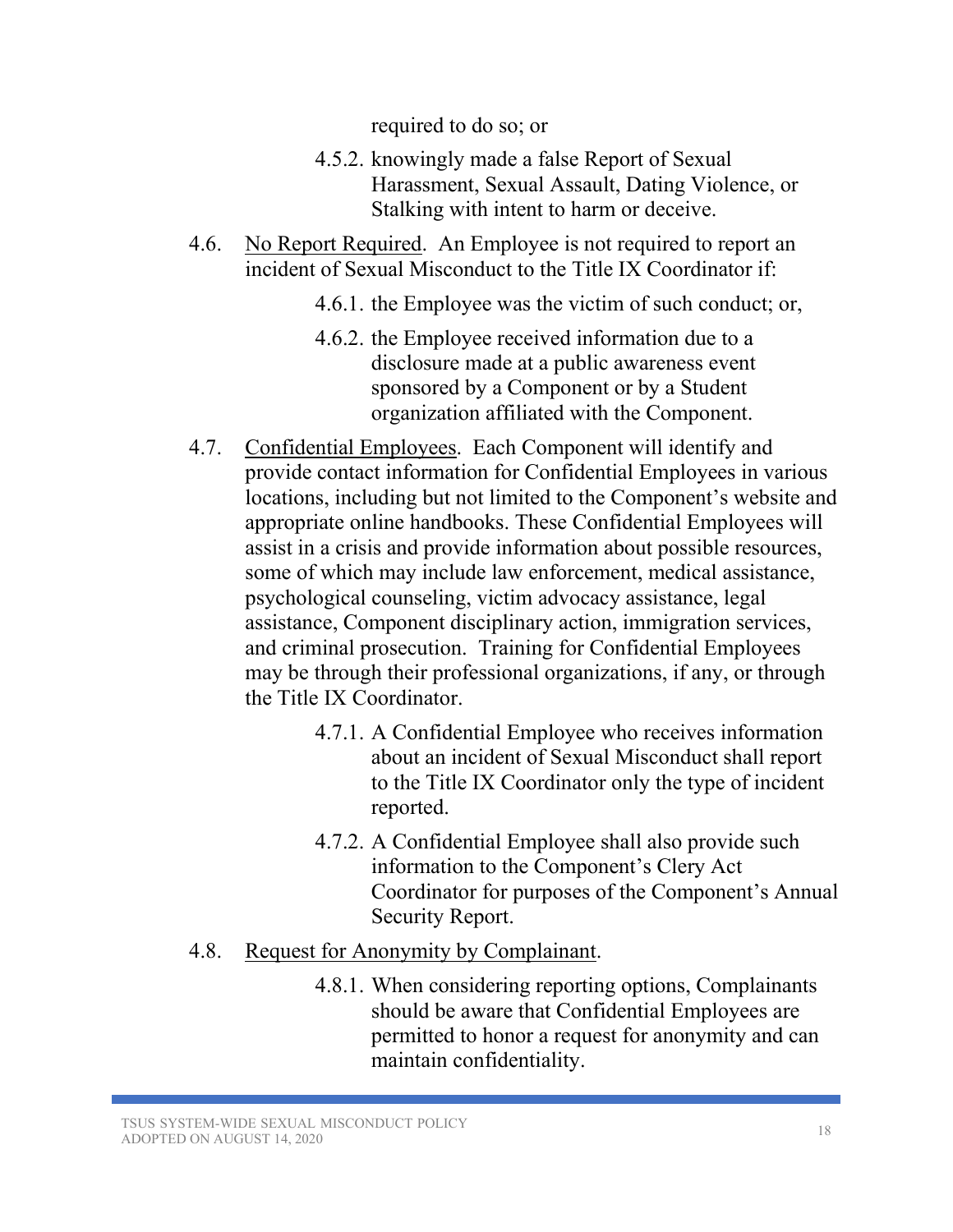- 4.8.2. With the exception of Confidential Employees, Component personnel have mandatory reporting and response obligations, regardless of the Complainant's request for anonymity or confidentiality.
- 4.8.3. The Complaint or Report shall be used as an anonymous Report for data collection purposes under the Clery Act.

# 5. **Classifying Sexual Misconduct Matters, Possible Dismissals, and Transfers**

- 5.1. Title IX Coordinator's Role in Classifying Sexual Misconduct. The Title IX Coordinator shall review all allegations of Sexual Misconduct to determine if the allegation will be classified as Title IX Sexual Harassment or Non-Title IX Sexual Misconduct at any point during the grievance process.
- 5.2. Title IX Sexual Harassment. Allegations of Sexual Misconduct shall be classified as Title IX Sexual Harassment provided:
	- 5.2.1. the Sexual Misconduct meets the definition of Title IX Sexual Harassment;
	- 5.2.2. the Sexual Misconduct occurred against a person participating in or attempting to participate in a Component's Education Program or Activity; and,
	- 5.2.3. the Sexual Misconduct occurred against a person located within the United States.
- 5.3. Non-Title IX Sexual Misconduct. Sexual Misconduct that does not meet all the requirements in Section 5.2 does not constitute Title IX Sexual Harassment and shall be classified as Non-Title IX Sexual Misconduct.
- 5.4. Mandatory Dismissal of Formal Complaint. If a Formal Complaint has been submitted by a Complainant and the Sexual Misconduct described in the Formal Complaint does not meet all the requirements in Section 5.2, the Title IX Coordinator shall dismiss the Formal Complaint for purposes of the Title IX Sexual Harassment process.
	- 5.4.1. If a Formal Complaint is dismissed for failing to meet the requirements in Section 5.2, a Component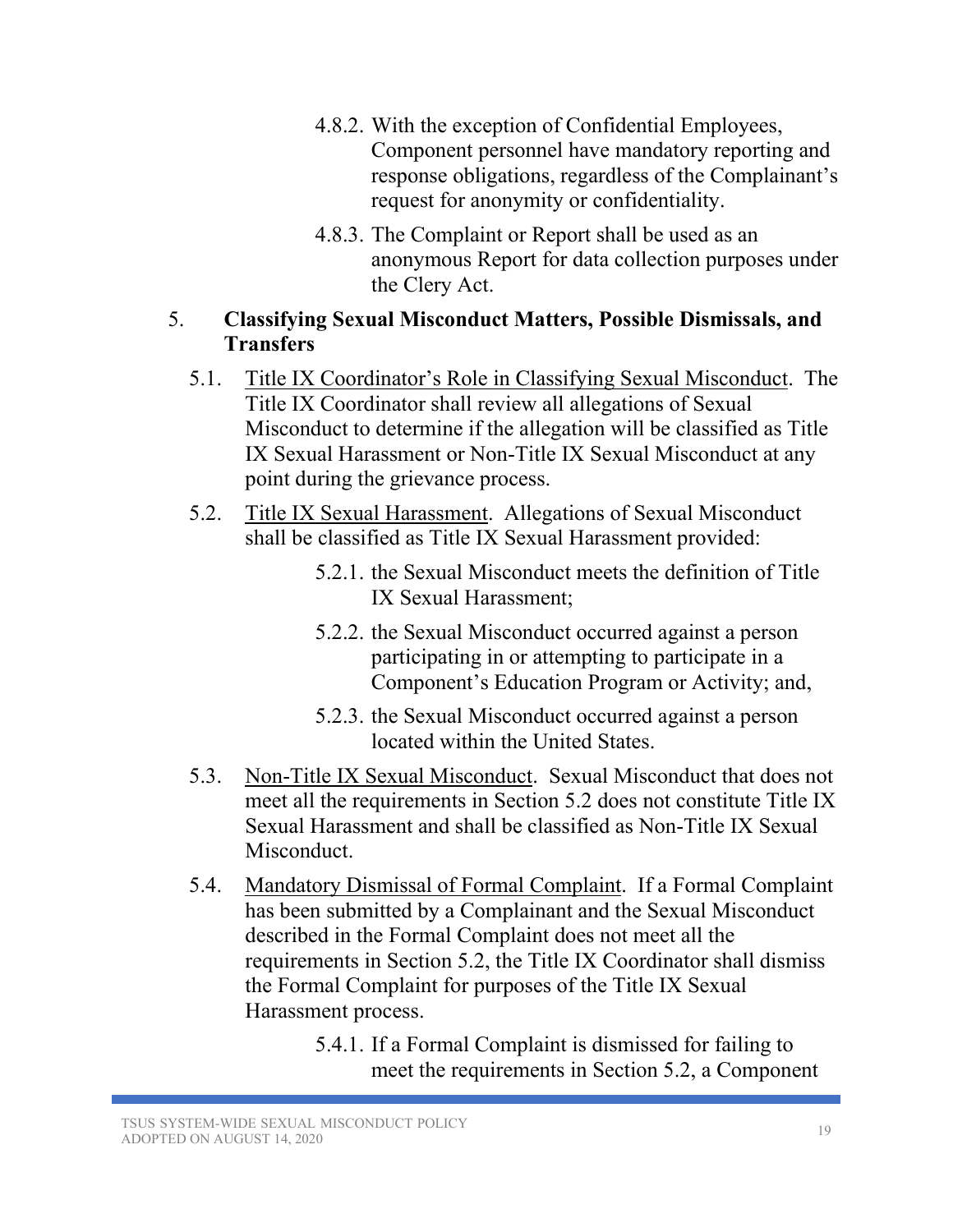may address such Non-Title IX Sexual Misconduct through the Non-Title IX Sexual Misconduct provisions of this Policy.

- 5.4.2. If the allegation does not meet the definition of Sexual Misconduct, the Component may address the misconduct through the applicable code of conduct process.
- 5.5. Permissive Dismissal of Formal Complaint and/or Transfer to Alternative Disciplinary Process.
	- 5.5.1. A Component may, but is not required to, dismiss a Formal Complaint or any allegations therein, if at any time during the Title IX Sexual Harassment investigation or live hearing:
		- 5.5.1.1. a Complainant notifies the Title IX Coordinator in writing that the Complainant would like to withdraw the Formal Complaint or any allegations therein;
		- 5.5.1.2. if the Respondent is no longer enrolled or employed by the Component; or,
		- 5.5.1.3. specific circumstances prevent the Component from gathering evidence sufficient to reach a determination as to the Formal Complaint or allegations therein.
	- 5.5.2. Any matter permissively dismissed by the Component may require transfer to the Non-Title IX Sexual Misconduct process. Prior to dismissal, the Title IX Coordinator must determine whether the allegations, if proven, mandate transfer to an alternative disciplinary process. Component shall expedite the disciplinary process, as necessary, to accommodate both Parties' interests in a speedy resolution.
		- 5.5.2.1. If a Student withdraws or graduates from a Component pending a disciplinary charge alleging that the Student violated this Policy, the Component may not end the disciplinary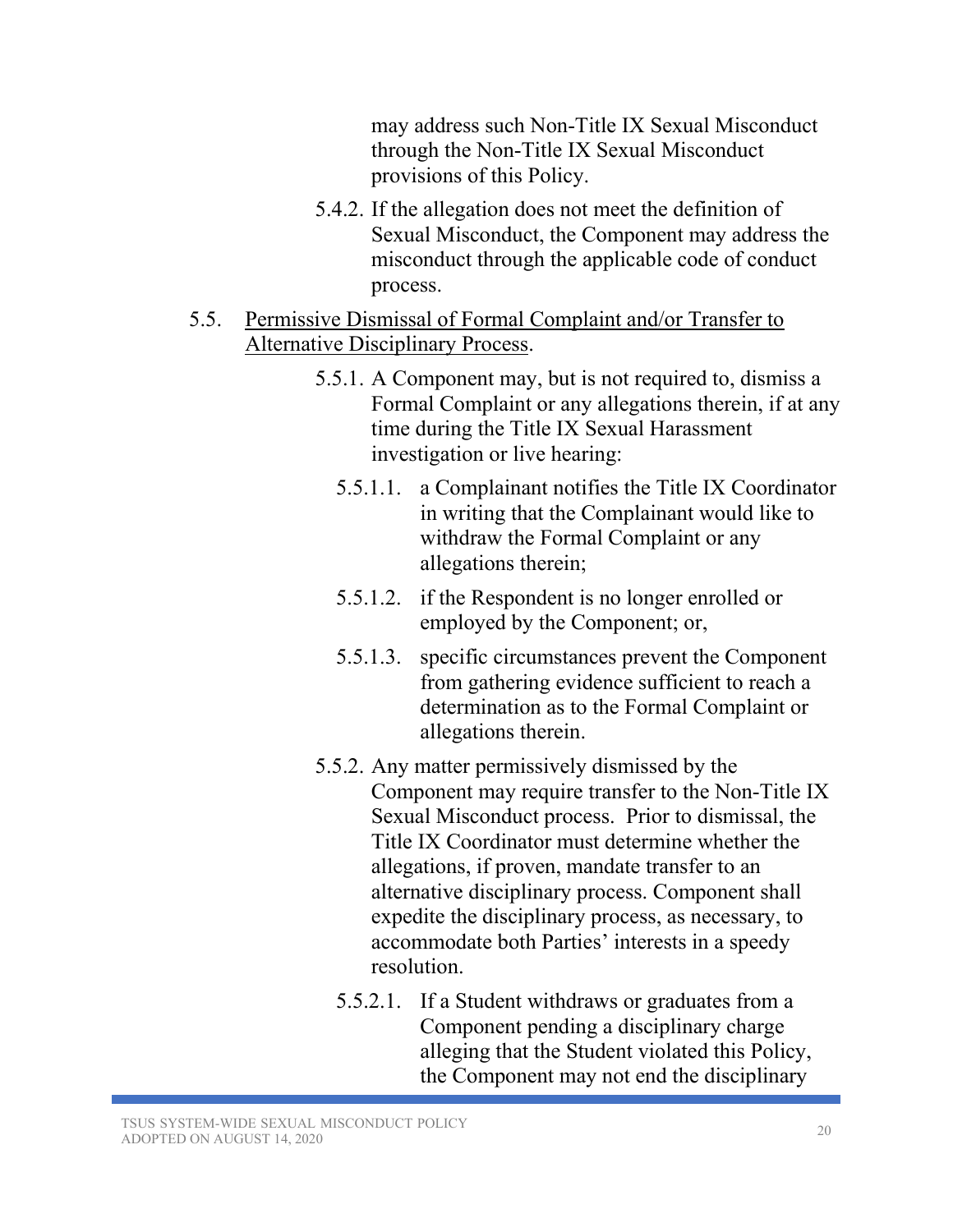process or issue a transcript to the student until the Component makes a final determination of responsibility.

- 5.5.2.2. On request by another postsecondary educational institution, a Component shall provide to the requesting institution information relating to a determination by the Component that a student enrolled at the Component violated this Policy.
- 5.6. Permissive Dismissal of Non-Title IX Sexual Misconduct Allegations and/or Transfer to Alternative Disciplinary Process.
	- 5.6.1. A Component may, but is not required to, dismiss a report or any allegations therein, if at any time during the investigation or hearing:
		- 5.6.1.1. a Complainant notifies the Title IX Coordinator in writing that the Complainant would like to withdraw the Report or any allegations therein; or,
		- 5.6.1.2. specific circumstances prevent the Component from gathering evidence sufficient to reach a determination as to the Report or allegations therein.
	- 5.6.2. Any matter permissively dismissed by the Component may require transfer to an alternative disciplinary process. Prior to dismissal, the Title IX Coordinator must determine whether the allegations, if proved, mandate such a transfer.
- 5.7. Notice of Dismissal. Upon a dismissal required or permitted under this Policy, the Component must promptly send written notice of the dismissal and reason(s) therefor simultaneously to the Parties, including information regarding the procedures for appealing the dismissal.
- 6. **Title IX Coordinator's Role during Pre-investigation of Sexual Misconduct.** 
	- 6.1. Receipt of Allegation. Upon receipt of an allegation of Sexual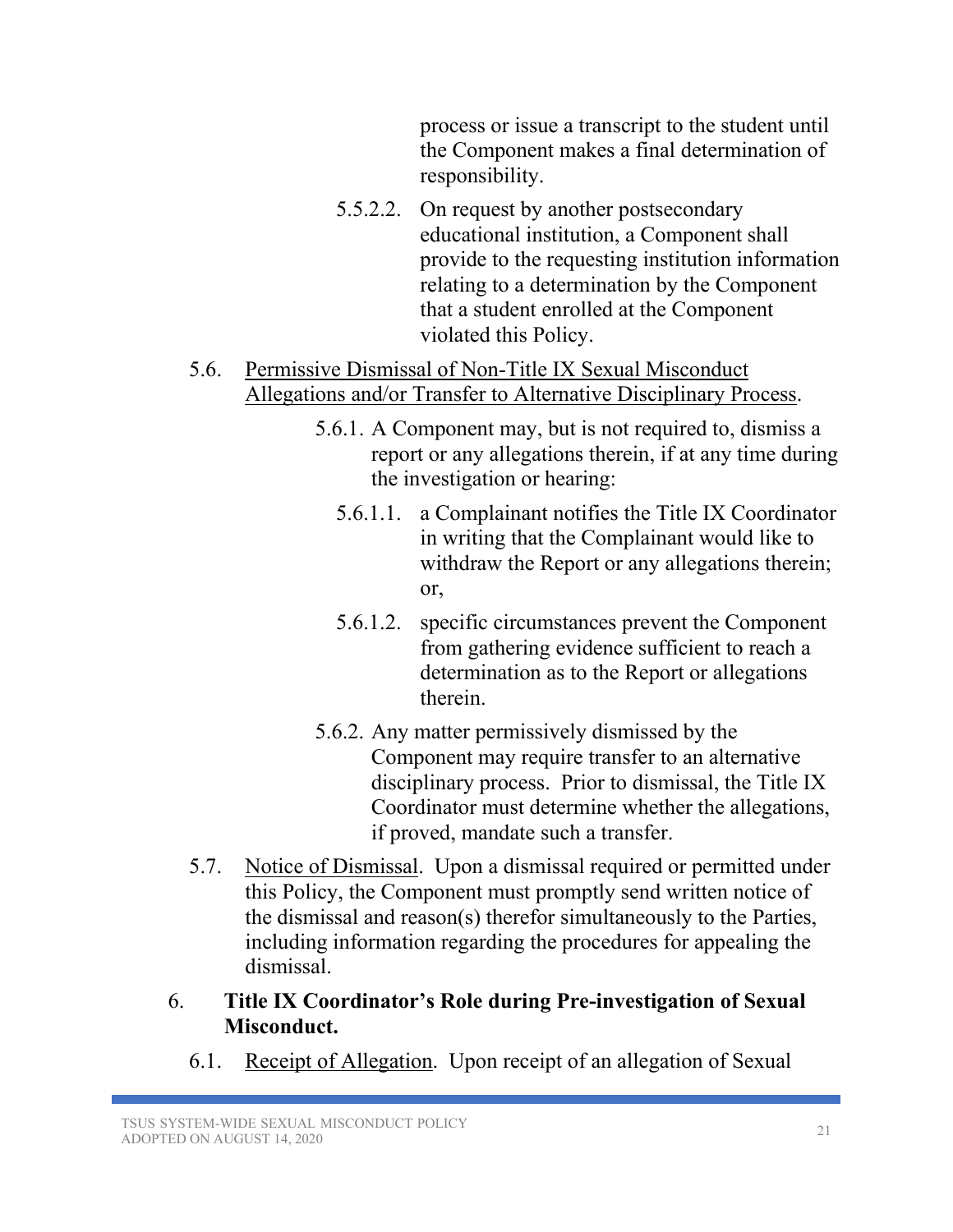Misconduct, the Title IX Coordinator shall:

- 6.1.1. promptly contact the Complainant to discuss the availability of Supportive Measures, Complainant's wishes with respect to Supportive Measures, and the availability of Supportive Measures with or without the filing of a Formal Complaint or Report;
- 6.1.2. explain to the Complainant the process for filing a Formal Complaint or Report;
- 6.1.3. provide an electronic and/or hard copy of this Policy which explains the process and rights of all Parties;
- 6.1.4. request additional information regarding the reported incident;
- 6.1.5. explain the investigatory process;
- 6.1.6. explain the options for reporting to law enforcement authorities, whether on campus or local police;
- 6.1.7. discuss Complainant's request for anonymity and confidentiality, if such has been requested, and explain that confidentiality may impact the Component's ability to investigate fully;
- 6.1.8. discuss the Parties' consent to release and share documents and/or the need for non-disclosure agreements;
- 6.1.9. determine whether the Complainant wishes to pursue informal resolution; and,
- 6.1.10. refer the Complainant, as appropriate, to the counseling center or other resources, including but are not limited to, law enforcement, medical assistance, psychological counseling, victim advocacy resources, legal resources, student financial aid, alternative disciplinary processes, and visa and immigration assistance.
- 6.2. Complainant's Request Not to Investigate an Incident of Sexual Misconduct. If the Complainant does not wish to have an incident of Sexual Misconduct investigated, the Title IX Coordinator shall discuss this request with Complainant before the Title IX Coordinator makes a decision on whether to proceed with the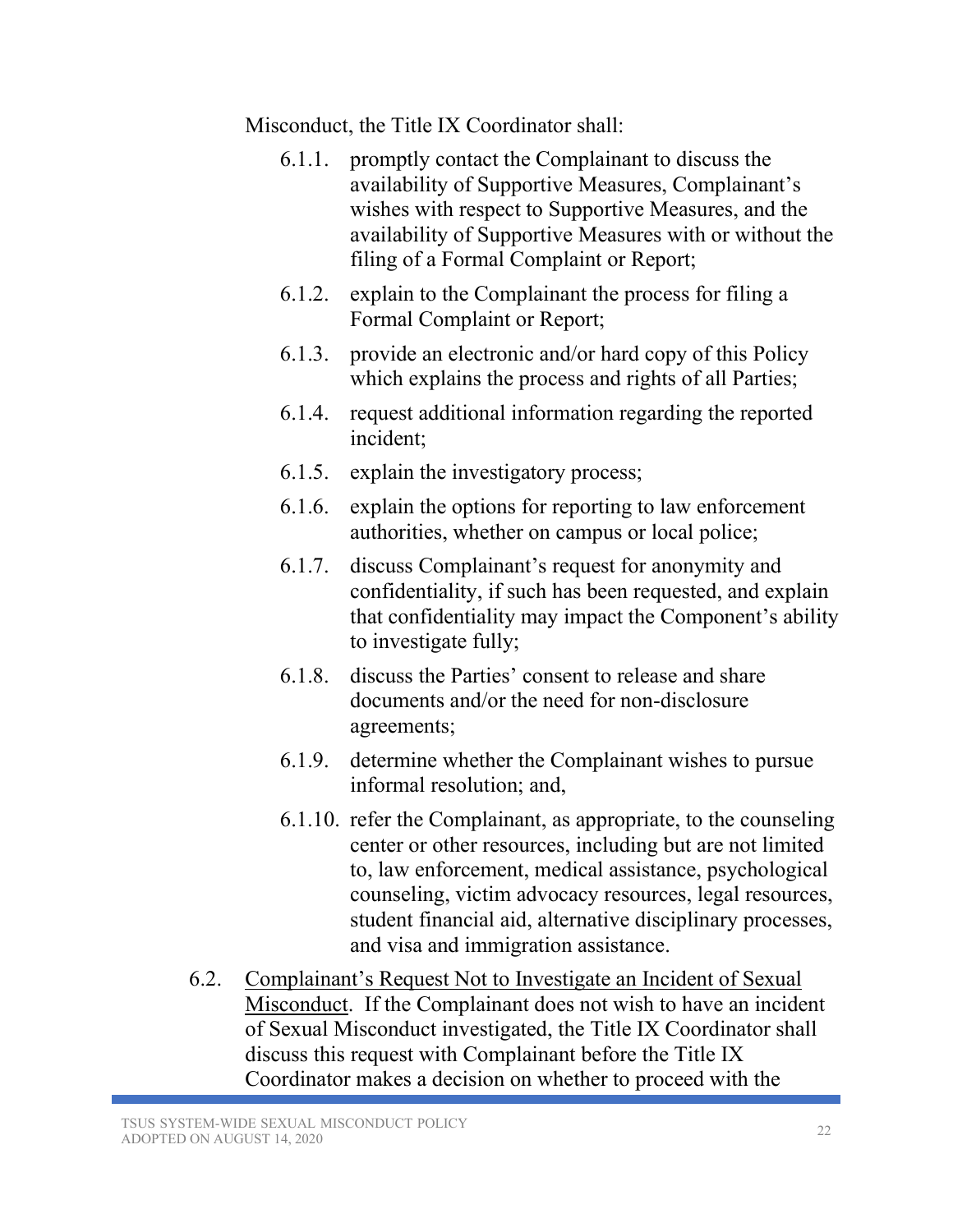investigation.

- 6.2.1. In deciding whether to proceed with such an investigation, the Title IX Coordinator will make an individualized assessment, taking into account the Complainant's wishes not to proceed as well as other relevant factors including, but not limited to:
	- 6.2.1.1. the seriousness of the alleged conduct;
	- 6.2.1.2. whether violence or weapons were involved;
	- 6.2.1.3. the age of the victim;
	- 6.2.1.4. whether other Complaints or Reports have been made against the alleged Respondent; and,
	- 6.2.1.5. whether the alleged incident poses a risk of harm to others.
	- 6.2.2. The Component may investigate the alleged incident of Sexual Misconduct in a manner that complies with the applicable confidentiality provisions in this Policy.
	- 6.2.3. If a Component decides not to investigate, the Component shall take any steps it determines necessary to protect the health and safety of its community in relation to the alleged incident.
	- 6.2.4. A Component shall inform a Complainant of its decision to either investigate or not investigate the allegations.
- 6.3. Non-Title IX Sexual Misconduct. Sexual Misconduct that does not meet the definition of Title IX Sexual Harassment shall be classified as Non-Title IX Sexual Misconduct. Non-Title IX Sexual Misconduct may be handled by the Title IX Coordinator's Office or an office or individual(s) the Component determines appropriate to address such Non-Title IX Sexual Misconduct.

# 7. **Title IX Sexual Harassment Grievance Process**

7.1. Filing a Formal Complaint. Incidents of Sexual Misconduct should be reported as per Section 4 of this Policy. A Formal Complaint may be filed with the Title IX Coordinator in person, by mail, or by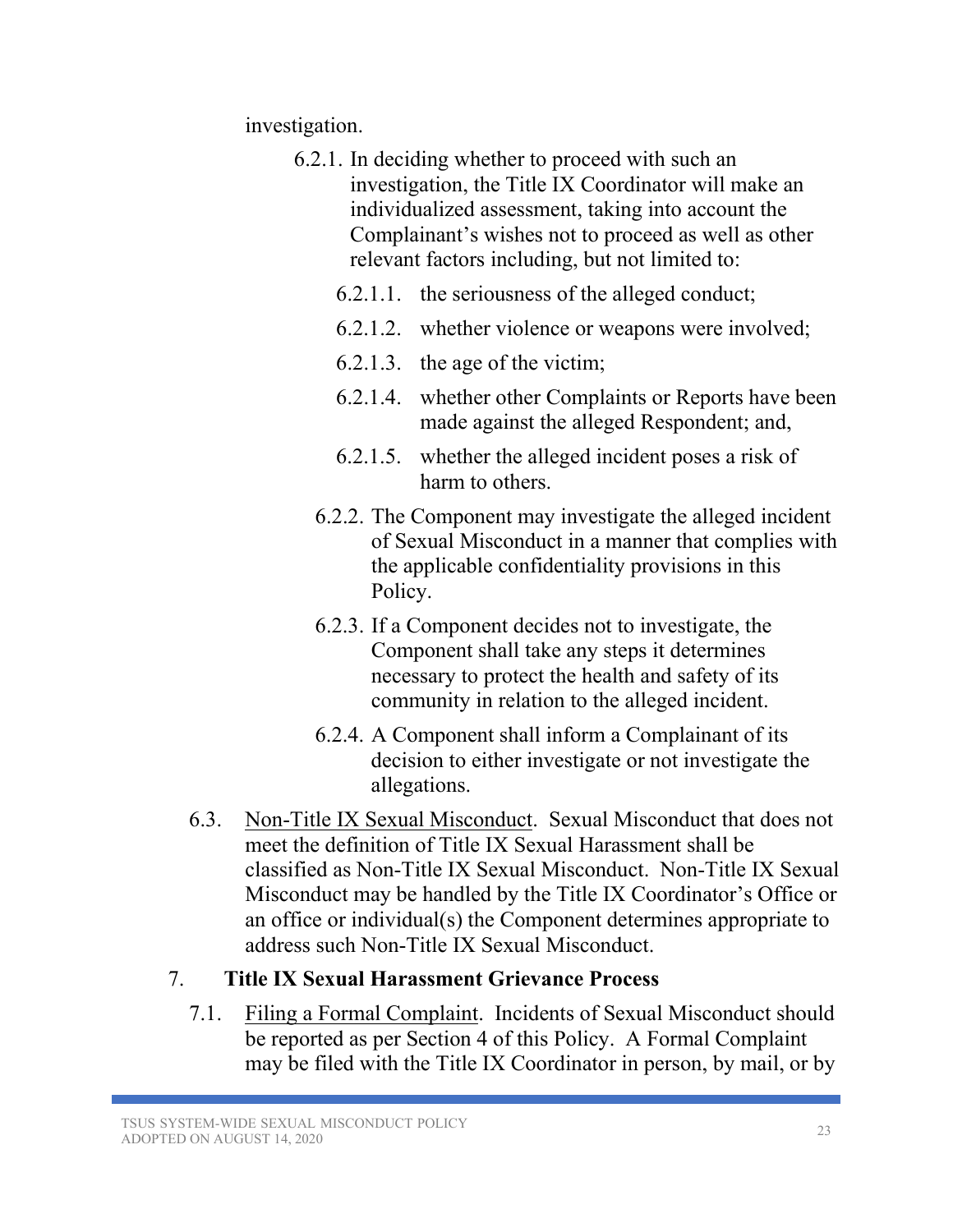electronic mail, by using the contact information for the Title IX Coordinator under this Policy and any additional method designated by the Component.

- 7.2. Cases Initiated by the Title IX Coordinator. If the Title IX Coordinator signs a Formal Complaint, the Title IX Coordinator is not a Complainant or otherwise a Party.
- 7.3. Notice of Allegations. In response to a Formal Complaint the Component must give written notice of the allegations to the Parties. This notice must include:
	- 7.3.1. notice of the Component's grievance process, including informal resolution;
	- 7.3.2. sufficient details of the allegations known at the time;
	- 7.3.3. identities of the Parties involved;
	- 7.3.4. the conduct allegedly constituting Title IX Sexual Harassment;
	- 7.3.5. the date and location of the alleged incident;
	- 7.3.6. a statement that the Respondent is presumed not responsible for the alleged conduct and that a determination regarding responsibility will be made at the conclusion of the grievance process;
	- 7.3.7. that the Parties may have an Advisor of their choice, who may be, but is not required to be, an attorney;
	- 7.3.8. that the Parties may inspect and review evidence gathered during the process;
	- 7.3.9. that knowingly making false statements or knowingly submitting false information during the grievance process is prohibited; and,
	- 7.3.10. the availability of Supportive Measures to the Complainant and Respondent.
- 7.4. Right to Advisor
	- 7.4.1. Each Party may be accompanied by an Advisor of their choice to any related meeting, interview, or proceeding. The Advisor may be, but need not be, an attorney who may provide support, guidance, or advice to the Party. The Advisor may not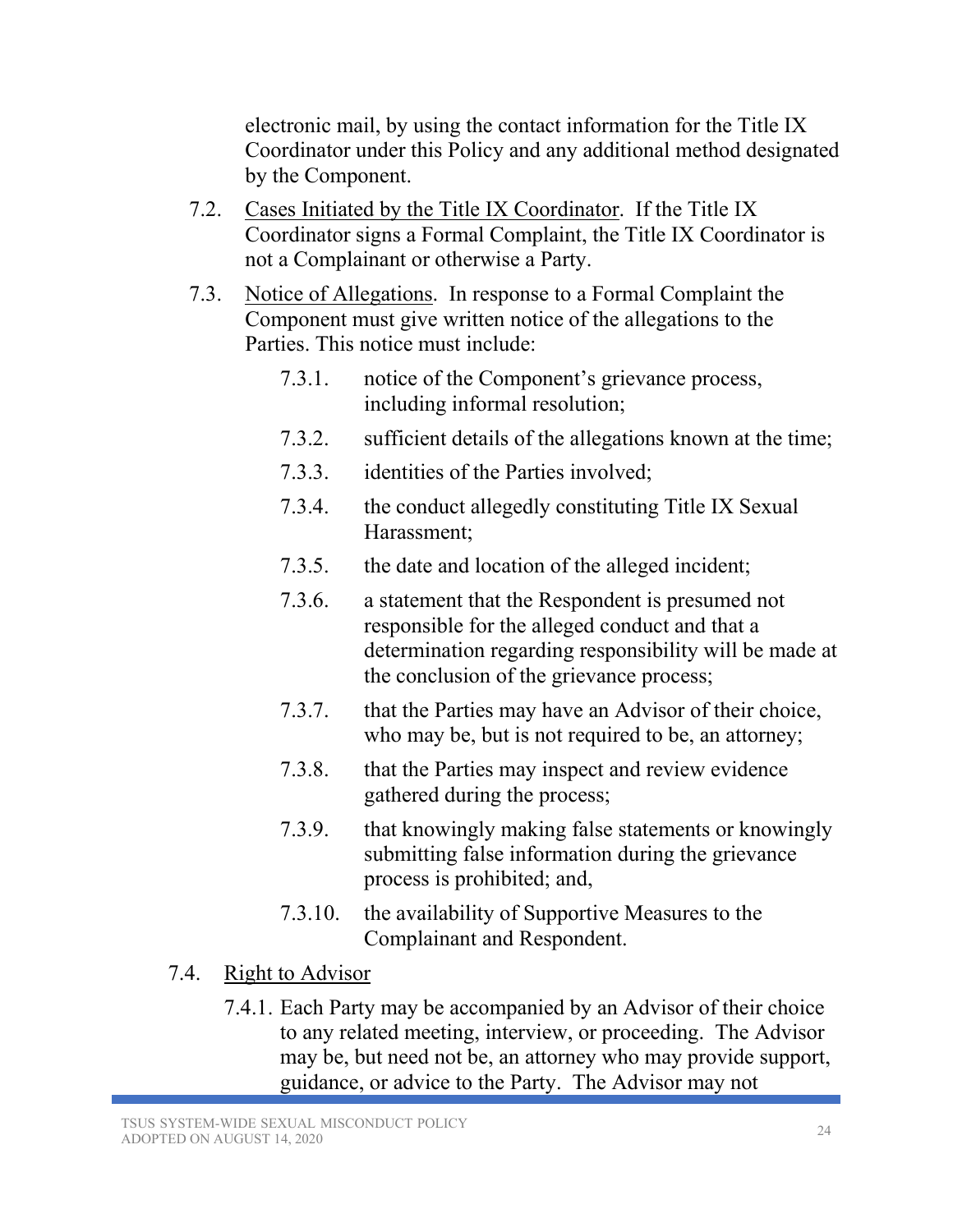otherwise directly participate in any meeting, interview, or proceeding except for the limited purpose of conducting crossexamination (as more fully explained in Section 7.11.3) at a live hearing, if any.

- 7.4.2. If a Party does not have an Advisor to conduct crossexamination at the live hearing, the Component will provide the Party with an Advisor, who need not be an attorney, for the limited purpose of conducting cross-examination at the live hearing.
- 7.4.3. Each Party's Advisor is requested to meet with the Title IX Coordinator to discuss hearing procedure and protocols prior to the live hearing, if any.
- 7.5. Informal Resolution. Informal Resolution of Formal Complaints shall be in accordance with Section 3.9 herein.
- 7.6. Consolidation of Complaints
	- 7.6.1. A Component may consolidate Formal Complaints as to allegations involving the same circumstances.
	- 7.6.2. A Component may consolidate Formal Complaints involving allegations against more than one Respondent, or by more than one Complainant against one or more Respondents, or by one Party against the other Party, where the allegations arise out of the same facts or circumstances.
- 7.7. Investigation
	- 7.7.1. Scheduling. An assigned Investigator will provide written notice to a Party whose participation is invited or expected, of the date, time, location, and purpose of all hearings, investigative interviews, or other meetings, with sufficient time for the Party to prepare to participate.
	- 7.7.2. Information Gathering. Investigator will gather and review information from Complainant, Respondent, and Witnesses. Investigator shall conduct a site inspection, if necessary, and obtain other information as appropriate.
	- 7.7.3. Equal Opportunity to Present Evidence and Witnesses. All Parties will have equal opportunity to present fact and expert witnesses and other inculpatory and exculpatory evidence during the course of the investigation. A Component may not restrict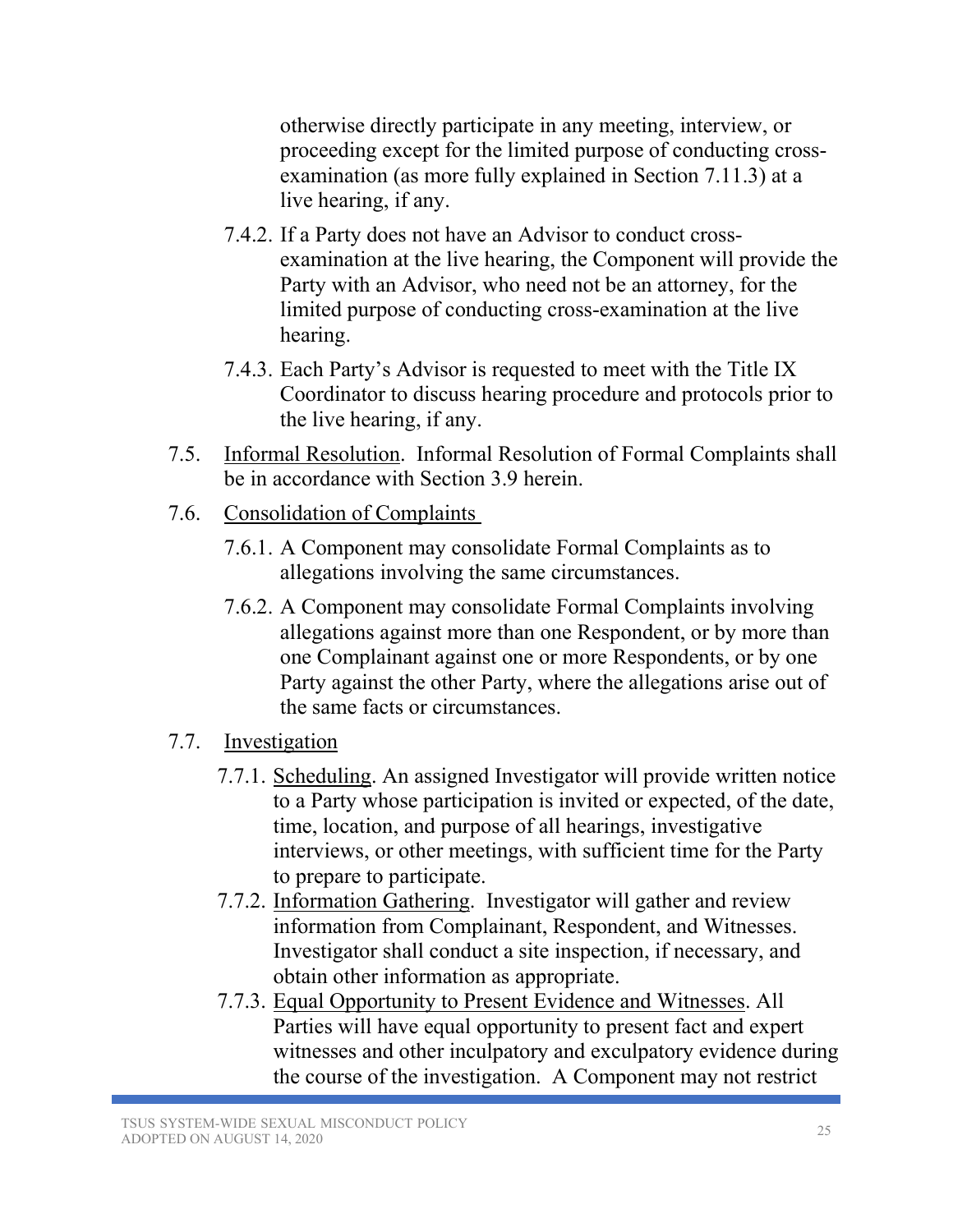the ability of either Party to discuss the allegations under investigation, or to gather and present relevant evidence.

- 7.7.4. Burden on the Component. The burden of proof and the burden of gathering evidence sufficient to reach a determination regarding responsibility rests on the Component and not on the Parties. However, a Component cannot access, consider, disclose, or otherwise use a Party's Confidential Treatment Records, unless that Party consents to such access.
- 7.7.5. Privileges. The process must not require, allow, rely upon, or otherwise use questions or evidence that constitute, or seek disclosure of, information protected under a legally recognized privilege, unless the person holding such privilege has waived the privilege.
- 7.7.6. Right to Inspect and Review Evidence Prior to Completion of the Investigation. Once the assigned Investigator concludes all fact finding and evidence gathering activities, each Party and their respective Advisors must have equal opportunity to inspect and review any evidence obtained as part of the investigation that is directly related to the allegations in the Formal Complaint, including the evidence upon which the Component does not intend to rely in reaching a determination regarding responsibility and inculpatory or exculpatory evidence whether obtained from a Party or other source, so that each Party can meaningfully respond to the evidence prior to the conclusion of the investigation.
	- 7.7.6.1. Each Party and their Advisor will be sent such evidence in electronic format or hard copy. Each Party will have ten (10) calendar days from the date they are notified to inspect, review, and respond to the evidence.
	- 7.7.6.2. The written response of each Party, if any, must be considered by the Investigator prior to completion of the Investigative Report.
- 7.8. Investigative Report. Investigator will complete a written Investigative Report that includes summaries of interviews conducted; photographs, if any; documents and materials received; descriptions of relevant evidence; summaries of relevant electronic records; and a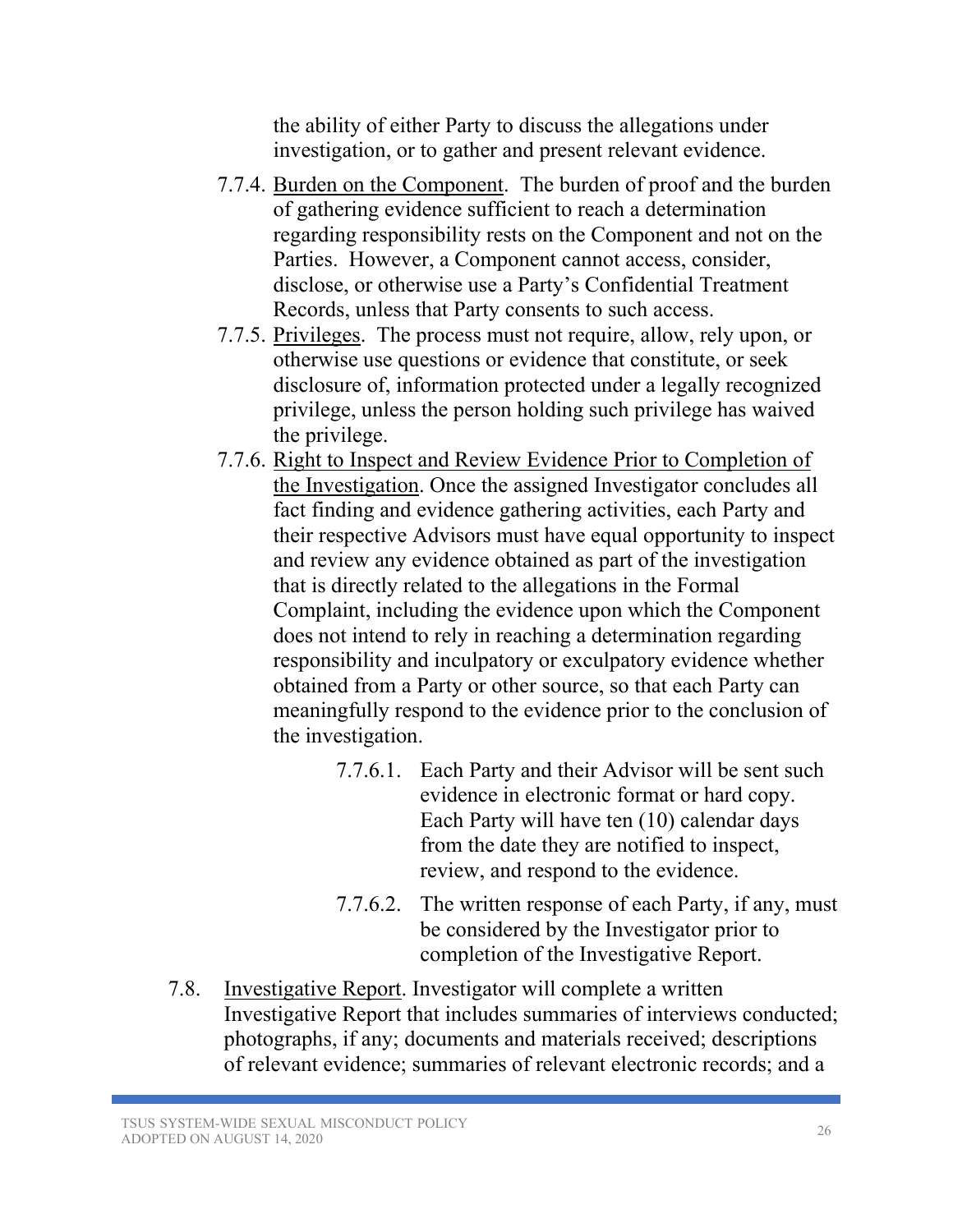detailed report of the events related to the incident. When Investigator is not the Title IX Coordinator, the Investigative Report will be submitted to the Title IX Coordinator to ensure all elements of the investigation have been completed. The Title IX Coordinator will forward the Investigative Report to the Decision Maker.

- 7.9. Notice of Hearing. Upon completion of the Investigative Report, the Title IX Coordinator will send the Notice of Hearing and the Investigative Report to all Parties and their Advisors. The Notice of Hearing and Investigative Report will be sent no less than ten (10) calendar days prior to the scheduled hearing to allow all Parties an opportunity for response.[1](#page-26-0)
- 7.10. Pre-Hearing Instructions. The following items should be provided to the Decision Maker no later than three (3) calendar days prior to the date of hearing and apply equally to both Parties:
	- 7.10.1. any written response to the investigative Report;
	- 7.10.2. documents, or other evidence to be used at the hearing;
	- 7.10.3. the name of each witness who is to appear on that Party's behalf (witnesses not previously interviewed or identified may be allowed to testify only at the discretion of the Decision Maker); and,
	- 7.10.4. a list of initial questions and cross-examination questions for the opposing Party and any designated witness. Each Party, through their Advisor, will be permitted to conduct cross-examination even if written questions are not previously submitted by the Party
- 7.11. Live Hearings. All investigations not dismissed pursuant to Section 5.4 shall have a live hearing. The following are the participants at a live hearing:
	- 7.11.1. Decision Maker. The Decision Maker determines the

<span id="page-26-0"></span><sup>1</sup> *Component Charter School Students. Pursuant to 34 C.F.R § 106.45(b)(6)(ii), a Formal Complaint filed by or against a student of a Component charter (elementary and secondary) school may, but need not, be resolved via the live hearing process provided in this Policy. A Component charter school student who is a Party to a Formal Complaint may, in lieu of a live hearing, elect to submit evidence and written cross examination questions to the Decision Maker. In such cases, the Component Title IX Coordinator shall explain to the Parties and Advisors, if any, the process to be followed.*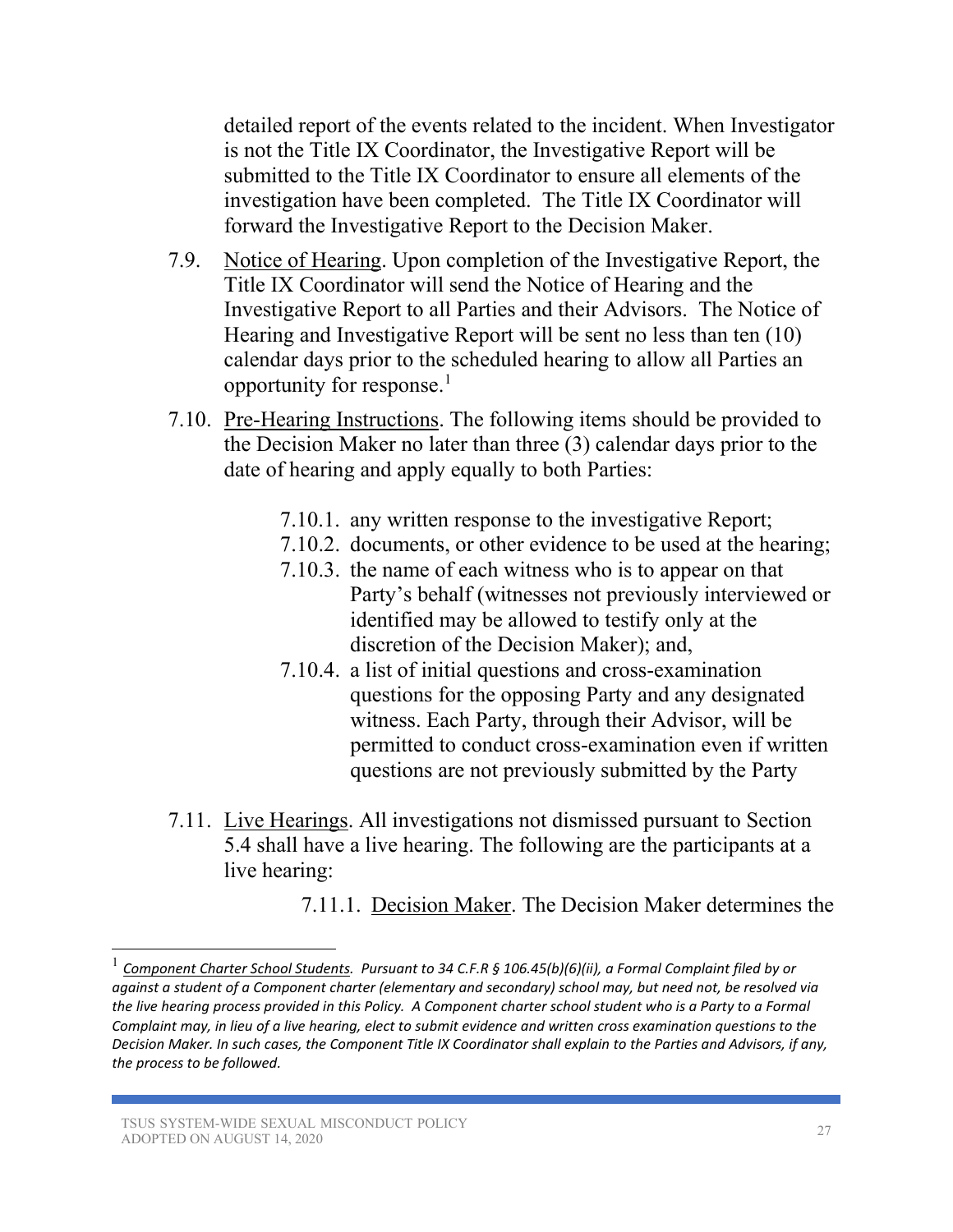relevancy of all questions asked during the hearing, may ask questions of any witness or Party during the hearing, and ultimately issues the written decision of responsibility and sanction, if any, after the hearing. The Component's Title IX Coordinator or the Investigator who conducted the investigation or prepared the Investigative Report may not serve as Decision Maker.

- 7.11.2. Parties. The Parties are the Complainant and Respondent. Each Party may give a statement, answer questions, present evidence, and witnesses, and cross-examine the other Party and witnesses through their Advisor.
- 7.11.3. Advisor. Each Party is entitled to have an Advisor of their choice at the hearing. Each Party must have an Advisor to conduct cross-examination of the other Party and witnesses. An Advisor may, but is not required to be, an attorney. In addition to crossexamination, the Advisor may provide support, guidance, or advice to Complainant or Respondent, but may not otherwise directly participate in the hearing.
	- 7.11.3.1. If a Party does not have an Advisor, the Component will appoint an Advisor of the Component's choice, without fee or cost to the Party, for the limited purpose of conducting cross-examination, including questions challenging the Party or witness's credibility. A Component is not required to appoint an attorney as an Advisor.
- 7.11.4. Investigator. The Investigator will be present at the hearing, and may answer questions from either Party about the investigation and the summary of evidence in the Investigative Report.
- 7.11.5. Title IX Coordinator. The Title IX Coordinator may be present at the live hearing.
- 7.12. Availability of Investigative Evidence. The Component must make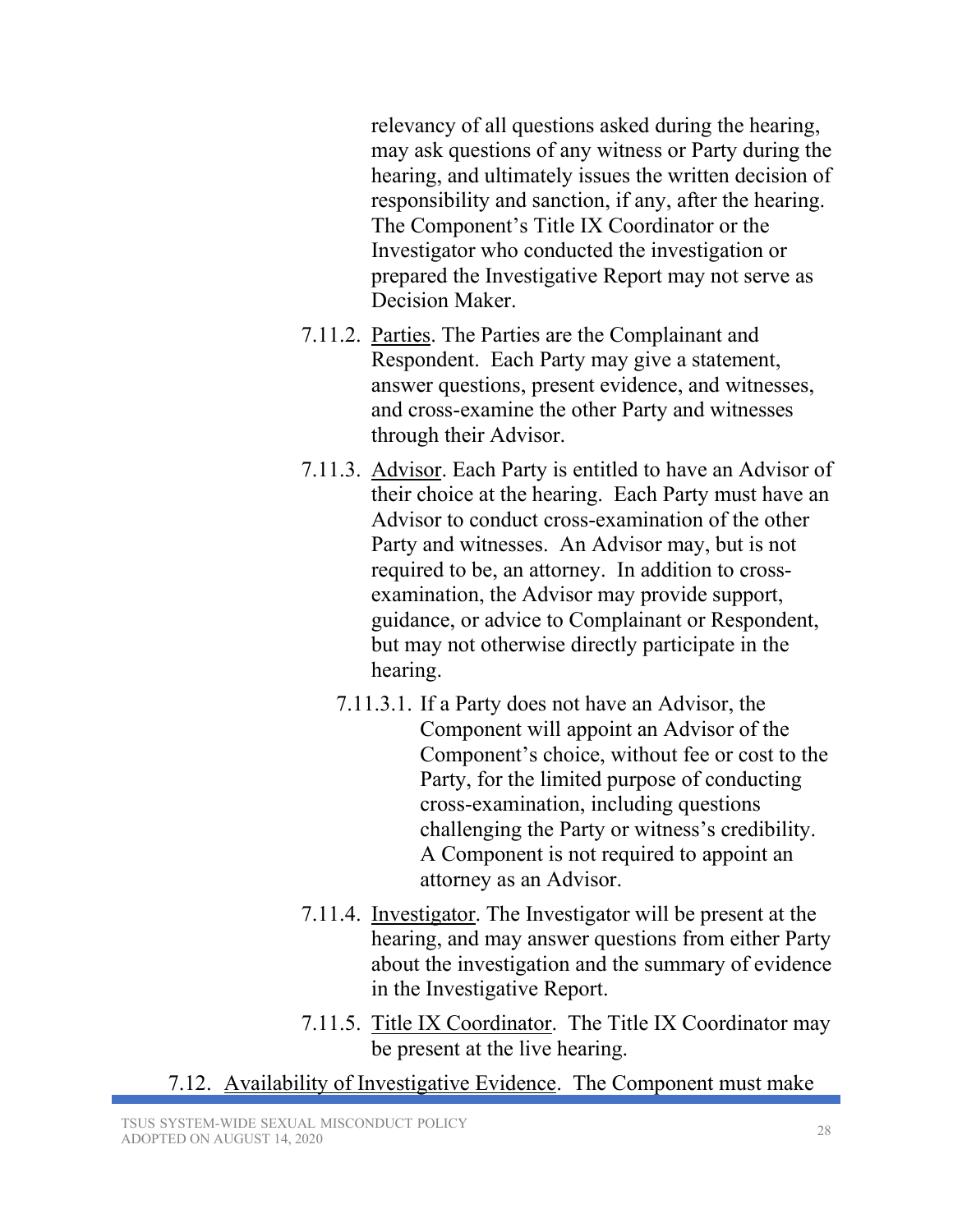all evidence subject to the Parties' inspection and review available at any hearing to give each Party equal opportunity to refer to such evidence during the hearing, including for purposes of crossexamination.

- 7.13. Documents. Each Party shall have the opportunity to present relevant documents to the Decision Maker for consideration at the hearing. Only documents and other evidence pre-submitted in accordance with Section 7.10 will be considered. Any assertion of fact that is contained within a document may not be considered by the Decision Maker unless the person making the assertion of fact in the document submits to cross-examination by the other Party's Advisor.
- 7.14. Witnesses. Each Party shall have the opportunity to present fact and/or expert witnesses to the Decision Maker for consideration at the hearing.
- 7.15. Determination of Relevance of Questions. Only relevant questions may be asked of a Party or witness during the hearing. Before a Party or witness answers a cross-examination or other question, the Decision Maker must first determine whether the question is relevant.
	- 7.15.1.Questions concerning a Party's prior sexual behavior are not relevant unless offered to prove that someone other than the Respondent committed the alleged misconduct or if the questions and evidence concern specific incidents of the Complainant's prior sexual behavior with respect to the Respondent and are offered to prove Consent.
	- 7.15.2.The Decision Maker will explain to the Party's Advisor why a question excluded is not relevant. The Decision Maker's relevancy decision is final and may only be challenged as a procedural defect on appeal, as provided in this Policy.
- 7.16. Live Cross-Examination (Directly, Orally, in real time). The crossexamination of a Party or witness must be conducted by the other Party's Advisor, orally, and in real time. A Party may not directly question the other Party or witness.
- 7.17. Excluding Statements from a Party or Witness Not Subject to Cross-Examination. If a Party or witness does not submit to cross-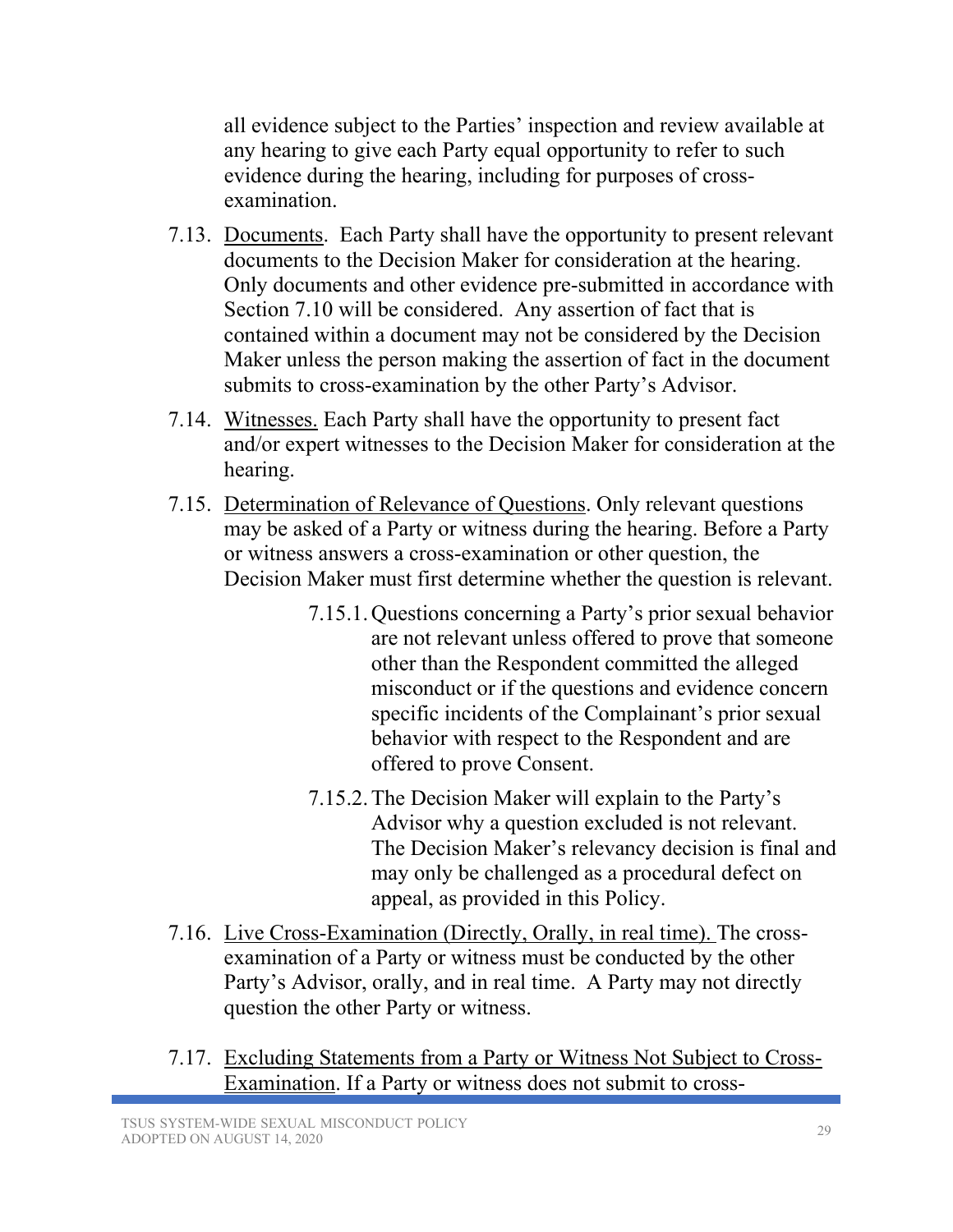examination at the hearing, the Decision Maker must not rely on any statement of that Party or witness in reaching a determination regarding responsibility; and the Decision Maker may not draw an inference about responsibility based solely on a Party's or witness's absence from the hearing or refusal to answer cross-examination or other questions.

- 7.18. Alternative Hearing Locations. The hearing may be conducted with all Parties and witnesses physically present in the same geographic location or, at the Component's discretion, any or all Parties, witnesses, or other participants may appear at the hearing virtually. At the request of either Party, the Component shall provide for the entire hearing, including cross-examination, to occur with the Parties in separate rooms with technology that enables the Parties to see and hear each other or the witness answering questions, at all times while the hearing is in session.
- 7.19. Recording of Hearing Proceedings. Component shall create an audio or audiovisual recording, or transcript, of any live hearing and make such recording or transcript available to the Parties for inspection and review.
- 7.20. Decision and Sanctions. Once the live hearing has concluded, the Decision Maker will issue a written determination, which shall be sent simultaneously to the Parties, along with information about how to appeal the determination. The contents of the decision will include:
	- 7.20.1. identification of the allegations potentially constituting Title IX Sexual Harassment;
	- 7.20.2. a description of the procedural steps taken from the receipt of the Formal Complaint through the determination, including any notifications to the Parties, interviews with Parties and witnesses, site visits, methods used to gather other evidence, and hearings held;
	- 7.20.3. findings of fact supporting the determination;
	- 7.20.4. conclusions regarding the application of this Policy to the facts;
	- 7.20.5. a statement of, and rationale for, the result as to each allegation, including a determination regarding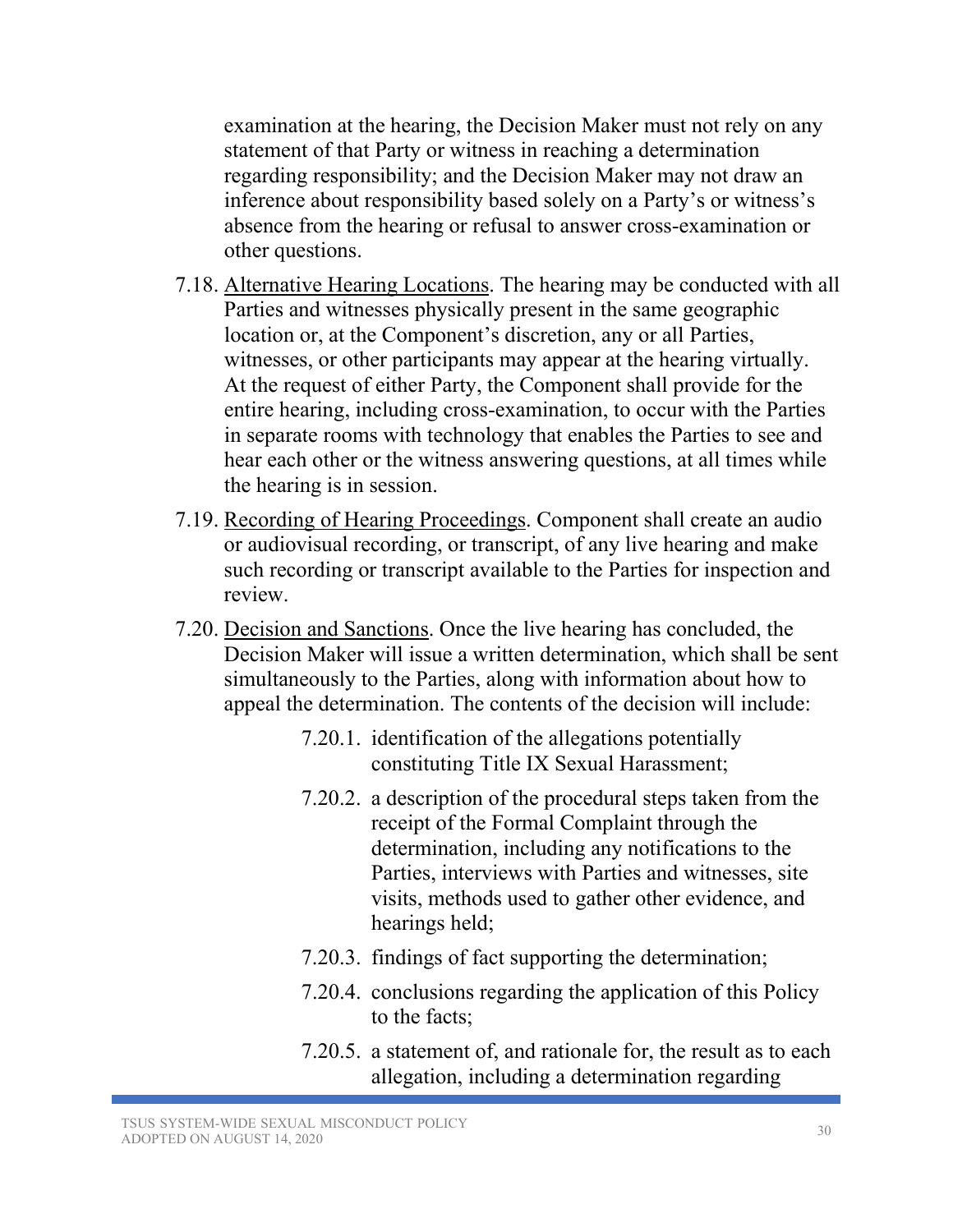responsibility, any disciplinary sanctions the Component imposes on the Respondent, and whether remedies designed to restore or preserve equal access to the Component's Education Program or Activity will be provided by the Component to the Complainant;

- 7.20.6. the Component's procedures and permissible bases for the Complainant and Respondent to appeal; and
- 7.20.7. the identity and contact information of the appropriate Appellate Authority.
- 7.21. Appeals. Both Parties must be offered an appeal from a determination regarding responsibility, and from a dismissal of a Formal Complaint or any allegations therein.
	- 7.21.1. Grounds for Appeal. The only grounds for appeal are:
		- 7.21.1.1. procedural irregularity, including a relevancy determination, that affected the outcome of the matter;
		- 7.21.1.2. new evidence that was not reasonably available at the time the determination regarding responsibility or dismissal was made and that could affect the outcome of the matter;
		- 7.21.1.3. the Title IX Coordinator, Investigator, or Decision Maker had a conflict of interest or bias for or against Complainants or Respondents generally or the individual Complainant or Respondent that affected the outcome of the matter; and,
		- 7.21.1.4. the Sanction is substantially disproportionate to the written decision.
	- 7.21.2. Procedure for Appeal. Either Party may appeal a dismissal or Decision Maker's determination by filing a written request to appeal, with supporting information, with the appropriate Appellate Authority within ten (10) calendar days of issuance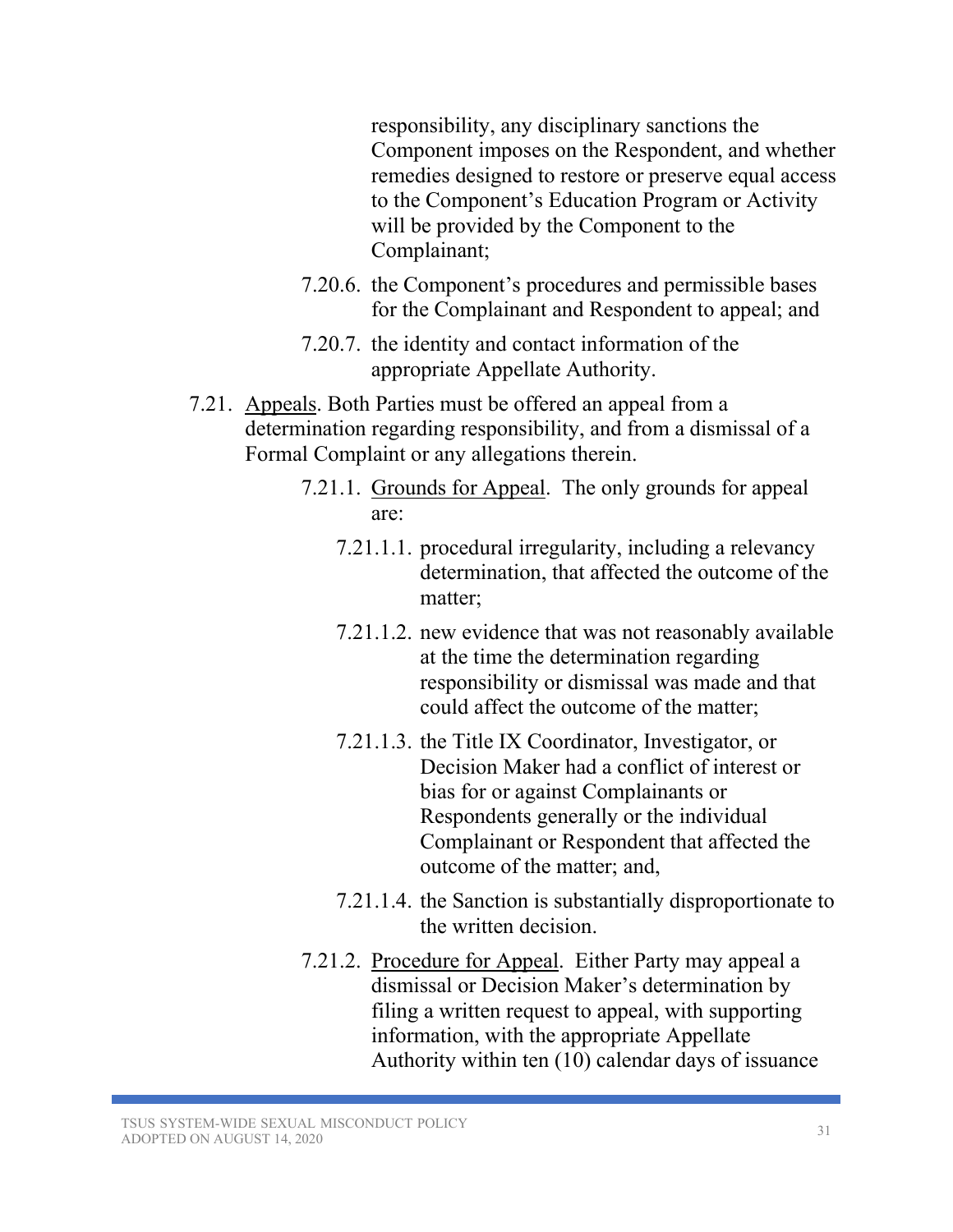of the decision. If a Complainant or Respondent appeals, the Component must:

- 7.21.2.1. notify the other Party in writing within five (5) calendar days from when an appeal is filed and implement appeal procedures equally for both Parties;
- 7.21.2.2. give the non-appealing Party seven (7) calendar days from when the Component notifies the non-appealing Party that an appeal has been filed to submit a written statement in support of, or challenging, the outcome, a copy of which will be provided to the appealing Party; and,
- 7.21.2.3. issue a written decision, including the rationale therefor, simultaneously to both Parties within twenty-one (21) calendar days from the date the notice is issued. The decision of the Appellate Authority is final.
- 7.22. Implementation of Sanction. No sanction shall be implemented until the appeal, if any, has been concluded, or until the time for either Party to submit an appeal has elapsed.
- 7.23. Implementation of Remedies. Upon the issuance of the written determination and the conclusion of any appeal, if the Decision Maker determines remedies will be provided, the Title IX Coordinator will communicate with Complainant separately to discuss what remedies are appropriate to restore or preserve the Complainant's equal access to the Component's Education Program or Activity.

# 8. **Non-Title IX Grievance Process**

8.1. Filing a Report. Incidents of Sexual Misconduct should be reported as per Section 4 of this Policy. Although the Component strongly encourages reporting Sexual Misconduct to the police, the Complainant may request administrative action by the Component with or without filing a police report.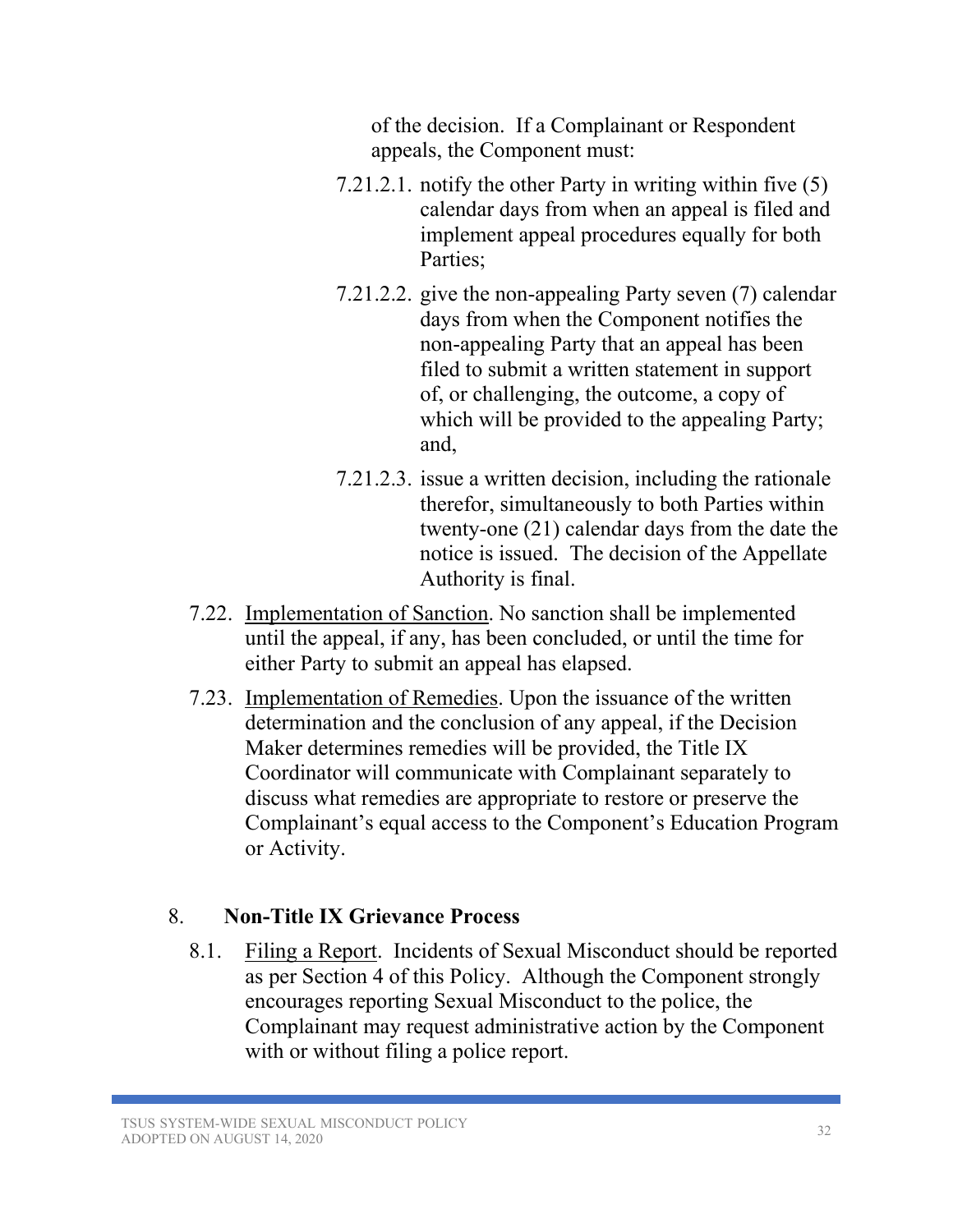- 8.2. Notice of Allegations. In response to a Report the Component must give written notice of the allegations to the Parties. This notice must include:
	- 8.2.1. notice of the Component's grievance process, including informal resolution;
	- 8.2.2. sufficient details of the allegations known at the time;
	- 8.2.3. identities of the Parties involved;
	- 8.2.4. the conduct allegedly constituting Non-Title IX Sexual Misconduct;
	- 8.2.5. the date and location of the alleged incident;
	- 8.2.6. that the Parties may have an Advisor of their choice, who may be, but is not required to be, an attorney (the Component is not required to appoint an Advisor);
	- 8.2.7. that the Parties may inspect and review evidence gathered during the process;
	- 8.2.8. that knowingly making false statements or knowingly submitting false information during the grievance process is prohibited; and,
	- 8.2.9. the availability of Supportive Measures to the Complainant and Respondent.

#### 8.3. Investigation

- 8.3.1. Scheduling. An assigned Investigator will provide written notice to a Party whose participation is invited or expected, of the date, time, location, and purpose of all hearings, investigative interviews, or other meetings, with sufficient time for the Party to prepare to participate.
- 8.3.2. Information Gathering. Investigator will gather and review information from Complainant, Respondent, and Witnesses. Investigator shall conduct a site inspection, if necessary, and obtain other information as appropriate.
- 8.3.3. Equal Opportunity to Present Evidence and Witnesses. All Parties will have equal opportunity to present fact and expert witnesses and other inculpatory and exculpatory evidence during the course of the investigation. A Component may not restrict the ability of either Party to discuss the allegations under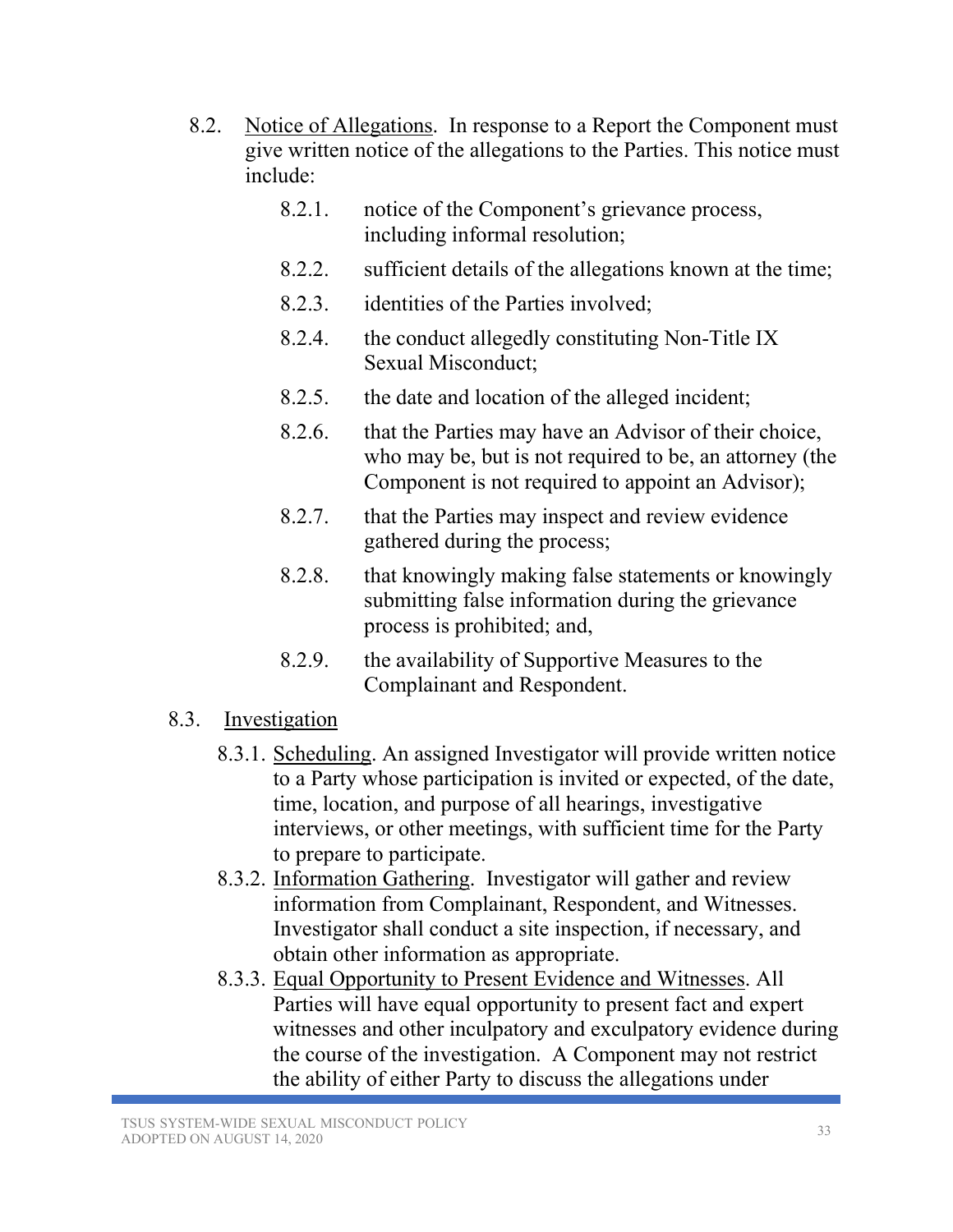investigation or to gather and present relevant evidence.

- 8.3.4. Burden on the Component. The burden of proof and the burden of gathering evidence sufficient to reach a determination regarding responsibility rests on the Component and not on the Parties. However, a Component cannot access, consider, disclose, or otherwise use a Party's Confidential Treatment Records, unless that Party consents to such access.
- 8.3.5. Privileges. The process must not require, allow, rely upon, or otherwise use questions or evidence that constitute, or seek disclosure of, information protected under a legally recognized privilege, unless the person holding such privilege has waived the privilege.
- 8.3.6. Right to Inspect and Review Evidence Prior to Completion of the Investigation. Once the assigned Investigator concludes all fact finding, and evidence gathering activities, each Party must have equal opportunity to inspect and review any evidence obtained as part of the investigation that is directly related to the allegations in the Report, including the evidence upon which the Component does not intend to rely in reaching a determination regarding responsibility, and inculpatory or exculpatory evidence whether obtained from a Party or other source, so that each Party can meaningfully respond to the evidence prior to the conclusion of the investigation.
	- 8.3.6.1. Each Party will have ten (10) calendar days to inspect, review, and respond to the evidence.
	- 8.3.6.2. The written response of each Party, if any, must be considered by the Investigator prior to completion of the Investigative Report.
- 8.4. Investigative Report. The Investigator will complete a written Investigative Report that includes summaries of interviews conducted; photographs, if any; documents and materials received; descriptions of relevant evidence; summaries of relevant electronic records; and a detailed report of the events related to the incident. When Investigator is not the Title IX Coordinator, the Investigative Report will be submitted to the Title IX Coordinator.
- 8.5. Title IX Coordinator Finding and Recommended Sanction.
	- 8.5.1. The Title IX Coordinator will make a written Finding as to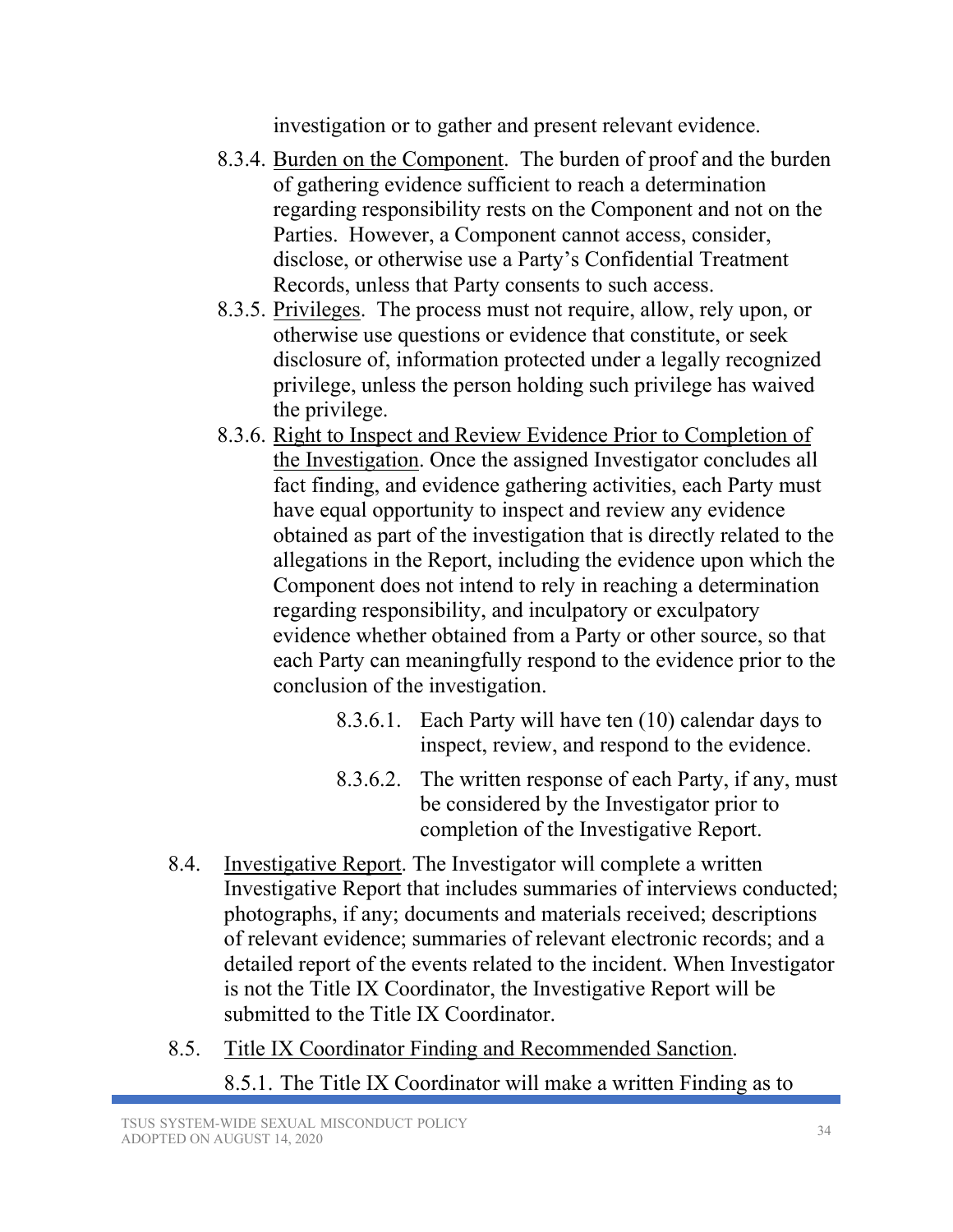whether:

- 8.5.1.1. it is more likely than not that Respondent did not violate this Policy and the matter is closed, or
- 8.5.1.2. it is more likely than not that Respondent violated this Policy, and the nature of the violation(s).
- 8.5.2. The Finding shall include the Title IX Coordinator's basis for the decision and recommended Sanctions when there is a Finding of a violation.
- 8.5.3. Communication of the Finding and Recommended Sanctions.
	- 8.5.3.1. When there is a Finding of no violation of this Policy, the Title IX Coordinator will communicate the Finding in writing simultaneously to the Complainant and Respondent.
	- 8.5.3.2. When there is a Finding that it is more likely than not that Respondent violated this Policy, the Title IX Coordinator will communicate the Finding in writing to the Component Administrator with authority to determine and issue appropriate Sanctions.
	- 8.5.3.3. When there is a Finding of a violation by a Respondent employed by the Component, the Title IX Coordinator, in consultation with appropriate administrative officials, will provide the Finding to additional individuals, with supervisory authority over the employee, who are not in the line of appellate review.
- 8.6. Sanction Decision. The responsible Component Administrator will issue written Sanctions promptly and send such Sanctions with a copy of the Findings to the Complainant, Respondent, Title IX Coordinator, and when appropriate, additional individuals with supervisory authority over either Party that are not in line of appellate review. Component Administrator shall inform Complainant of any Sanction(s) imposed on Respondent that directly relates to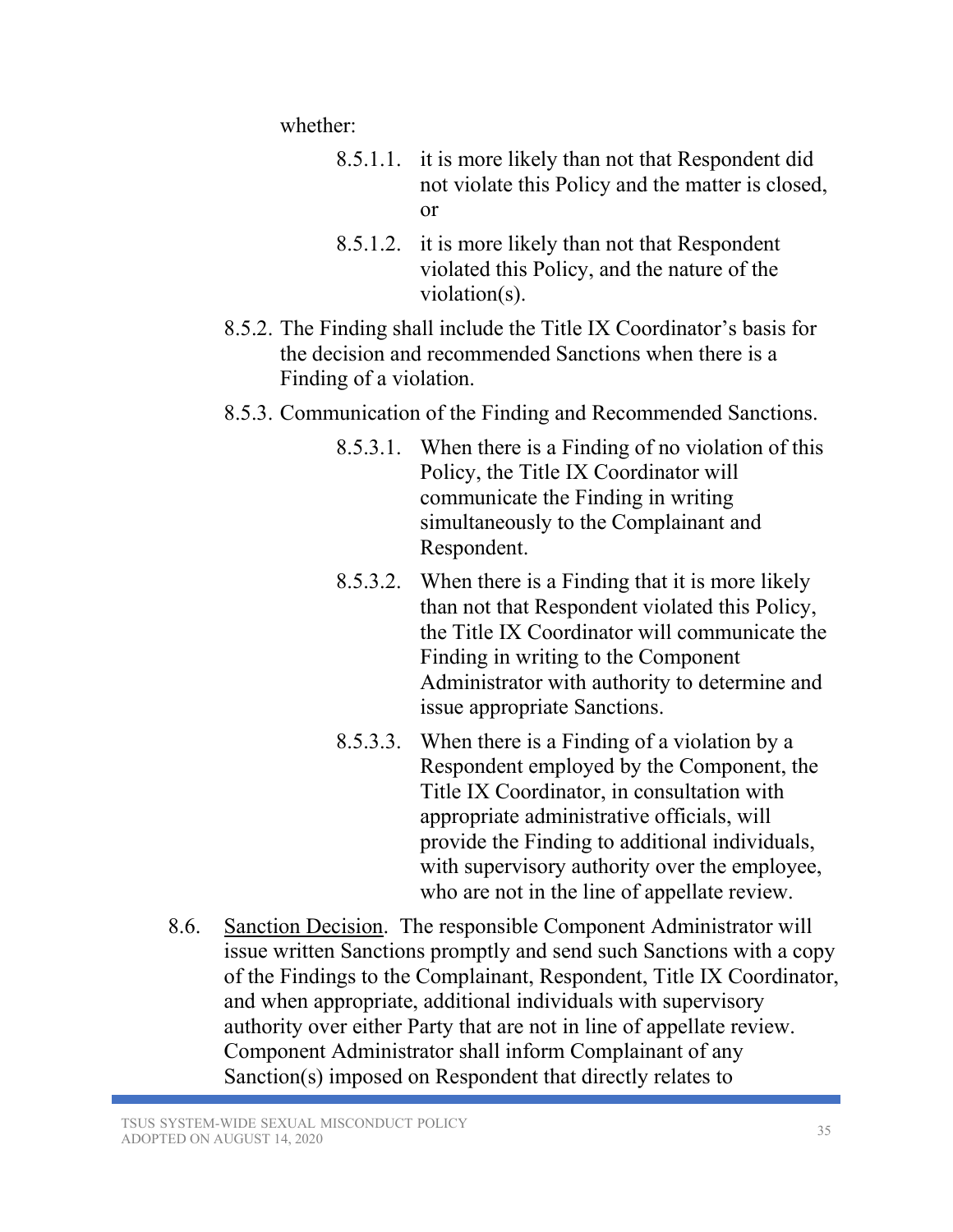Complainant.

- 8.7. Administrators Responsible for Imposing Sanctions
	- 8.7.1. Student Respondent Sanctions. The Dean of Students will issue Sanctions for Students. When Respondent is both a Student and an Employee, the Title IX Coordinator will determine whether the Respondent's status is that of Student, staff, or faculty for disciplinary purposes. When Respondent's status is determined to be that of a Student employed by the Component, the Dean of Students will consult with the appropriate Human Resources authority prior to issuing Sanctions.
	- 8.7.2. Staff Respondents. The Respondent's supervisor, or other authority within the Respondent's chain of command, will issue Sanctions in consultation with Human Resources.
	- 8.7.3. Faculty Respondents. The Dean shall consult with the Department Chair as appropriate and issue Sanctions.
	- 8.8. Dispute of Findings and/or Sanctions. Complainant or Respondent may elect to dispute the Finding and/or the Sanction. Review of disputed Findings and/or Sanction(s) are based on the preponderance of evidence standard.
		- 8.8.1. Students. Student Complainants or Respondents must submit a written request for a hearing to the Title IX Coordinator within seven (7) calendar days. Procedures for the hearing are outlined in the System Rules and Regulations, Chapter VI §§ 5.7-5.9, with exceptions as follows:
			- 8.8.1.1. The Component Representative for hearings related to the Non-Title IX Sexual Misconduct shall be the Component's Title IX Coordinator;
			- 8.8.1.2. The Title IX Coordinator is responsible for arranging the hearing by notifying the Parties of the hearing dates, the availability of documents to be used at the hearing, the witnesses expected to provide information at the hearing, as well as deadlines for submission of questions.
			- 8.8.1.3. Each Party shall receive a copy of the written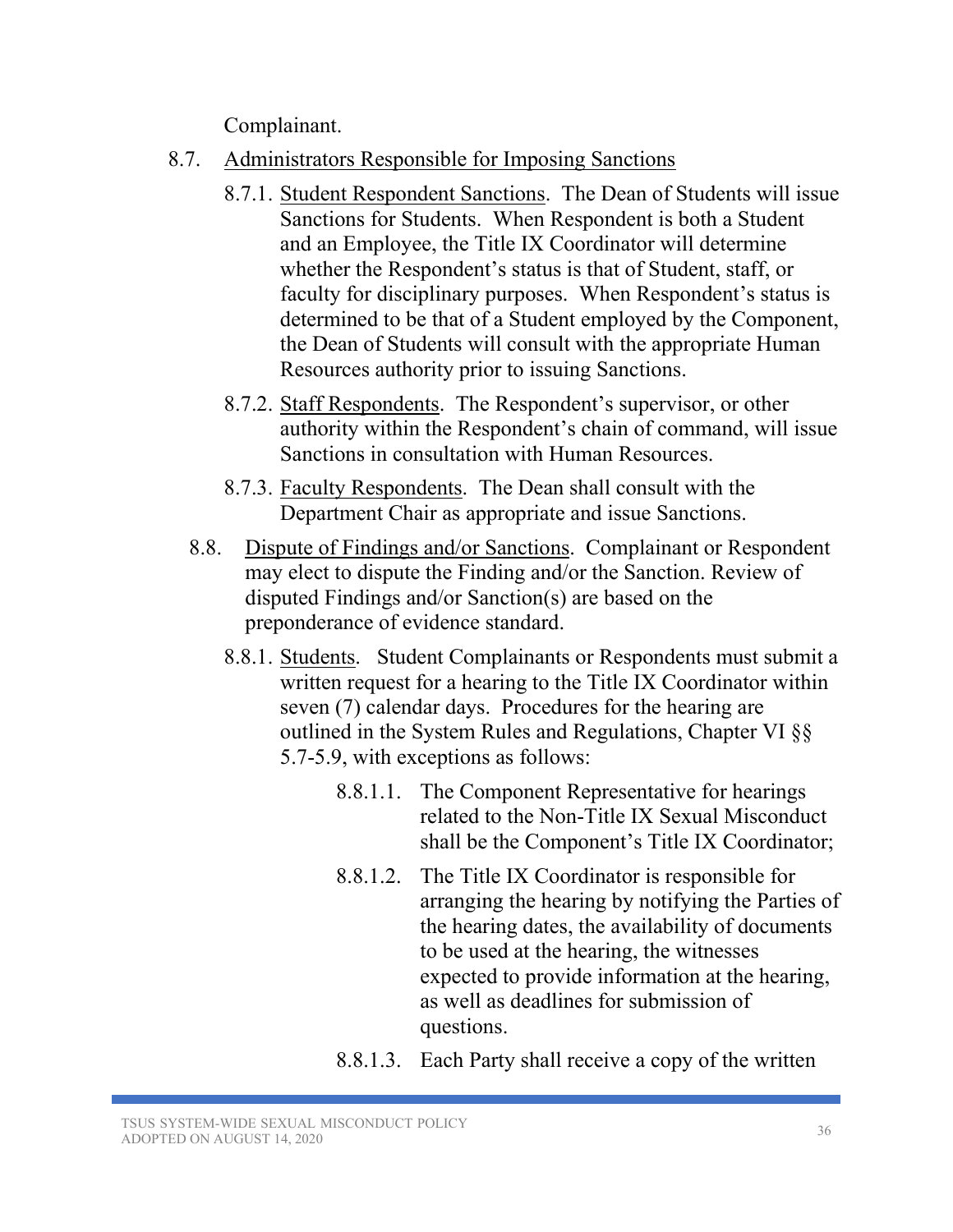request for hearing and notice of the hearing, and has a right to be present.

- 8.8.1.3.1.Neither Party shall be compelled to attend any hearing. The hearing may be conducted with all Parties and witnesses physically present in the same geographic location or, at the Component's discretion, any or all Parties, witnesses, or other participants may appear at the hearing virtually.
- 8.8.1.3.2.At the request of either Party, the Component shall provide for the entire hearing to occur with the Parties in separate rooms with technology that enables the Parties to see and hear each other.
- 8.8.1.4. Complainant and Respondent may submit written questions for the other Party and any witnesses to the Decision Maker. Such questions shall be submitted by the Parties in accordance with the deadline established. The Decision Maker will determine, and shall ask the questions relevant to the inquiry. Any individual participating as a Decision Maker may ask relevant questions of the Parties and/or witnesses. Relevant follow-up questions may be submitted to the Decision Maker during the hearing.
- 8.8.1.5. Hearing Decision. The Decision Maker may uphold, reject or modify the Finding(s) and Sanctions(s), or remand the matter to the Title IX Coordinator for further investigation and/or other action.
- 8.8.1.6. The Decision Maker shall issue a written, final Decision and shall provide a copy of the Decision to Complainant, Respondent, the Title IX Coordinator, and Dean of Students.
- 8.8.2. Staff. Complainants or Respondents may elect to dispute the Finding and/or Sanction as follows.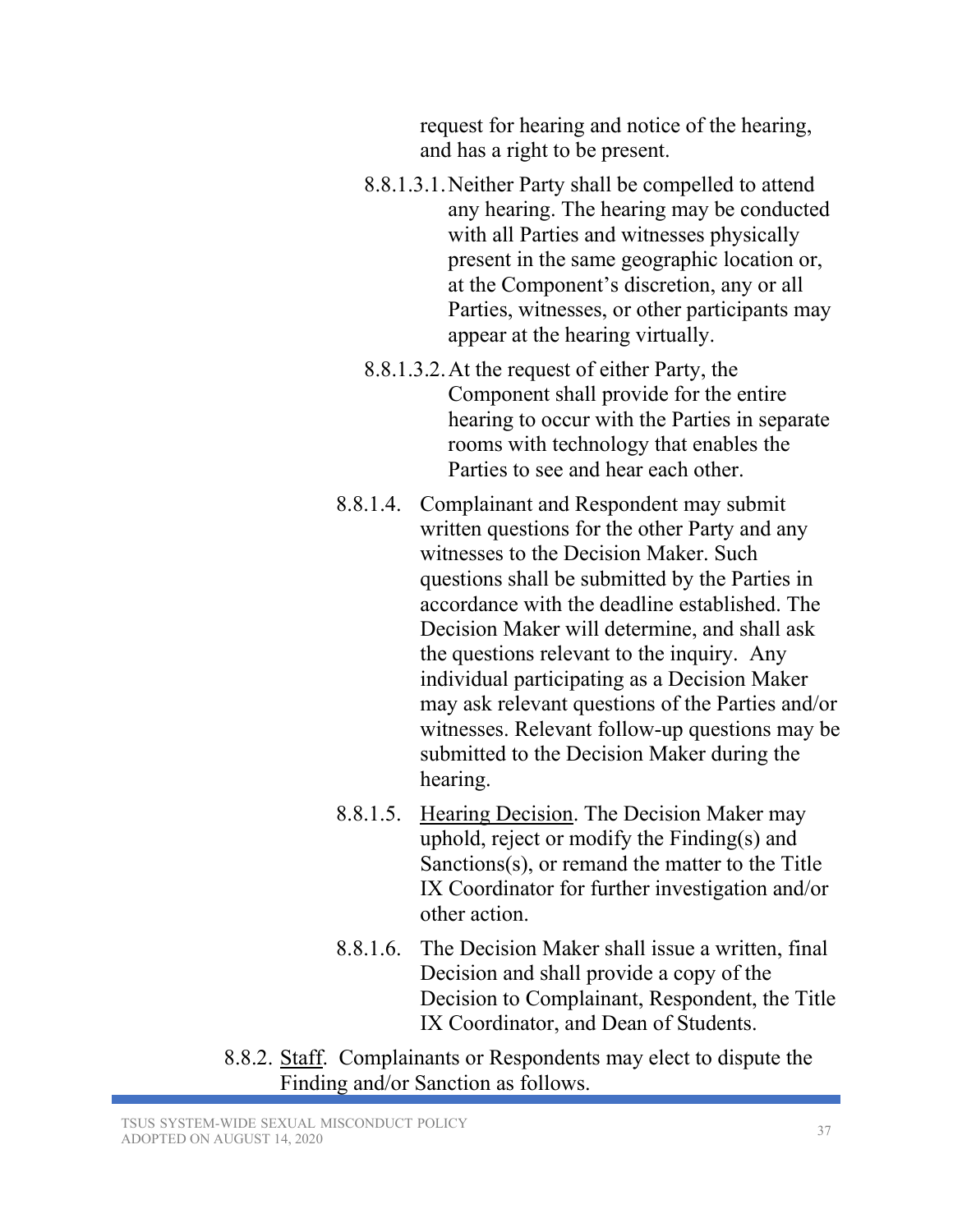- 8.8.2.1. Any request for review of the Finding or Sanction against a staff member must be made in writing and submitted with all information in support of the request to the Chief Human Resources Officer, or his or her designee, within five (5) calendar days of receipt of the Finding or Sanction.
- 8.8.2.2. The Chief Human Resources Officer shall provide a copy of the materials submitted to the other Party, the Title IX Coordinator, and the Decision Maker within five (5) calendar days of receipt.
- 8.8.2.3. A Party who has not requested review, including the Component, may, but is not required to, submit a written response to the Decision Maker within five (5) calendar days of receiving the materials.
- 8.8.2.4. The Decision Maker may uphold, reject, modify, or remand the Decision. The Decision is final.
- 8.8.2.5. The Decision Maker will inform Complainant, Respondent, Title IX Coordinator, appropriate supervisor, and appropriate Campus Administrator of the Decision in writing.
- 8.8.3. Non-Tenured Faculty Dispute of Non-Reappointment or Termination After Expiration of Contract Period. Should the Sanction against a non-tenured faculty member result in the non-reappointment or termination of the faculty member after expiration of his/her contract period, faculty member may dispute the Findings and/or Sanctions as described herein. However, the faculty member is not entitled to a hearing.
	- 8.8.3.1. No later than thirty (30) calendar days after the faculty member receives notice of the Finding and/or Sanction, he or she may request review from the President by submission of the grievance form prescribed by the Component together with any supporting materials.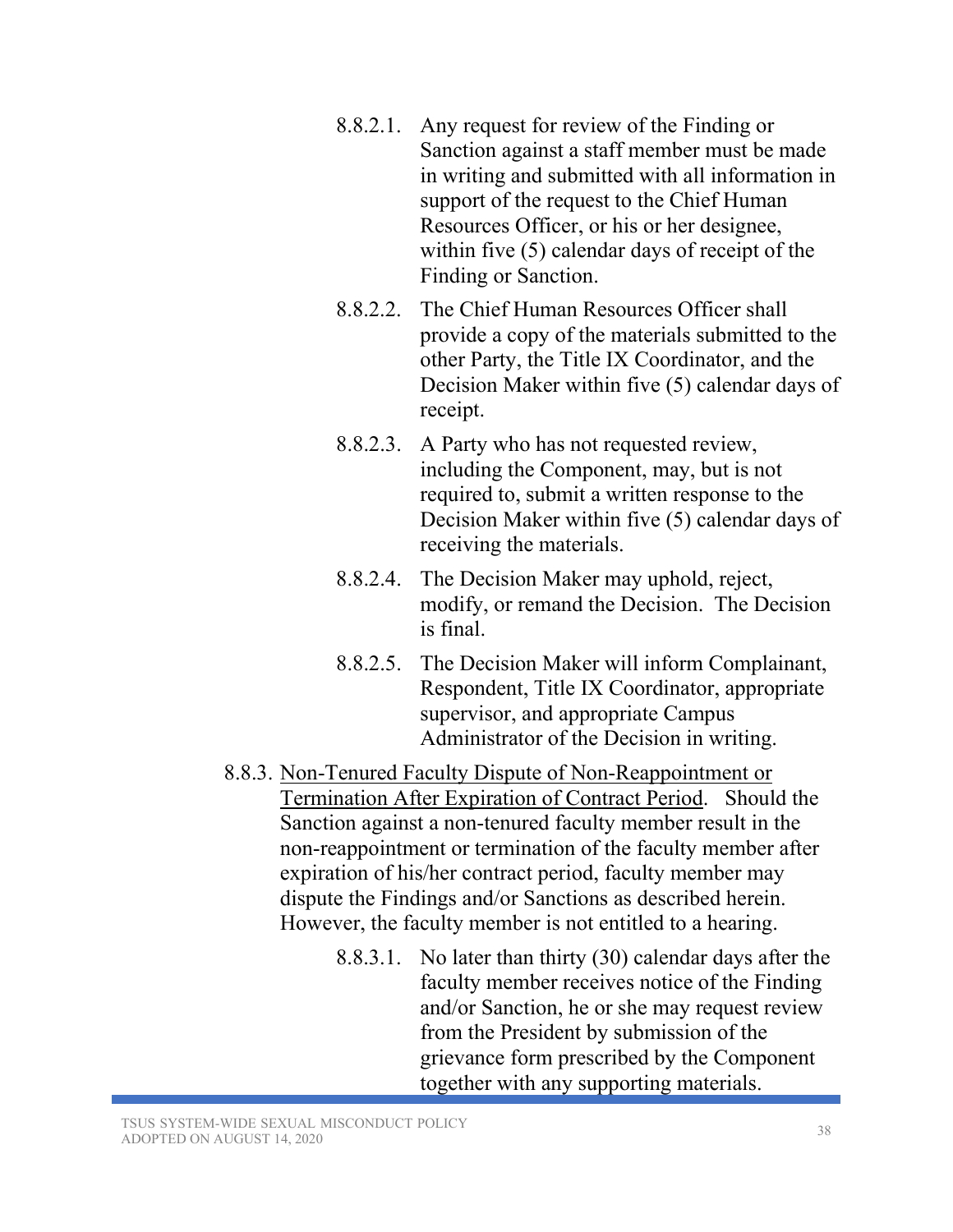- 8.8.3.2. The Component President shall designate a Hearing Officer to review.
- 8.8.3.3. The Hearing Officer shall provide a copy of the materials submitted to the other Party and the Title IX Coordinator within five (5) calendar days of appointment.
- 8.8.3.4. The Hearing Officer will meet with the faculty member at a mutually convenient time to review the dispute.
- 8.8.3.5. The Hearing Officer may secure any information the officer determines necessary to review the dispute.
- 8.8.3.6. The Hearing Officer shall make a written recommendation to the President to approve, reject, modify, or remand the Finding and/or Sanction and shall provide a copy of the recommendation to the faculty member, the other Party, the Title IX Coordinator and Provost.
- 8.8.3.7. The Component President shall issue a written, final Decision and shall provide a copy of the Decision to the faculty member, the other Party, the Title IX Coordinator and the Provost.
- 8.8.4. Faculty Hearing. Tenured faculty receiving a Sanction that impacts the faculty member's continued employment, full-time salary (not including administrative positions or summer teaching) or demotion in rank or other faculty member whose employment is terminated prior to the end of his or her contract period may elect to dispute the Finding and/or the Sanction through a hearing. Hearing procedures are outlined in the System Rules and Regulations, Chapter V, § 4.54 with the following exceptions:
	- 8.8.4.1. The role of the Decision Maker is to review the investigation and the appropriateness of the Sanction for significant procedural errors or omissions;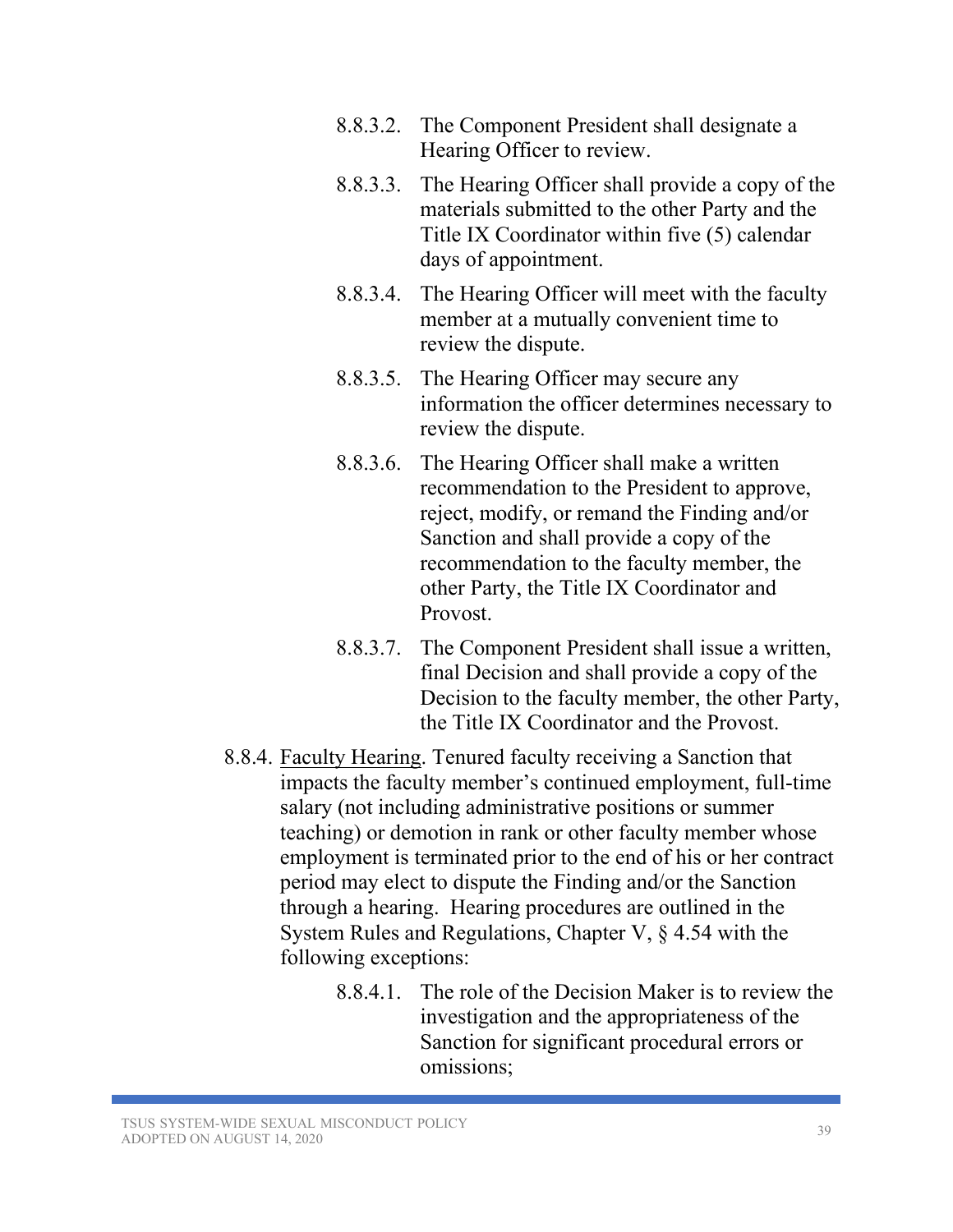- 8.8.4.2. All notices and correspondence shall be sent to Complainant, Respondent, Title IX Coordinator, and Provost who shall be referred to as Required Parties for purposes of this section.
- 8.8.4.3. Within five (5) calendar days of receipt of the Finding and/or Sanction, the faculty member must file a written request for a due process hearing by submitting the request together with any materials for review to the Provost.
- 8.8.4.4. The other Party shall receive notice of the hearing and has a right to be present, but shall not be compelled to attend any hearing. Complainant, Respondent, or witness who does not want be in the same room as one of the Parties shall, upon advance request, be accommodated.
- 8.8.4.5. Complainant and Respondent may submit written questions for the other Party and any witnesses to the Decision Maker. Such questions shall be submitted by the Parties in accordance with the deadline established by the Decision Maker. The Decision Maker will determine, and shall ask, the questions relevant to the inquiry. Any individual participating as a Decision Maker may ask relevant questions of the Parties and/or witnesses. Relevant followup questions may be submitted to the Decision Maker during the hearing.
- 8.8.4.6. Complainant, Respondent, or Component may be assisted or represented by counsel.
- 8.8.4.7. The Decision Maker shall issue a written recommendation to approve, reject, modify, or remand the Finding and/or Sanction. The recommendation shall be forwarded to the President and Required Parties within five (5) calendar days of the hearing.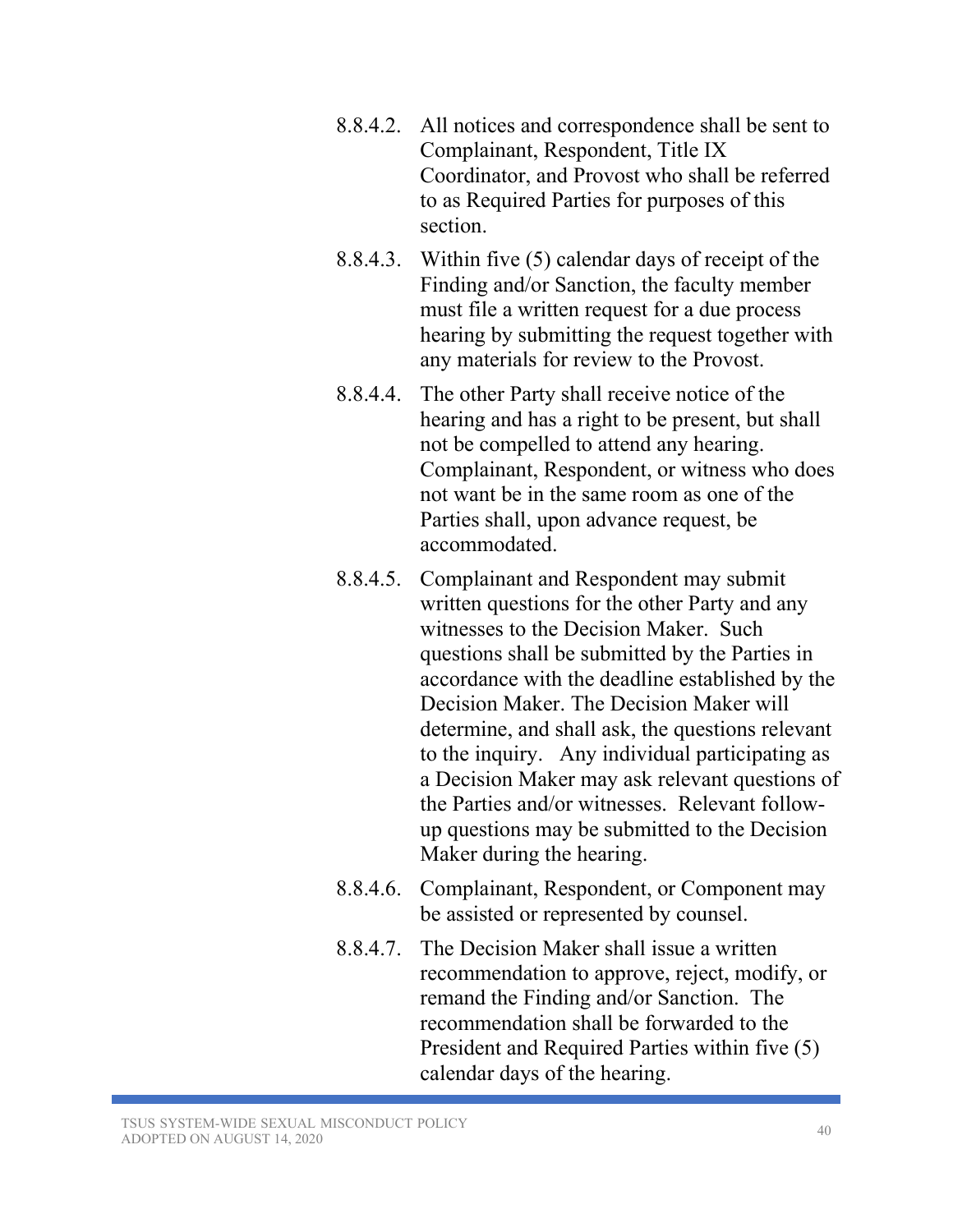- 8.8.4.8. When a Finding of Sexual Misconduct is upheld, Sanctions listed herein shall be imposed. When the President finds substantial doubt about the thoroughness, fairness, and/or impartiality of the investigation or determines there is insufficient evidence to support the recommended Finding, he or she may remand the matter to the Title IX Coordinator for further investigation and/or other action, or may reject the recommended Finding(s) or Sanction(s).
- 8.8.4.9. The President shall issue a written, final Decision and shall provide a copy of the Decision to the Required Parties.
- 8.8.5. Other Faculty Disputes. All other disputes of the Finding and/or Sanction against faculty shall follow the procedures for Staff stated herein.
- 8.8.6. Third Parties. Third Party Complainants or Respondents have no right to dispute or appeal Findings or Sanctions.
- 8.8.7. Implementation of Sanction. No sanction shall be implemented until the appeal, if any, has been concluded, or until the time for either Party to submit an appeal has elapsed, unless, in the discretion of the Campus Administrator imposing the Sanction, good cause existsto implement the Sanction.
- 8.8.8. Implementation of Remedies. Upon the issuance of the written determination, if the Decision Maker determines remedies will be provided, the Title IX Coordinator will communicate with Complainant separately to discuss what remedies are appropriate to restore or preserve the Complainant's equal access to the Component's Education Program or Activity.

# 9. **Appeal of Non-Title IX Grievance Outcome**

9.1. Right to Appeal. If a student or faculty member Complainant or Respondent is dissatisfied with the determination of a hearing, either Party may appeal.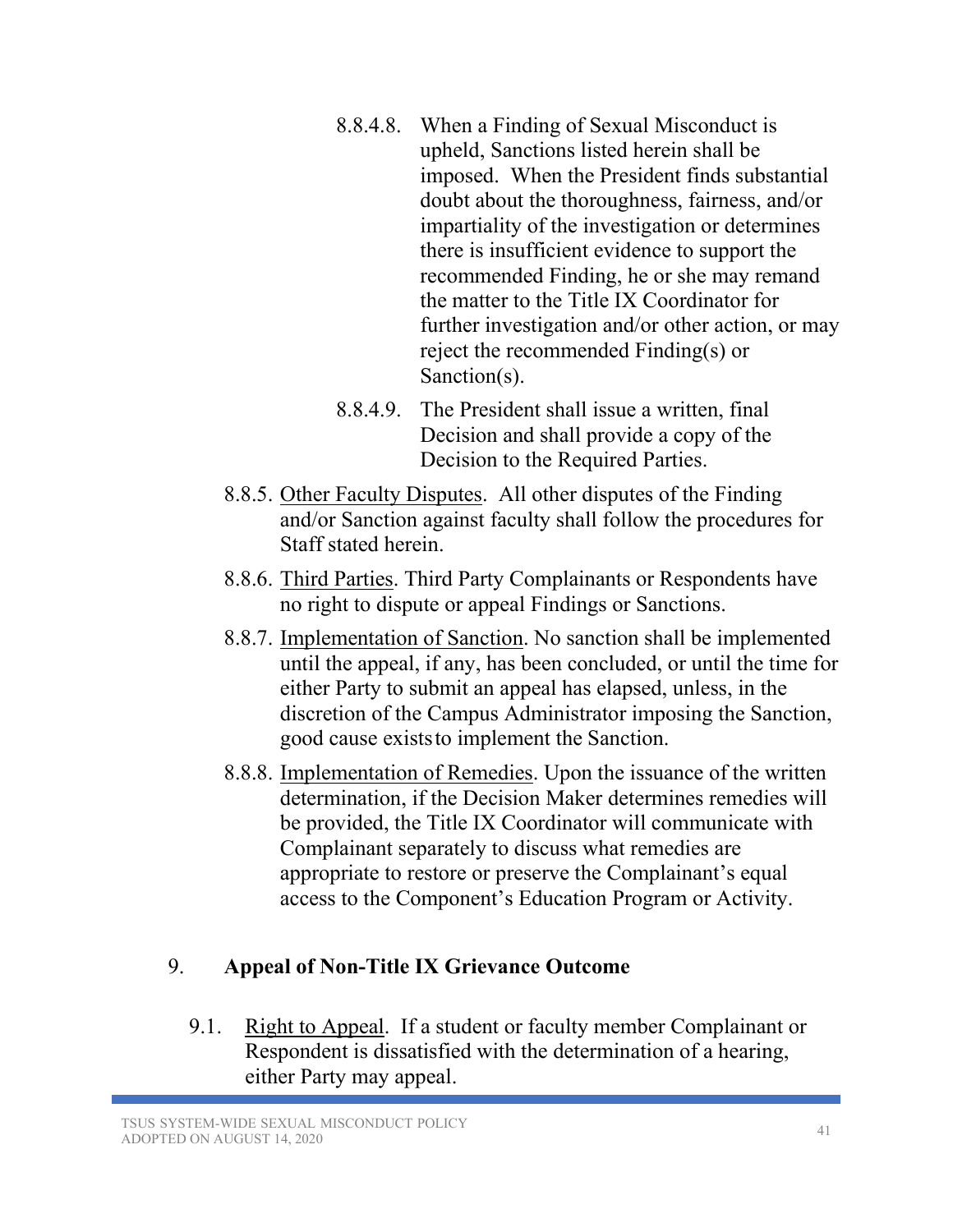- 9.2. Grounds for Appeal. Grounds for appeal are limited to the following:
	- 9.2.1. Procedural irregularity that affected the outcome of the matter;
	- 9.2.2. New evidence that was not reasonably available at the time the determination regarding responsibility or dismissal was made and that could affect the outcome of the matter;
	- 9.2.3. The Title IX Coordinator, Investigator, or Decision Maker had a conflict of interest or bias for or against Complainants or Respondents generally or the individual Complainant or Respondent, that affected the outcome of the matter;
	- 9.2.4. The Sanction is substantially disproportionate to the written decision.
- 9.3. Procedure for Student Appeals.
	- 9.3.1. Appeals shall be made in writing and include the ground(s) for appeal. All information in support of the appeal must be included and submitted to the Chief Student Affairs Officer, or his or her designee (Appellate Authority), within five (5) calendar days of the hearing Decision.
	- 9.3.2. The Appellate Authority shall provide a copy of the appeal submission(s) to the other Party and the Title IX Coordinator within three (3) calendar days of receipt.
	- 9.3.3. The Party who has not filed an appeal, including the Component, may, but is not required to, submit a written response to the appeal within five (5) calendar days of receipt. The Appellate Authority shall provide a copy of the response, if any, to the other Party and the Title IX Coordinator within three (3) calendar days of receipt.
	- 9.3.4. The Appellate Authority may approve, reject, modify, or remand the Decision. The Appellate Authority shall issue a written Decision and shall provide a copy to Complainant, Respondent, Title IX Coordinator, and Dean of Students. The Appellate Authority's Decision is final.
- 9.4. Procedure for Faculty Appeals. Appeals of faculty hearings are governed by *System Rules and Regulations, Chapter V. § 4.56* with exceptions as follows: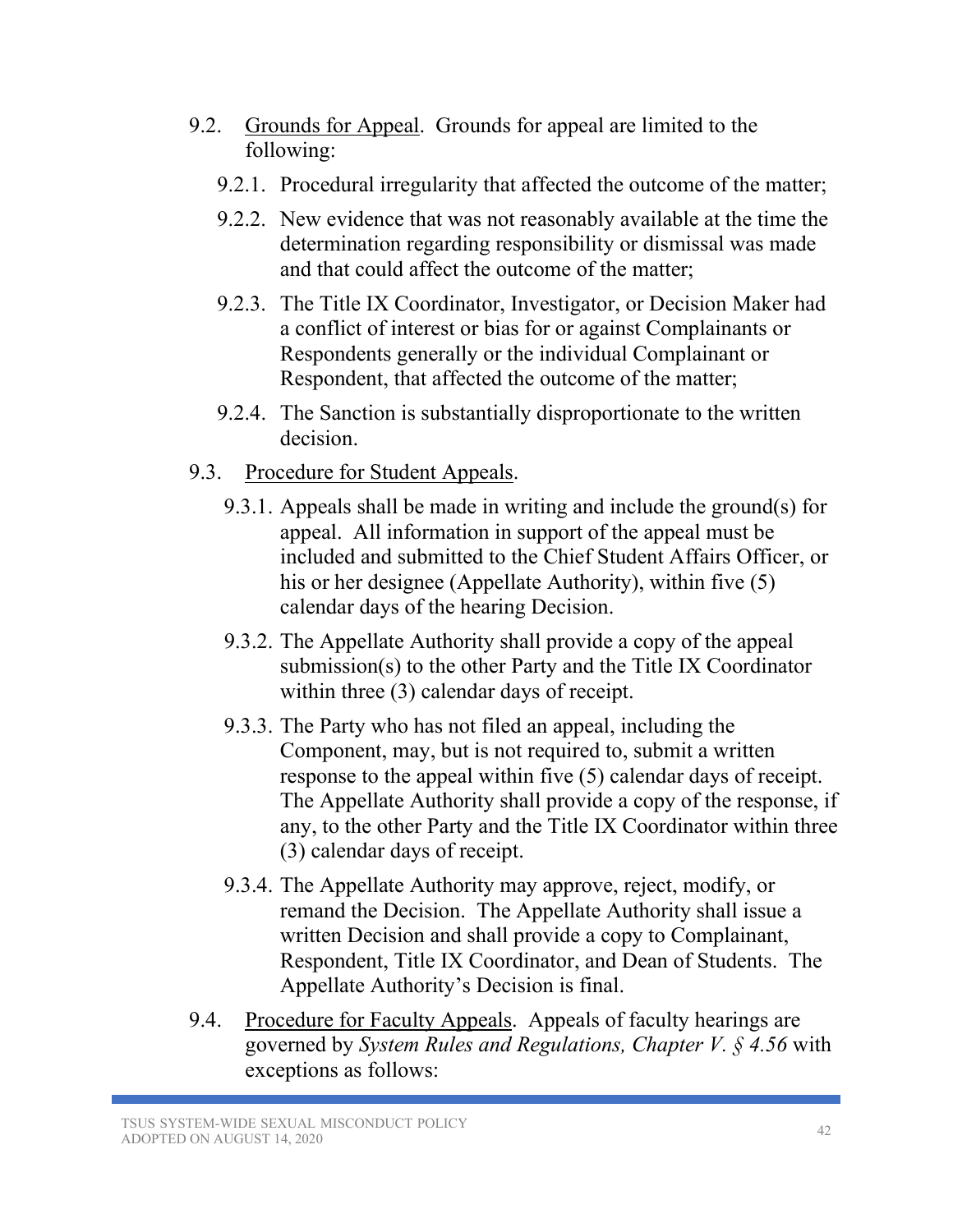- 9.4.1. A faculty member must submit a written appeal stating grounds with any supporting documentation to the System Administration Office within thirty (30) calendar days of receipt of the President's decision.
- 9.4.2. The System Office shall provide a copy of the appeal concurrently with receipt to the non-appealing Party, the President, Title IX Coordinator, and additional individuals with supervisory authority over either Party.
- 9.4.3. The President may submit a written response to the appeal within thirty (30) calendar days of receipt of the appeal from the System Office.
- 9.4.4. The TSUS Board shall provide notice in writing of the reasons for its Decision simultaneously to the faculty member, the nonappealing Party, the President, and Title IX Coordinator. The Decision of the Board is final.
- 9.5. Modification of Deadlines. The Appellate Authority may modify the deadlines contained in this section, as necessary to accomplish the purposes stated and for good cause, including, but not limited to, the complexity of the appeal, semester breaks and time-sensitive considerations.

#### 10. **Administrative Requirements**

- 10.1. Component Website Requirements. A Component shall create and maintain a web page dedicated solely to this Policy.
	- 10.1.1. The web page shall be easily accessible through a clearly identifiable link on the Component's internet website home page.
	- 10.1.2. The Component's internet website home page shall contain a clearly identifiable link to enable an individual to make an anonymous Report of an incident of Sexual Misconduct.
- 10.2. Comprehensive Prevention & Outreach Program. Each Component shall develop and implement a comprehensive prevention and outreach program on Sexual Misconduct. The comprehensive prevention and outreach program must address a range of strategies to prevent Sexual Misconduct. The program must also include a victim empowerment program, a public awareness campaign,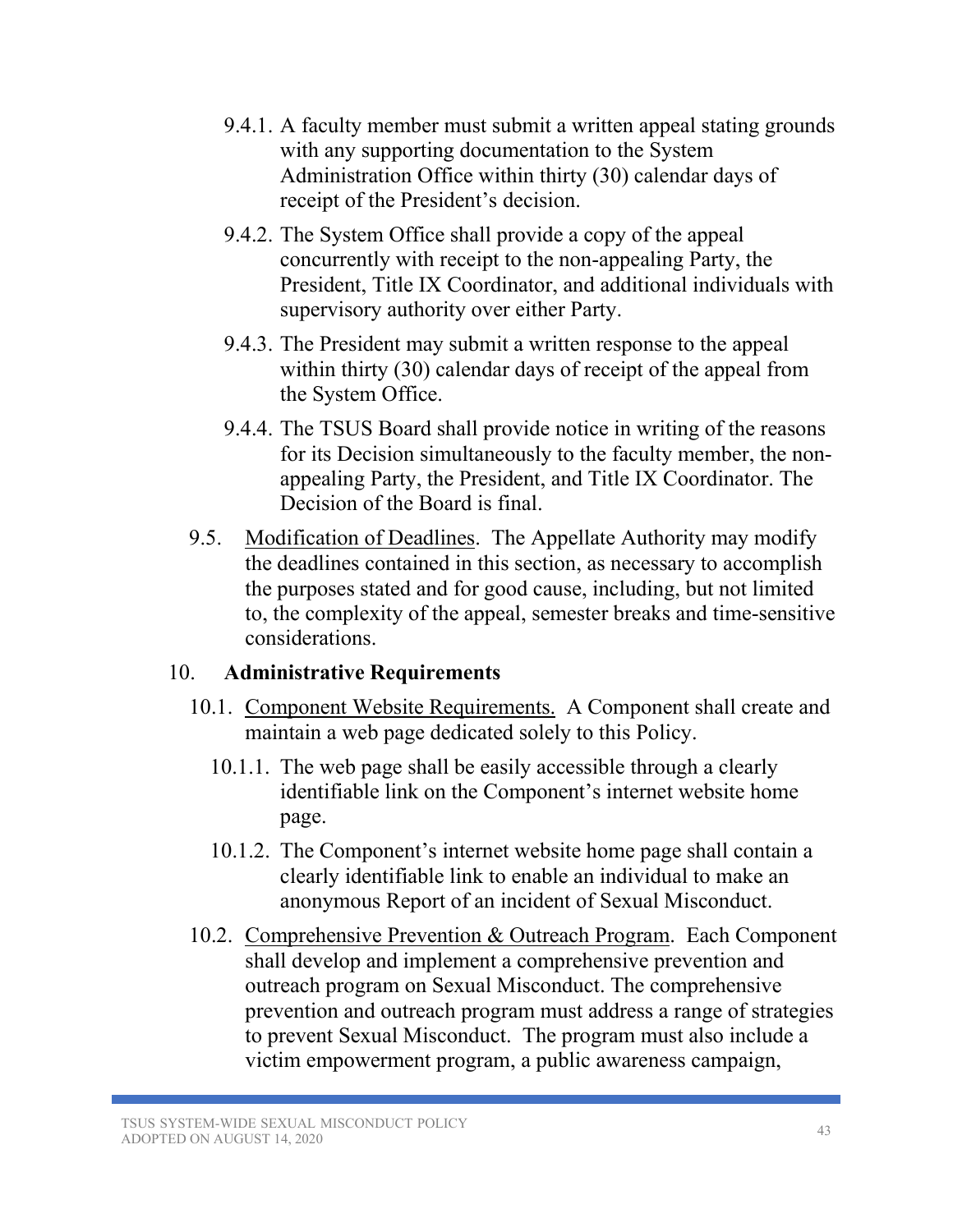primary prevention, bystander intervention and risk reduction strategies. The Component will engage in the risk reduction strategies outlined below to limit the risk of Sexual Misconduct for the campus community.

- 10.2.1. Primary Prevention Training. Primary prevention training programs shall be designed to promote awareness of sexual offenses, and to incorporate risk reduction strategies to enable community members to take a role in preventing and interrupting incidents of Sexual Misconduct.
	- 10.2.1.1. The Component training will be based upon research and will be assessed periodically for effectiveness.
	- 10.2.1.2. Specifically, training will include:
		- 10.2.1.2.1. definitions of Sexual Misconduct offenses which are prohibited by the Component, as defined by applicable law;
		- 10.2.1.2.2. definition of consent as defined by Texas law;
		- 10.2.1.2.3. awareness and prevention of rape, acquaintance Rape, Sexual Harassment, Domestic Violence, Dating Violence, Sexual Assault, and Stalking;
		- 10.2.1.2.4. risk reduction, such as recognition of warning signs of possible Sexual Misconduct, situational awareness, and safety planning;
		- 10.2.1.2.5. bystander intervention, to encourage identification of situations that might lead to Sexual Misconduct, and promote safe intervention as a means to prevent the misconduct (bystander intervention includes recognizing situations of potential harm, understanding institutional structures and cultural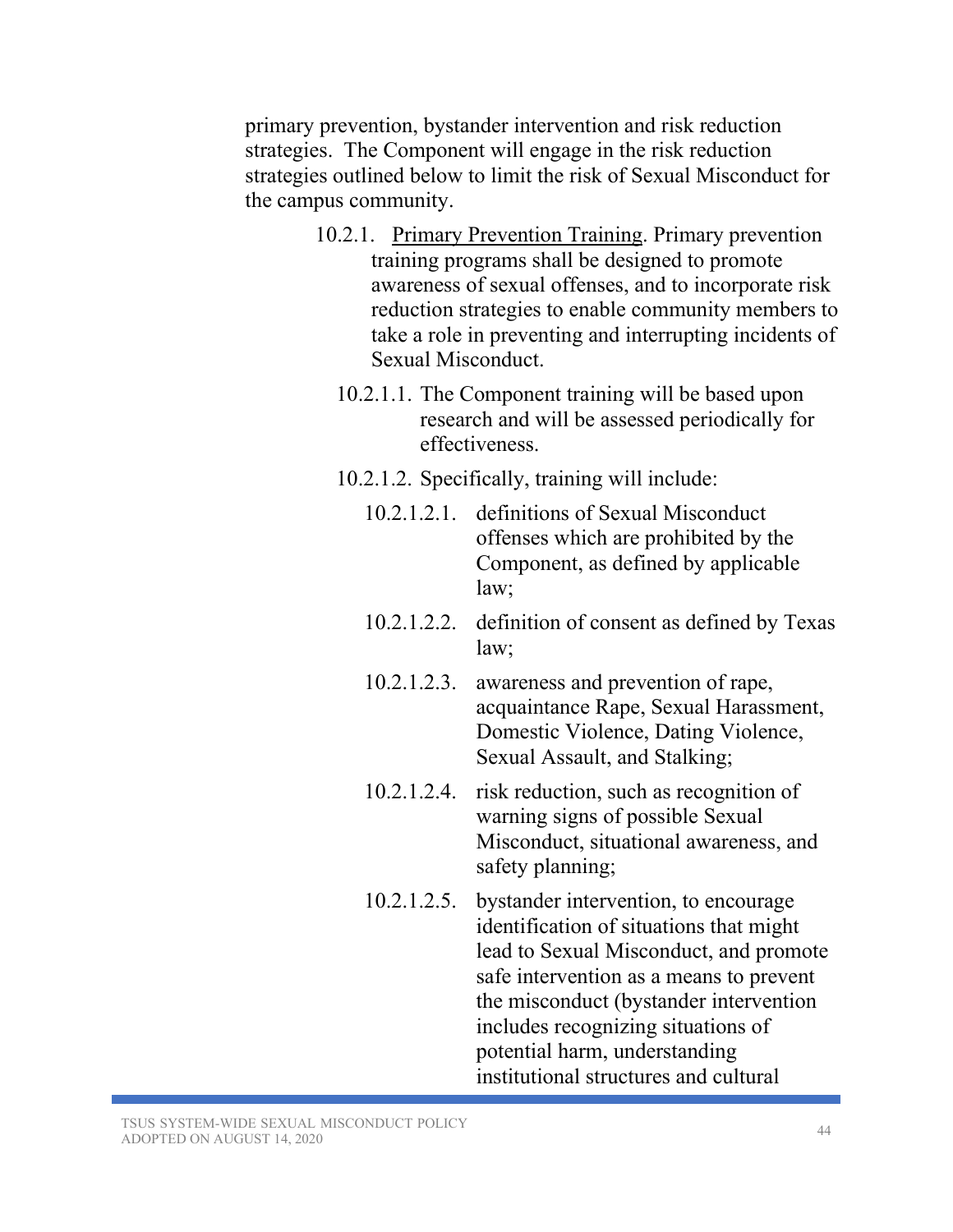conditions that facilitate violence, overcoming barriers to intervening, identifying safe and effective intervention options, and taking action to intervene);

- 10.2.1.2.6. options for reporting Sexual Misconduct and the confidentiality that may attach to such reporting;
- 10.2.1.2.7. the grievance process for Sexual Misconduct, as described in this Policy;
- 10.2.1.2.8. procedures for accessing possible Sanctions for Sexual Misconduct, as described in this Policy;
- 10.2.1.2.9. campus and community resources available to Complainants or Respondents;
- 10.2.1.2.10. interim safety measures available for Complainants; and,
- 10.2.1.2.11. descriptions of additional and ongoing Sexual Misconduct prevention and awareness campaigns and training.
- 10.2.1.3. Each entering freshman and undergraduate transfer Student, and New Employees shall attend an orientation regarding Sexual Misconduct and the Sexual Misconduct Policy during the first semester or term of enrollment or employment. The Component shall establish the format and content of the orientation, which may be provided online. The orientation must include the name, office location, and contact information of the Component's Title IX Coordinator. The orientation must contain a statement regarding:
	- 10.2.1.3.1. the importance of a victim of Sexual Harassment, Sexual Assault, Dating Violence, or Stalking going to a hospital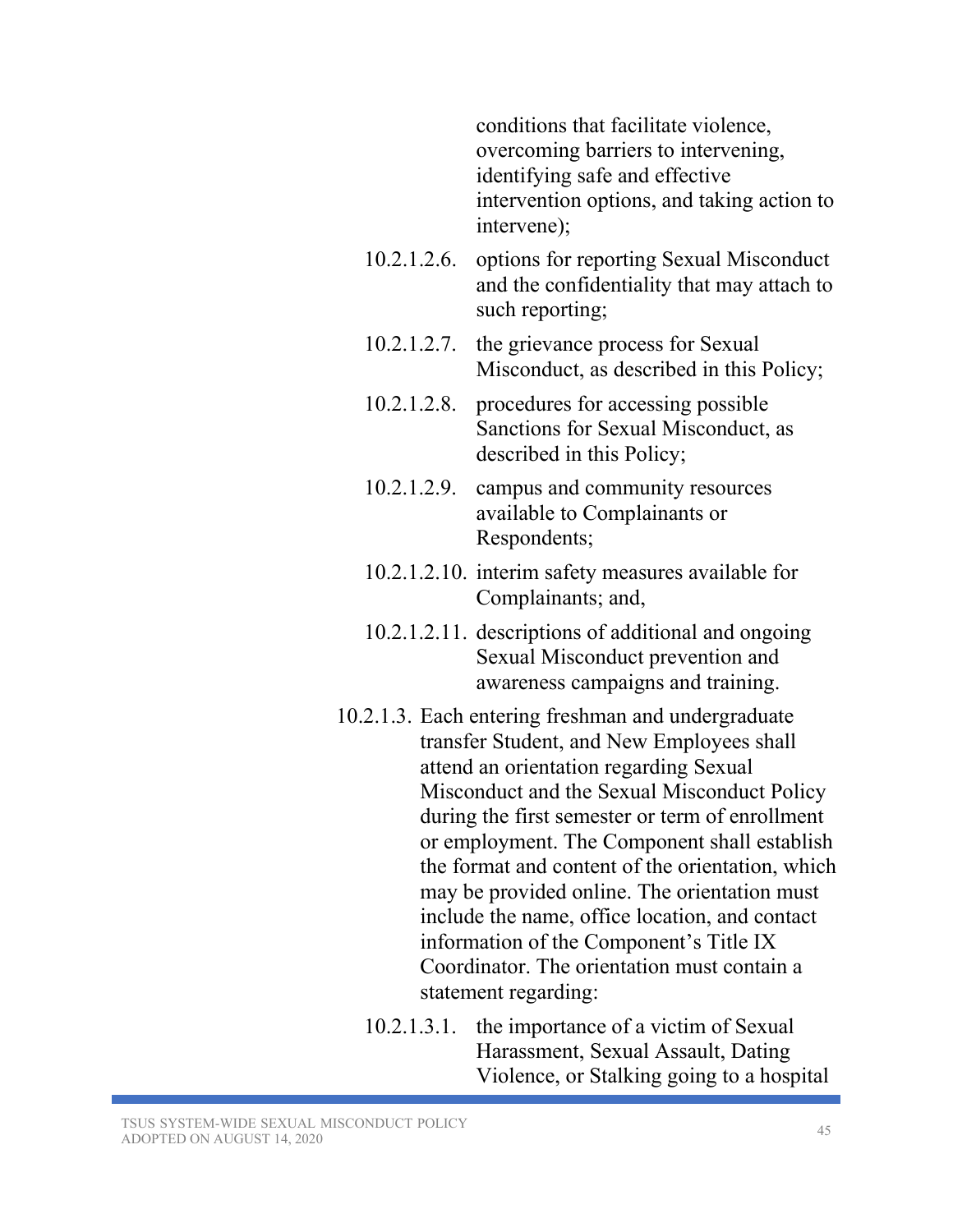for treatment and preservation of evidence, if applicable, as soon as practicable after the incident;

- 10.2.1.3.2. the right of a victim of Sexual Harassment, Sexual Assault, Dating Violence, or Stalking to report the incident to the Component and to receive a prompt and equitable resolution of the Report; and,
- 10.2.1.3.3. the right of a victim of a crime to choose whether to report the crime to law enforcement, to be assisted by the institution in reporting the crime to law enforcement, or to decline to report the crime to law enforcement.
- 10.2.2. Ongoing Sexual Misconduct Education. The Component's commitment to raising awareness of the dangers of Sexual Misconduct shall include ongoing education.
	- 10.2.2.1. Ongoing education must include:
		- 10.2.2.1.1. the same information as the primary training;
		- 10.2.2.1.2. the name, office location and contact information of the Component's Title IX Coordinator, provided to Students by email at the beginning of each semester;
		- 10.2.2.1.3. include a public awareness campaign; and,
		- 10.2.2.1.4. include a victim empowerment program.
	- 10.2.2.2. Ongoing education may include, but is not limited to:
		- 10.2.2.2.1. annual training, lectures by faculty, staff, mental health professionals, and/or trained non-Component personnel;
		- 10.2.2.2.2. dissemination of informational materials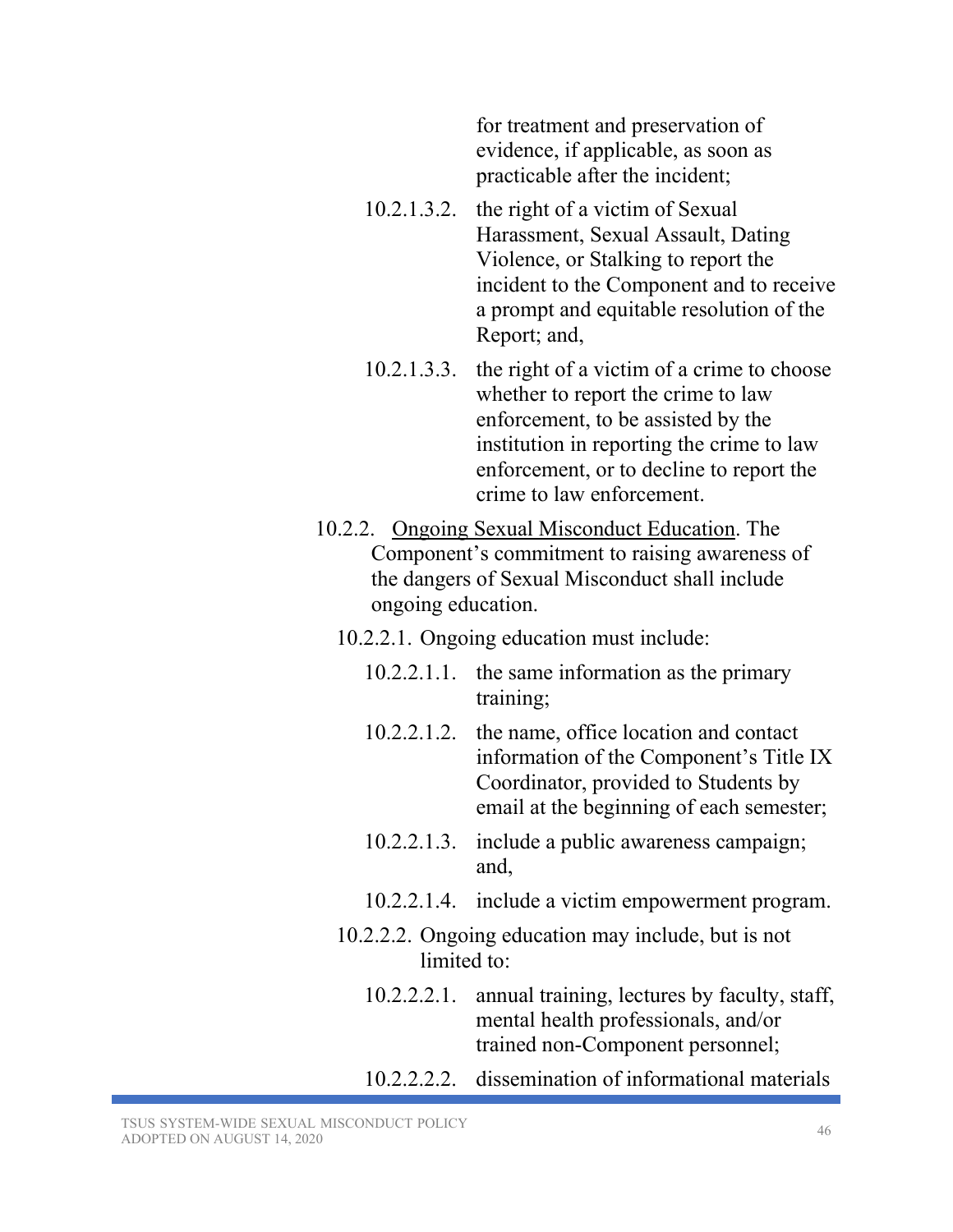regarding the awareness and prevention of Sexual Misconduct; and,

- 10.2.2.2.3. event programming, both campus-wide, and coordinated with and delivered to individual groups on campus.
- 10.2.3. Training of Title IX Personnel. Title IX personnel includes Title IX Coordinators, Deputy Coordinators, investigators, Decision Makers, and facilitators of informal resolution processes.
	- 10.2.3.1. All Title IX personnel shall receive training each academic year including:
		- 10.2.3.1.1. knowledge of offenses, including specific definitions of Sexual Misconduct offenses which are prohibited by the Component as defined by applicable law;
		- 10.2.3.1.2. the scope of the Component's Education Programs and Activities, in order to identify situations that require a response under Title IX; and,
		- 10.2.3.1.3. investigatory procedures, due process, and Component Policy and procedures related to Sexual Misconduct.
	- 10.2.3.2. All Title IX personnel shall receive training in the following areas:
		- 10.2.3.2.1. how to conduct an investigation and grievance process, including hearings, appeals, and informal resolution processes; and,
		- 10.2.3.2.2. how to serve impartially, including avoiding prejudgment of the facts at issue, conflicts of interest, and bias.
	- 10.2.3.3. Investigators shall receive training on issues of relevance to create an investigative Report that fairly summarizes relevant evidence.
	- 10.2.3.4. Decision Makers shall receive the following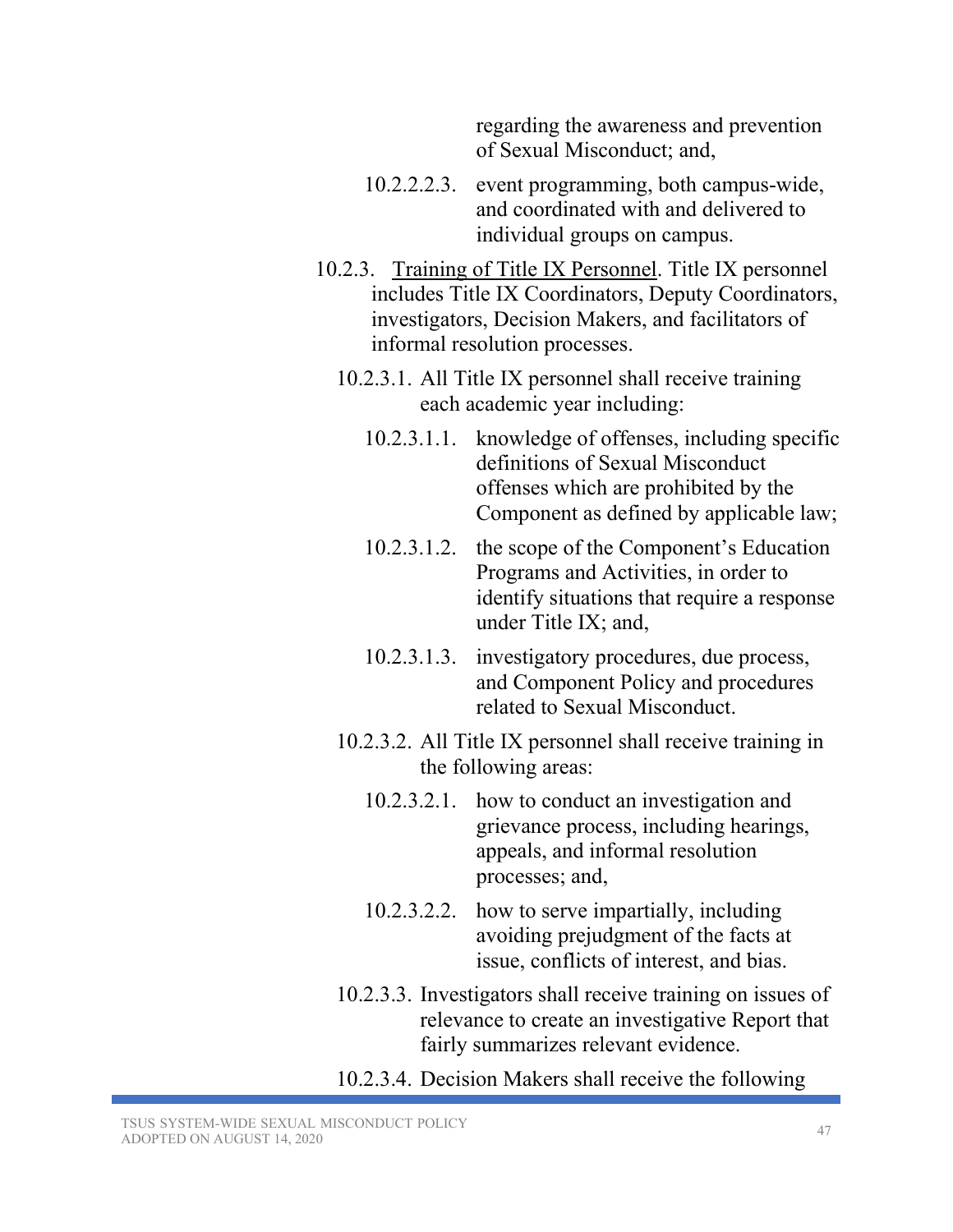training:

- 10.2.3.4.1. the use of technology to be used in a live hearing, to be received prior to that hearing; and,
- 10.2.3.4.2. issues of relevance of questions and evidence, including when questions and evidence about the Complainant's sexual predisposition or prior sexual behavior are not relevant.
- 10.2.3.5. Materials used in training of Title IX Personnel must not rely on sex stereotypes and must promote impartial investigations and adjudications of Formal Complaints of sexual harassment.
- 10.2.4. Trauma-Informed Investigation Training. Each peace officer employed by a Component shall complete training on trauma-informed investigation into allegations of Sexual Harassment, Sexual Assault, Dating Violence, and Stalking.
- 10.2.5. Posting of Training Materials. All materials used to train Title IX personnel as described in Section 10.2.3 must be made publicly available on the Component's website. This requirement applies regardless of whether materials were created by or procured by the Component.
- 10.2.6. Memoranda of Understanding Required. To facilitate effective communication and coordination regarding allegations of Sexual Harassment, Sexual Assault, Dating Violence, and Stalking a Component shall enter into a memorandum of understanding with one or more:
	- 10.2.6.1. local law enforcement agencies;
	- 10.2.6.2. sexual harassment, Sexual Assault, Dating Violence, or Stalking advocacy groups; and,
	- 10.2.6.3. hospitals or other medical resource providers.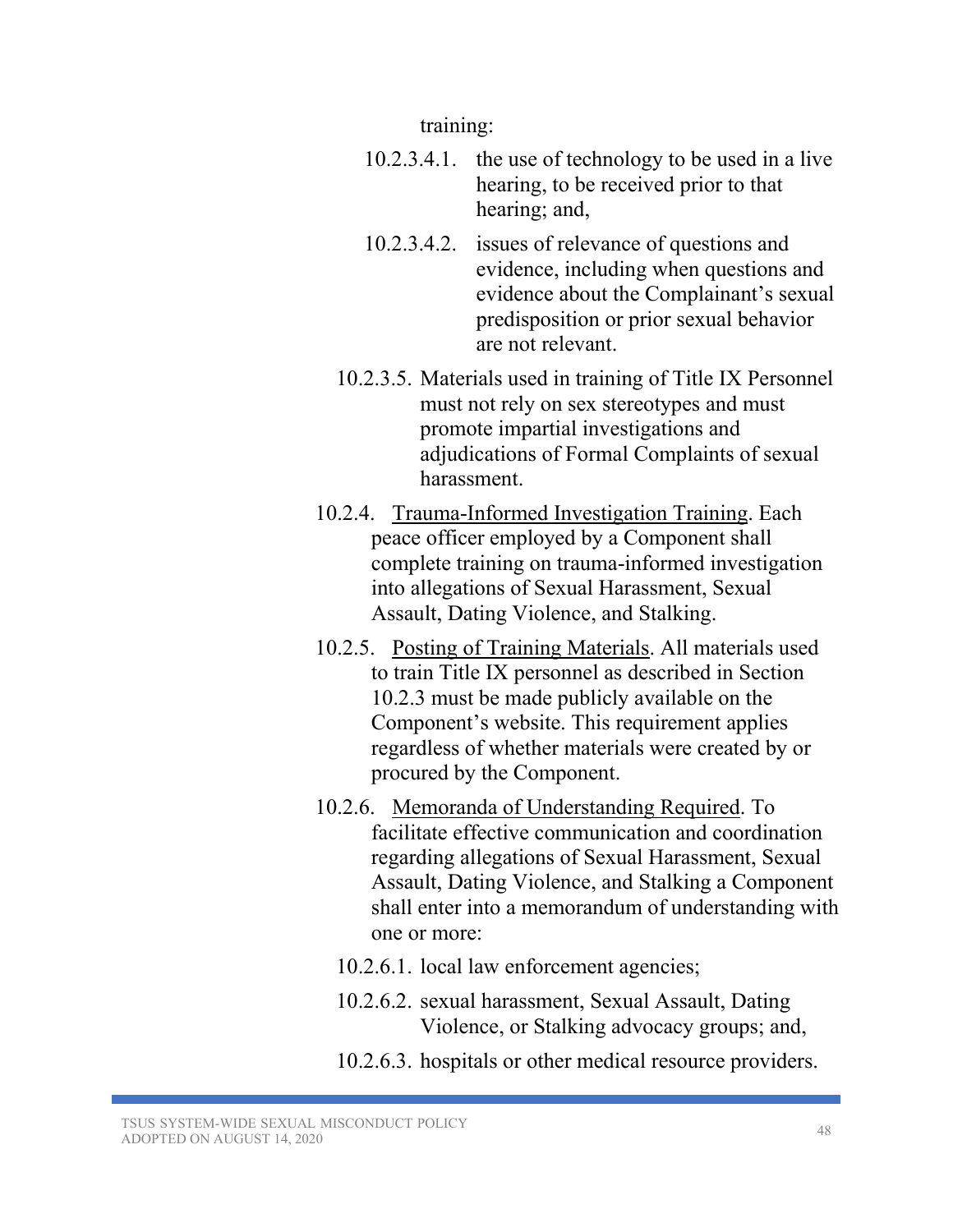#### 10.3. Requirements of the Title IX Coordinator's Quarterly Report, as Prescribed by Statute

- 10.3.1.The Title IX Coordinator of each Component, shall, once every three months, submit a written report of sexual misconduct allegations received by Responsible Employees to the Component's President containing the following information:
	- 10.3.1.1. the number of reports of Sexual Harassment, Sexual Assault, Dating Violence and Stalking during the reporting period;
	- 10.3.1.2. the number of investigations conducted during the reporting period;
	- 10.3.1.3. the final dispositions occurring during the reporting period; and,
	- 10.3.1.4. the number of reports for which the Component determined not to initiate a disciplinary process during the reporting period.
- 10.3.2. The Title IX Coordinator of each Component shall immediately report to the Component's President any incident of Sexual Harassment, Sexual Assault, Dating Violence or Stalking if the Coordinator has cause to believe that the safety of any person is in imminent danger as a result of such conduct.

# 10.4. Requirements of the Component President's Annual Report, as Prescribed by Statute

- 10.4.1. The President of each Component shall, once each academic year in either the fall or spring semester, submit a report of Sexual Misconduct allegations received by the Component to the TSUS Board of Regents containing the following information:
	- 10.4.1.1. the number of reports received of sexual harassment, Sexual Assault, Dating Violence and Stalking during the reporting period;
	- 10.4.1.2. the number of investigations conducted during the reporting period;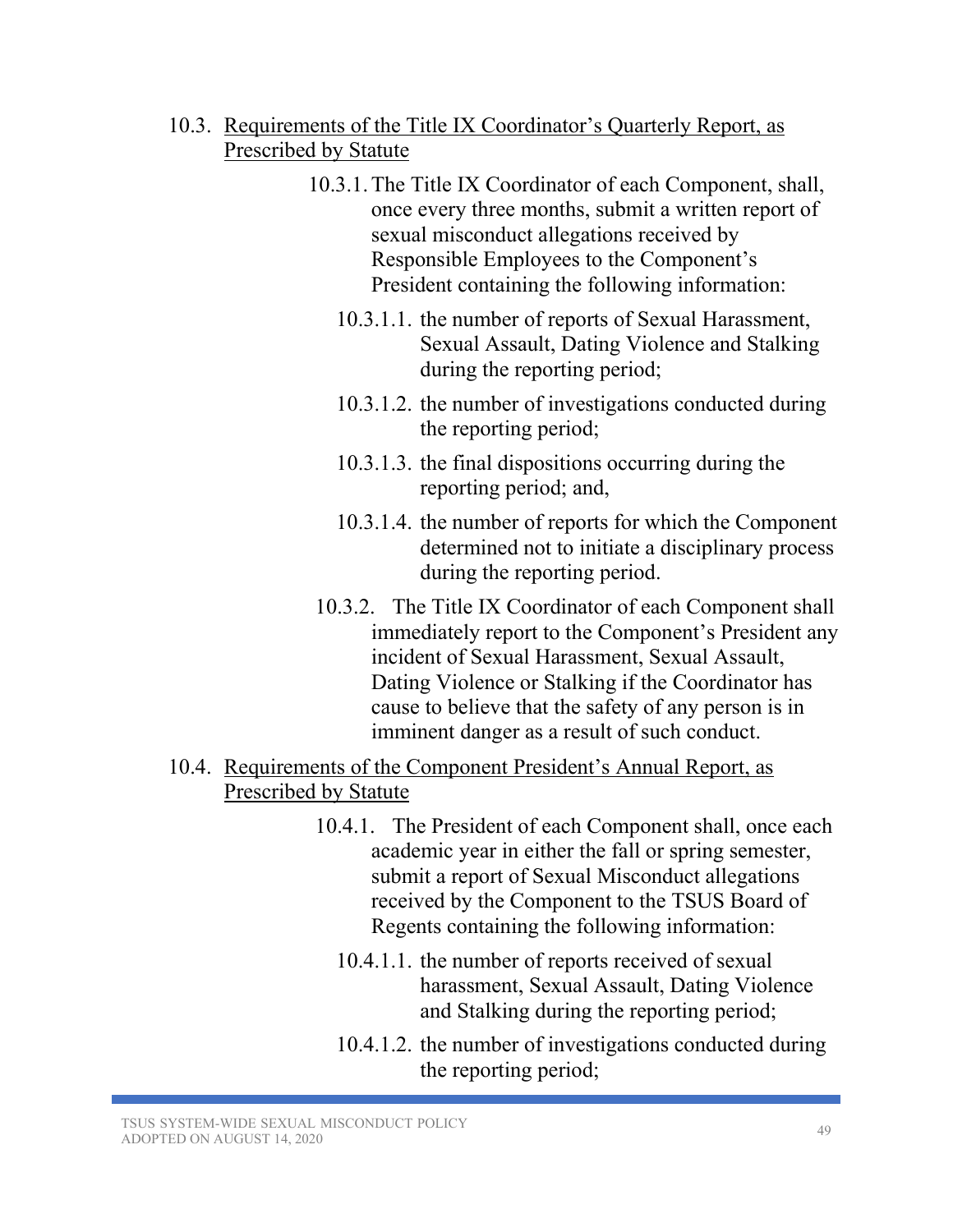- 10.4.1.3. the final dispositions occurring during the reporting period;
- 10.4.1.4. the number of reports for which the Component determined not to initiate a disciplinary process during the reporting period; and,
- 10.4.1.5. any disciplinary actions taken against Employees who knowingly fail to report an incident of Sexual Harassment, Sexual Assault, Dating Violence or Stalking, when required to do so, or who knowingly, with intent to harm or deceive, make a false report of such conduct.
- 10.4.2.The report to the TSUS Board of Regents may not identify any person, and a copy of such report must be submitted to the Chancellor and the Vice Chancellor and General Counsel.
- 10.4.3.A President is not required to submit a report to the TSUS Board of Regents for any semester the Component has fewer than 1,500 enrolled students unless more than five reports of either Sexual Harassment, Sexual Assault, Dating Violence or Stalking were received during that semester.
- 10.4.4.The President's report to the TSUS Board of Regents shall be posted on the Component's internet website.
- 10.4.5.The President of each Component shall annually certify in writing to the Texas Higher Education Coordinating Board that the Component is in substantial compliance with this subsection. The President shall send a copy of the letter certifying substantial compliance to the Chancellor and the Vice-Chancellor and General Counsel.

#### 10.5. Recordkeeping.

10.5.1. A Component shall retain for seven years, unless a longer retention period is required by law or record retention schedule, the records of Sexual Misconduct allegations, investigations, hearings, appeals, and all related matters, including the following: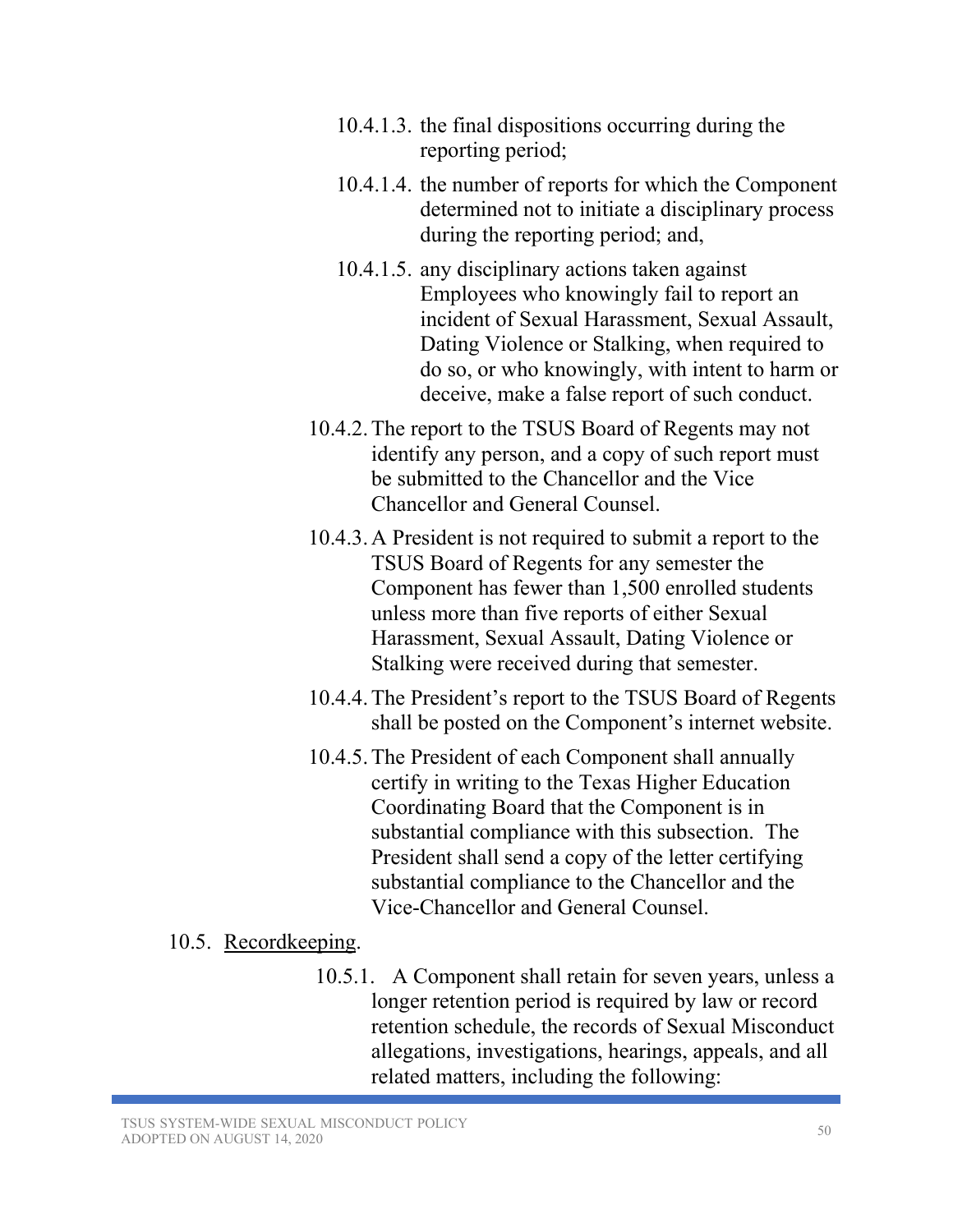- 10.5.1.1. the responsibility determination;
- 10.5.1.2. any audio or audiovisual recording or transcript of any live hearing;
- 10.5.1.3. the disciplinary sanctions imposed on the Respondent, if any;
- 10.5.1.4. the remedies provided to the Complainant, if any;
- 10.5.1.5. the appeal and its result, if any;
- 10.5.1.6. the informal resolution and its results, if any; and,
- 10.5.1.7. the materials used to train Title IX Coordinators, Investigators, Decision Makers, and any person who facilitates informal resolutions.
- 10.5.2. A Component shall create and retain for seven years, unless a longer retention period is required by law or record retention schedule, the actions, including Supportive Measures, taken in response to a Report or Formal Complaint of sexual harassment. A Component shall document:
	- 10.5.2.1. the reasons for its conclusions;
	- 10.5.2.2. if Supportive Measures were not provided, the reasons the Component did not provide Supportive Measures, which are not clearly unreasonable in light of the known circumstances; and,
	- 10.5.2.3. that it has taken measures designed to restore or preserve equal access to the Component's Education Program or Activity.

#### **Glossary**

**Actual Knowledge**, in the context of Title IX Sexual Harassment, means notice of Sexual Harassment or allegations of Sexual Harassment to a Component's Title IX Coordinator or any official of the Component who has authority to institute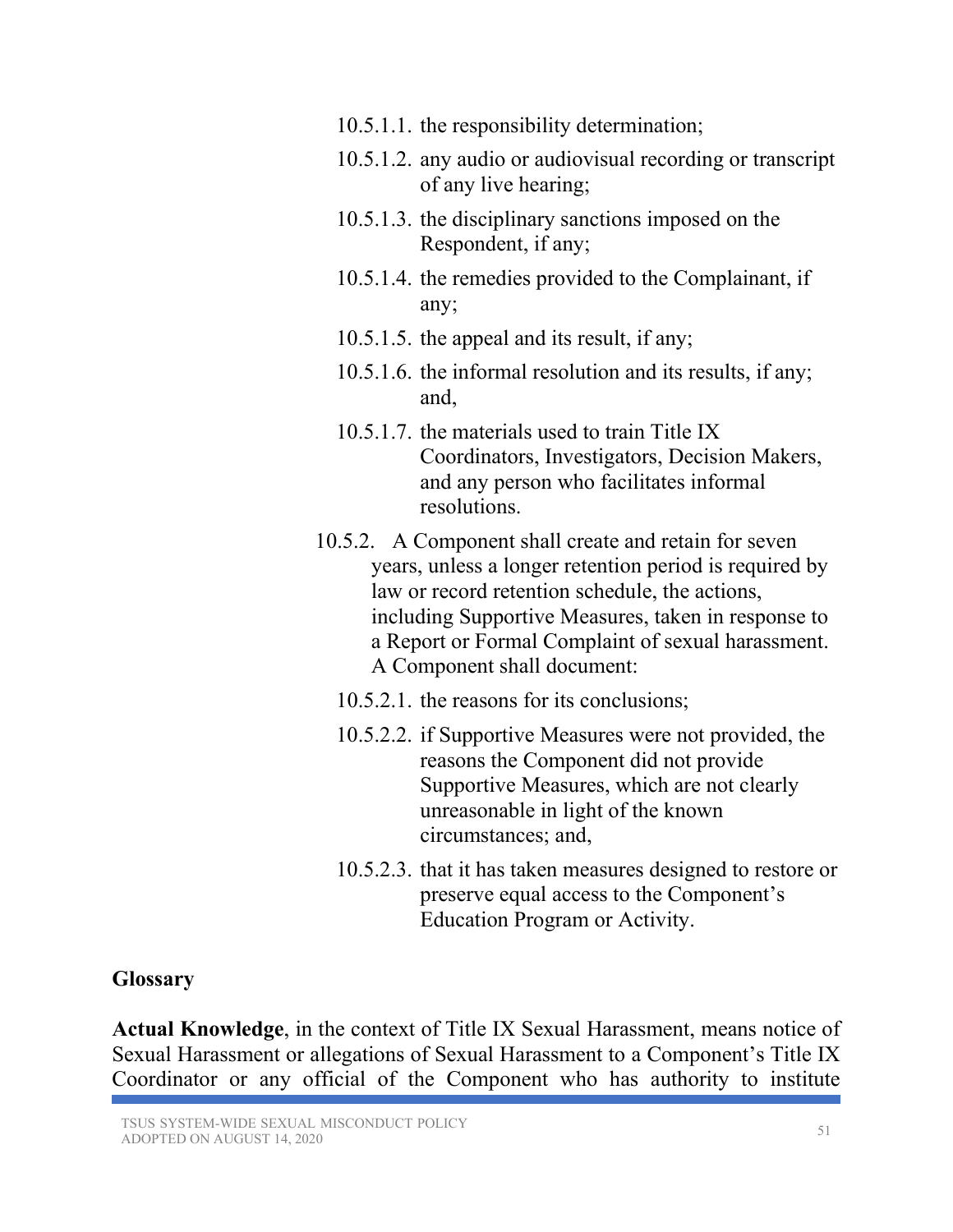corrective measures on behalf of the Component ("Official with Authority"). Imputation of knowledge based solely on vicarious liability or constructive notice is insufficient to constitute actual knowledge. This standard is not met when the only official of the Component with actual knowledge is the Respondent. The mere ability or obligation to report Sexual Harassment or to inform a Student about how to report Sexual Harassment or having been trained to do so, does not qualify an individual as one who has authority to institute corrective measures on behalf of the Component.

**Advisor** refers to the person who may accompany the Party to any and all meetings, hearings, or proceedings and provides support, guidance, or advice to the Party. The Advisor may not directly participate in any meeting, hearing, or proceeding, except for the limited purpose of conducting oral cross-examination during a live hearing in a Title IX Sexual Harassment matter. The Advisor may not conduct oral crossexamination during a hearing in a Non-Title IX Sexual Misconduct matter.

**Appellate Authority** means an individual(s) appointed or authorized by the Component to hear appeals.

**Campus Administrator** refers to the person(s) authorized by the Component to perform the function(s) as designated in this Policy

**Campus Security Authorities (CSA)** refers to those individuals designated by the Component, including but not limited to, University Police and officials who have significant responsibility for student and campus activities, who are responsible for accurately reporting crime information for purposes of the Clery Act.

**Complaint** refers to Formal Complaint as defined herein.

**Complainant** means an individual who is alleged to be the victim of Sexual Misconduct, and shall be referred to herein as either Complainant or victim. These terms may be used interchangeably throughout this Policy. For Title IX Sexual Harassment complaints, the Complainant must be participating in or attempting to participate in the Component's Education Program or Activity at the time of the alleged incident.

**Component** refers to all member institutions of the Texas State University System, including the System Administration Office, Lamar University, Lamar Institute of Technology, Lamar State College Orange, Lamar State College Port Arthur, Sam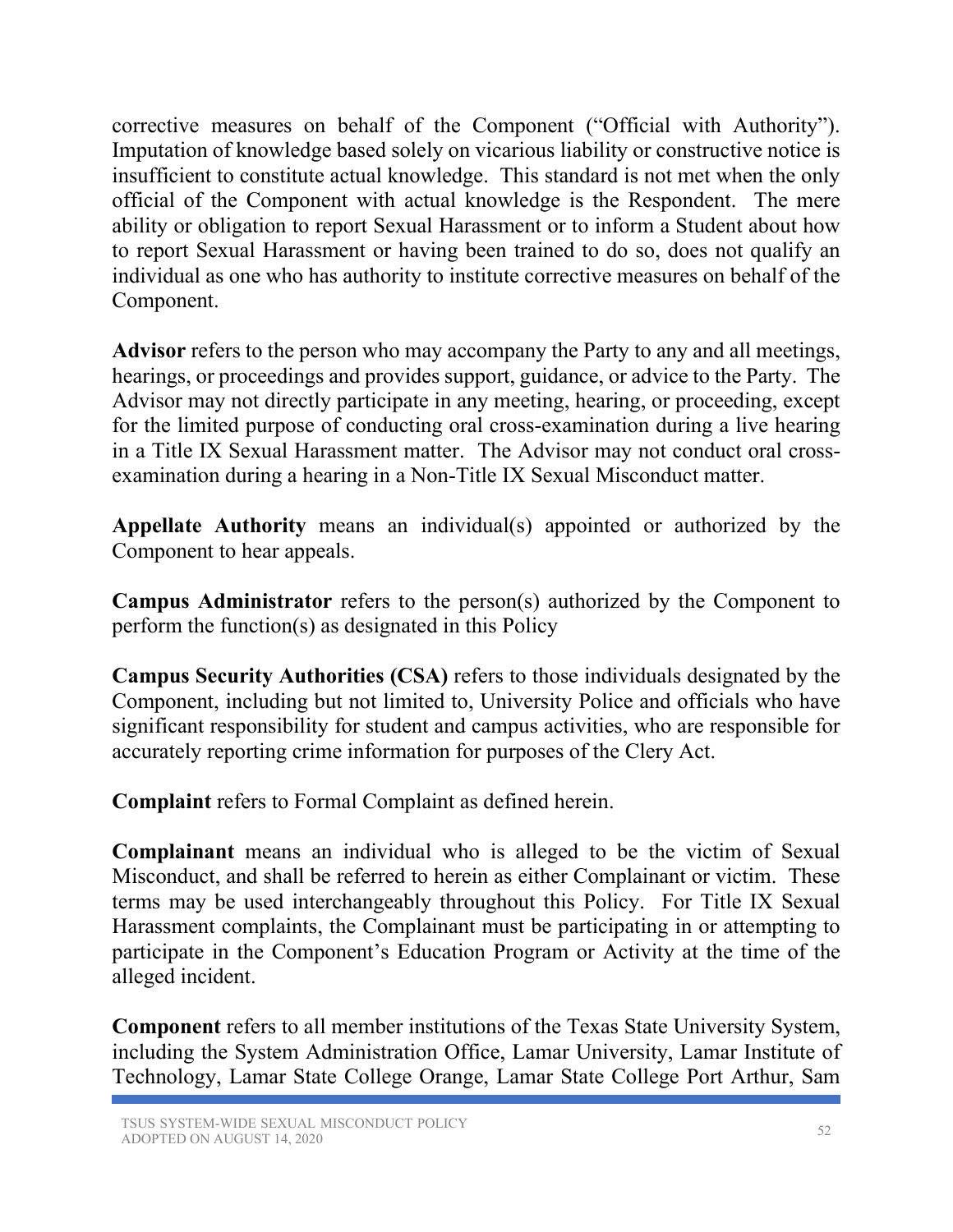Houston State University, Sul Ross State University, and Texas State University.

**Component Premises**. Buildings or grounds owned, leased, operated, controlled, or supervised by the Component including property that is within or reasonably contiguous to the premises owned by the Component but controlled by another person, is frequently used by students, and supports institutional purposes, such as a food or other retail vendor.

**Confidential Employee** refers to a person designated by the Component to whom students enrolled at the institution may speak confidentially concerning incidents of Sexual Misconduct. The term refers to physical and mental health professionals, including licensed counselors who provide mental health counseling to members of the school community, and those who act under the supervision of a health care employee; and individuals whose scope of employment includes confidentiality requirements under Texas law.

**Confidential Treatment Records** means records that are made or maintained by a physician, psychiatrist, psychologist, or other recognized professional or paraprofessional acting in the professional or paraprofessional's capacity, or assisting in that capacity, and which are made and maintained in connection with the provision of treatment to the Party, unless the Component obtains that Party's voluntary, written consent to do so for a grievance process under this Policy. If the Party is not legally able to give written consent due to minority, then a parent or legal guardian must provide written consent for the Party.

**Consent** is an informed and freely and affirmatively communicated willingness to participate in a particular sexual activity. Consent can be expressed either by words or by clear and unambiguous actions, as long as those words or actions create mutually understandable permission regarding the conditions of each instance of sexual activity. It is the responsibility of the person who wants to engage in the sexual activity to ensure that s/he has the consent of the other to engage in each instance of sexual activity. (The definition of consent for the crime of sexual assault in Texas can be found at Texas Penal Code Section 22.011)The Component will consider the following factors in determining whether consent was provided:

1) consent is a voluntary agreement or assent to engage in sexual activity;

2) someone who is incapacitated cannot consent;

3) consent can be withdrawn at any time;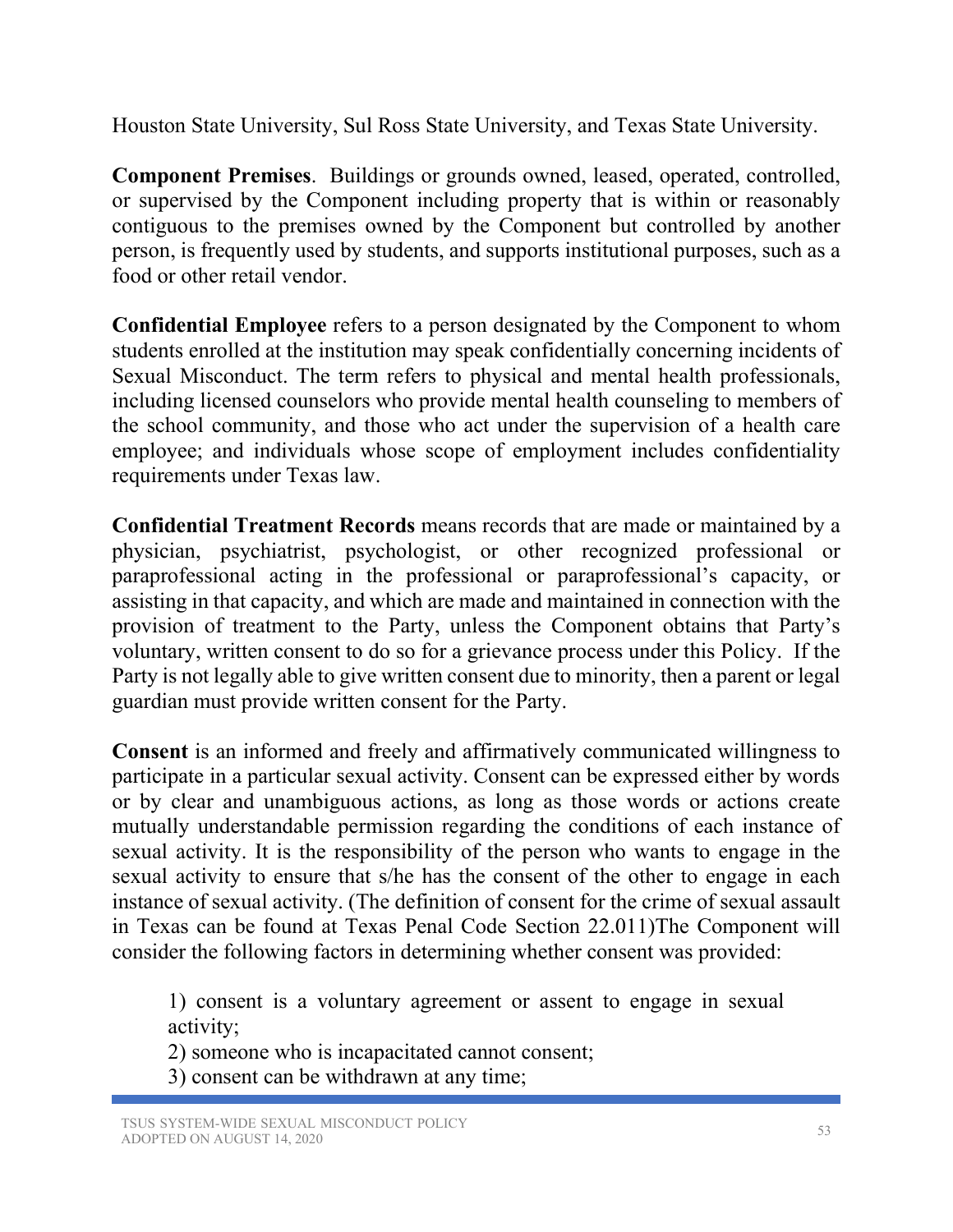4) past consent does not imply future consent; 5) silence or an absence of resistance does not imply consent; 6) consent to engage in sexual activity with one person does not imply consent to engage in sexual activity with another; 7) coercion, force, or threat invalidates consent; and 8) being intoxicated or under the influence of alcohol, drugs, or any other substance is never an excuse for engaging in Sexual Misconduct.

**Cyberstalking** involves using electronic means, including the Internet, for purposes of a sexual nature, to stalk or harass a person or group of people.

In **Texas**, "**cyberbullying**" is defined as a person using any electronic communication device to engage in bullying or intimidation. So, this form of bullying falls under the broader **bullying law.** Relevant communications include, for example, statements made through social media and text messages. (**Texas** Educational Code § 37.218.)

**Dating Violence** is violence committed by a person: 1) who is or has been in a social relationship of a romantic or intimate nature with the victim; and 2) where the existence of such a relationship shall be determined based on a consideration of the following factors: (a) the length of the relationship; (b) the type of relationship; (c) the frequency of interaction between the persons involved in the relationship. (20 U.S.C.  $\S 1092$ ) and 34 CFR 668.46 (j)(1)(i)(B)

**Decision Maker** means the person or people who makes the determination regarding responsibility or dismissal of an allegation of Sexual Misconduct and the person or people who makes the determination if the responsibility determination or dismissal is appealed. The Appellate Authority may not also serve as the Decision Maker in the same or affiliated grievance.

**Dean of Students** includes the Student Affairs Office, the Student Services Office, the Dean of Student Life, or the equivalent personnel.

**Domestic Violence** includes felony or misdemeanor crimes of violence committed by a current or former spouse or intimate partner of the victim, by a person with whom the victim shares a child in common, by a person who is cohabitating with or has cohabitated with the victim as a spouse or intimate partner or roommate, by a person similarly situated to a spouse of the victim under the domestic or family violence laws of the State of Texas, or by any other person against an adult or youth victim who is protected from that person's acts under the domestic or family violence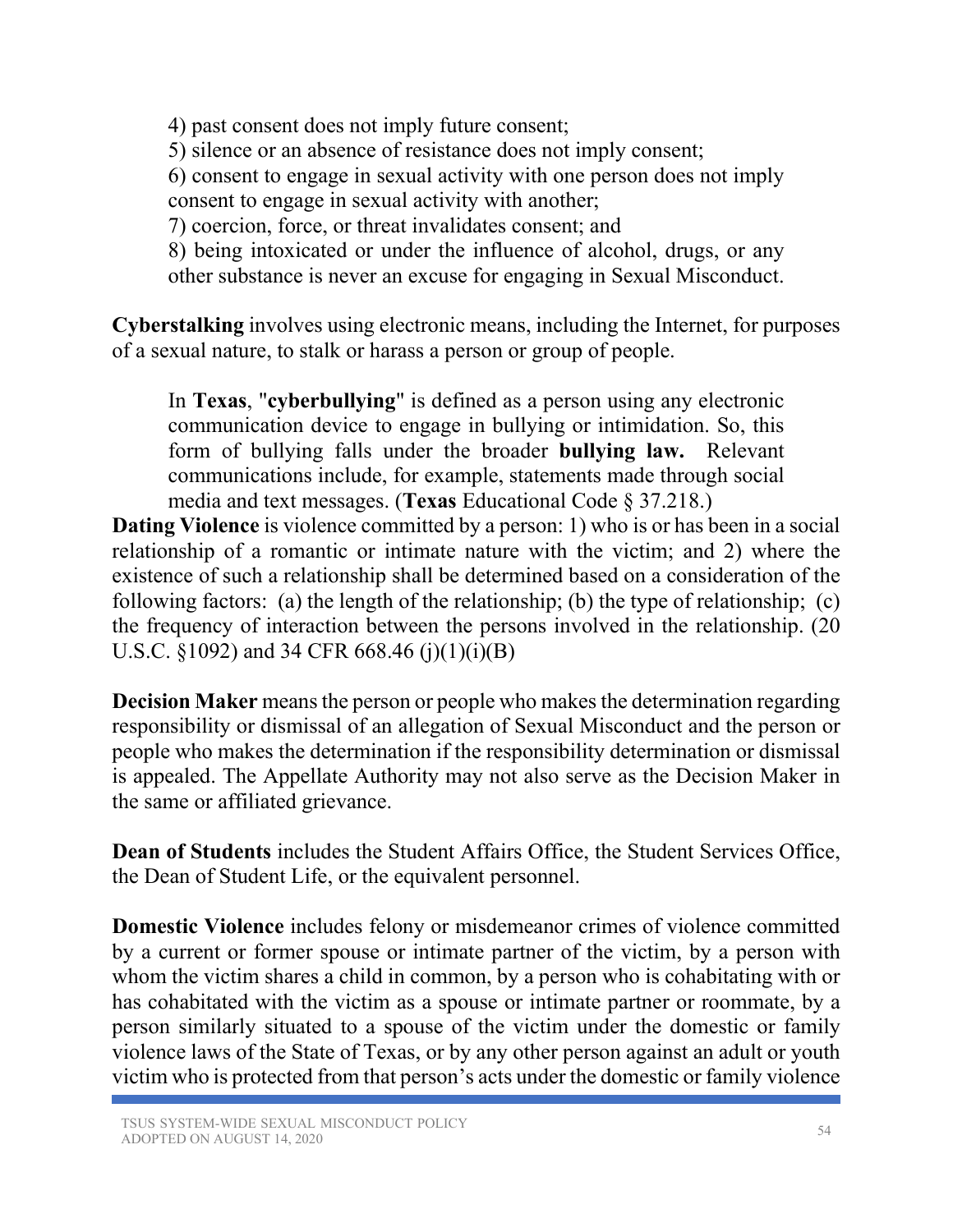laws of the State of Texas.

**Education Program or Activity** means all the operations of a Component on or off campus, including any building owned or controlled by a student organization that is officially recognized by the Component. Education Program or Activity also includes employment with the Component.

**Employee** refers to both faculty and staff.

**Finding** means the written decision made by the Title IX Coordinator or Decision Maker, per the applicable grievance process.

**Fondling** means the touching of the private body parts of another person for the purpose of sexual gratification, without the Consent of the Victim, including instances where the Victim is incapable of giving Consent because of their age or because of their temporary or permanent mental incapacity.

**Formal Complaint** means a document filed by a Complainant or signed by the Title IX Coordinator alleging Title IX Sexual Harassment against a Respondent and requesting that the Component investigate the allegation of Sexual Harassment.

The phrase "document filed by a Complainant" means a document or electronic submission (such as by electronic mail or through an online portal provided for this purpose by the Component ) that contains the Complainant's physical or digital signature, or otherwise indicates that the Complainant is the person filing the Formal Complaint.

**Incest** means sexual intercourse between persons who are related to each other within the degrees wherein marriage is prohibited by law.

**Informal Resolution** means the process utilized by a Component to resolve Formal Complaints or Reports as an alternative to the investigation and adjudication procedures stated in this Policy. Informal Resolution may include but is not limited to mediation.

**Informal Resolution Facilitator** means the person who assists and guides the Parties toward their own resolution. The **Informal Resolution Facilitator** does not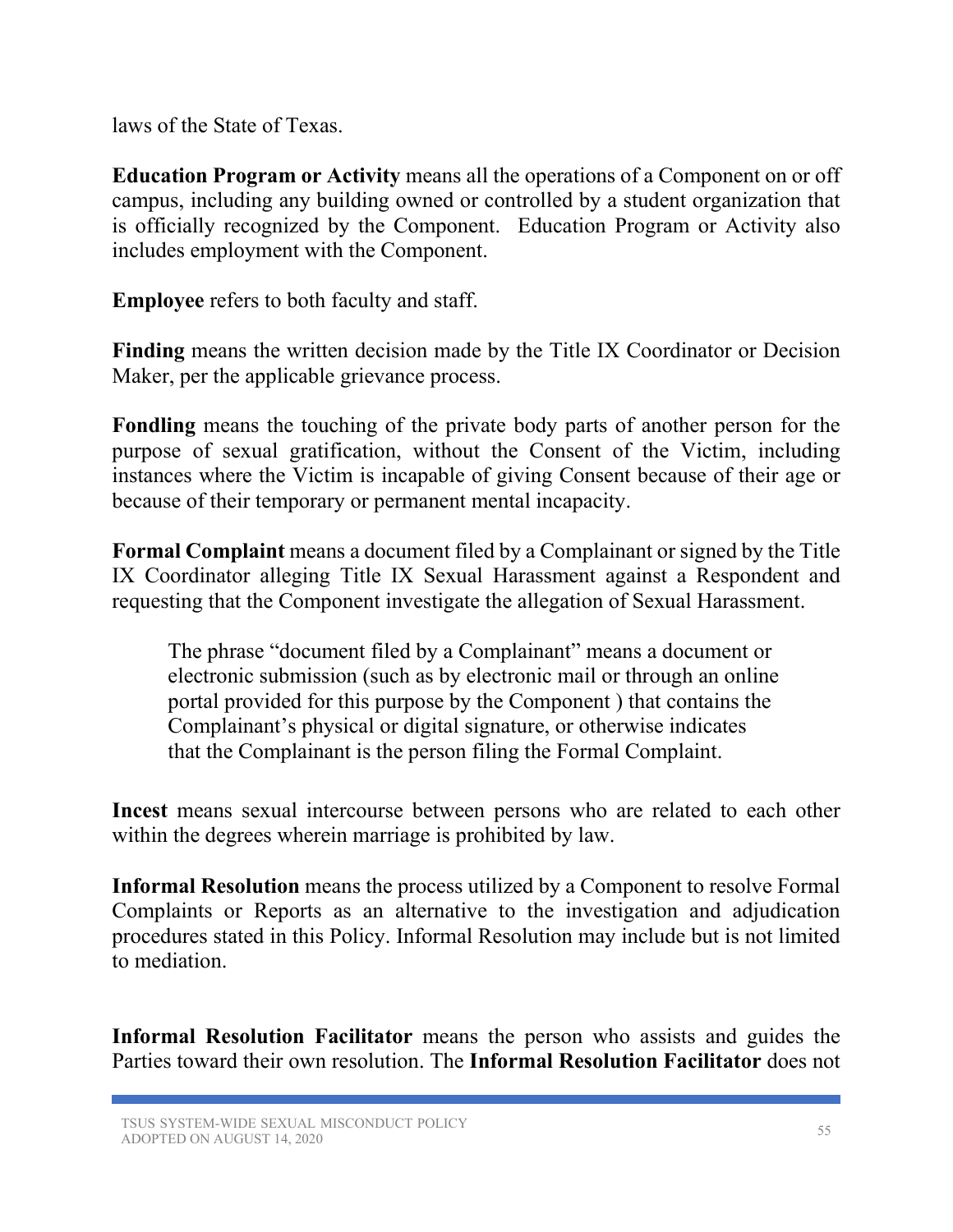decide the outcome.

**Investigator** refers to the person who conducts the Sexual Misconduct investigation.

**New Employee** refers to a faculty or staff member who has not been previously employed by the Component, or whose previous employment with the Component was more than one year from their latest date of hire with the Component.

**Non-Title IX Sexual Misconduct** refers to Sexual Misconduct that does not meet the definition of Title IX Sexual Harassment in this Policy.

**Notice** means notification. Notice may be provided via electronic or hard copy methods. Every effort will be made to notify each Party using the same method.

**Official with Authority** refers to the Title IX Coordinator or any official, as determined by the Component, who has authority to institute corrective measures on behalf of the Component.

**Parties** means the Complainant and Respondent.

**Preponderance of the Evidence** means the greater weight and degree of credible evidence. Preponderance of the evidence is the standard for determining allegations of Sexual Misconduct under this Policy. Preponderance of the evidence is satisfied if the Sexual Misconduct is more likely to have occurred than not.

**Rape** means the penetration, no matter how slight, of the vagina or anus with any body part or object, or oral penetration by a sex organ of another person, without the Consent of the Victim. See also definition of Sexual Assault herein.

**Report** refers to a report of Sexual Misconduct that is not Title IX Sexual Harassment.

**Respondent** refers to the person accused of Sexual Misconduct.

**Responsible Employee** refers to a Component Employee engaged in the course and scope of their employment, including campus police or security. All Employees are Responsible Employees except Confidential Employees. Responsible Employees include all administrators, faculty, staff, residence life directors and Advisors, and graduate teaching assistants.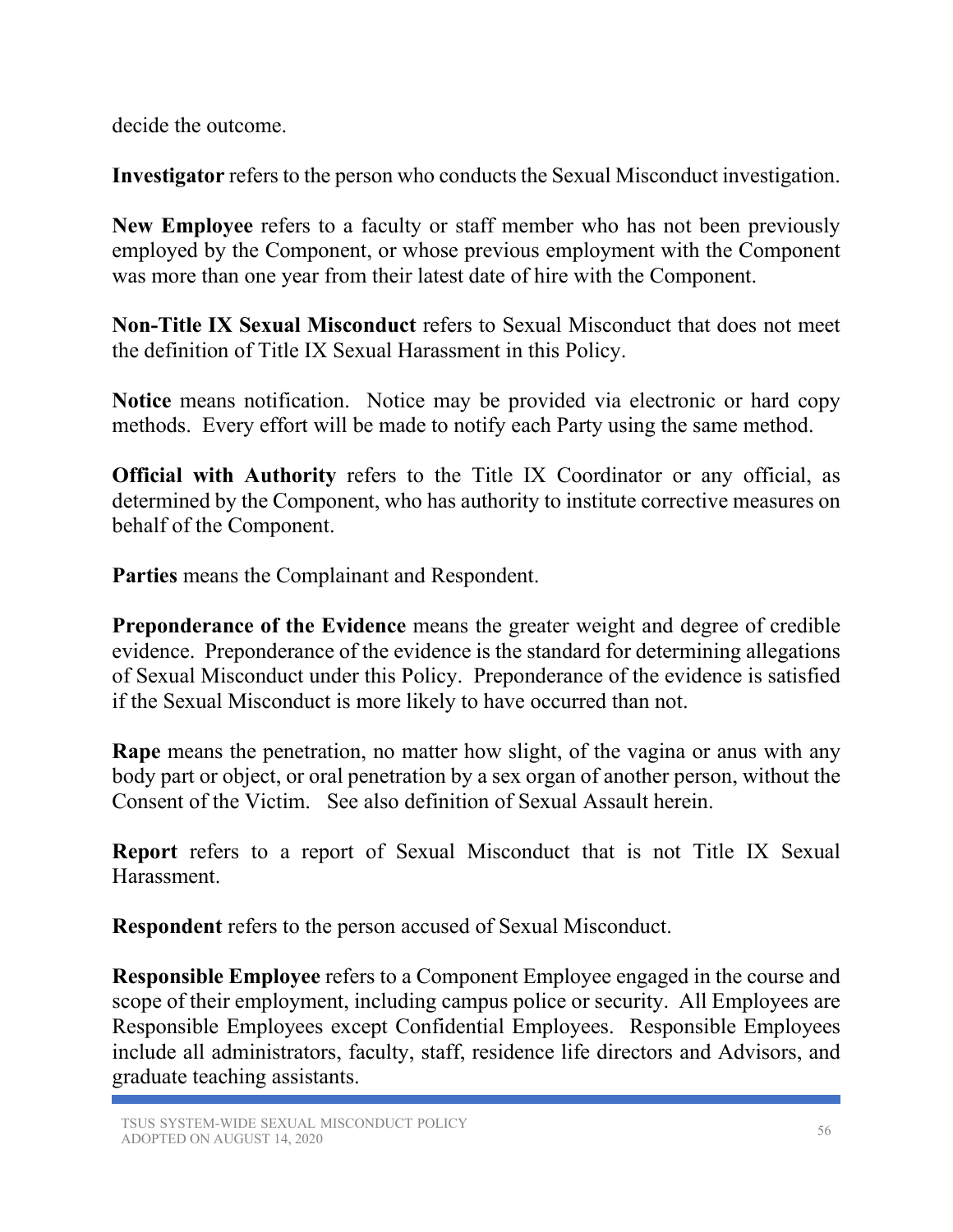**Retaliation** means any adverse action threatened or taken against a person because he or she has filed, supported, or provided information in connection with a Formal Complaint of Sexual Misconduct, including, but not limited to direct and indirect intimidation, threats, and harassment. Intimidation, threats, coercion, or discrimination, including charges against an individual for code of conduct violations that do not involve Sexual Misconduct, but arise out of the same facts or circumstances as a Formal Complaint or Report of Sexual Misconduct, for the purpose of interfering with any right or privilege secured by Title IX or this Policy, constitutes retaliation.

**Sex Discrimination** also referred to herein as sexual discrimination involves treating a person unfavorably because of that person's sex.

**Sex Offenses** include any sexual act directed against another person, without the Consent of the victim, including instances where the victim is incapable of giving Consent.

**Sexual Assault** is defined as forcible or nonforcible sex offenses under the FBI's Uniform Crime Reporting (U.C.R) program [20 U.S.C. 1092  $(f)(6)(A)(v)$ ], which includes these two offense categories:

(i) Sex Offenses, Forcible: Any sexual act directed against another person, without the consent of the victim including instances where the victim is incapable of giving consent

(a) Forcible Rape: (Except Statutory Rape) The carnal knowledge of a person, forcibly and/or against that person's will or not forcibly or against the person's will in instances where the victim is incapable of giving consent because of his/her temporary or permanent mental or physical incapacity.

(b) Forcible Sodomy: Oral or anal sexual intercourse with another person, forcibly and/or against that person's will or not forcibly or against the person's will in instances where the victim is incapable of giving consent because of his/her youth or because of his/her temporary or permanent mental or physical incapacity.

(c) Sexual Assault with an Object: To use an object or instrument to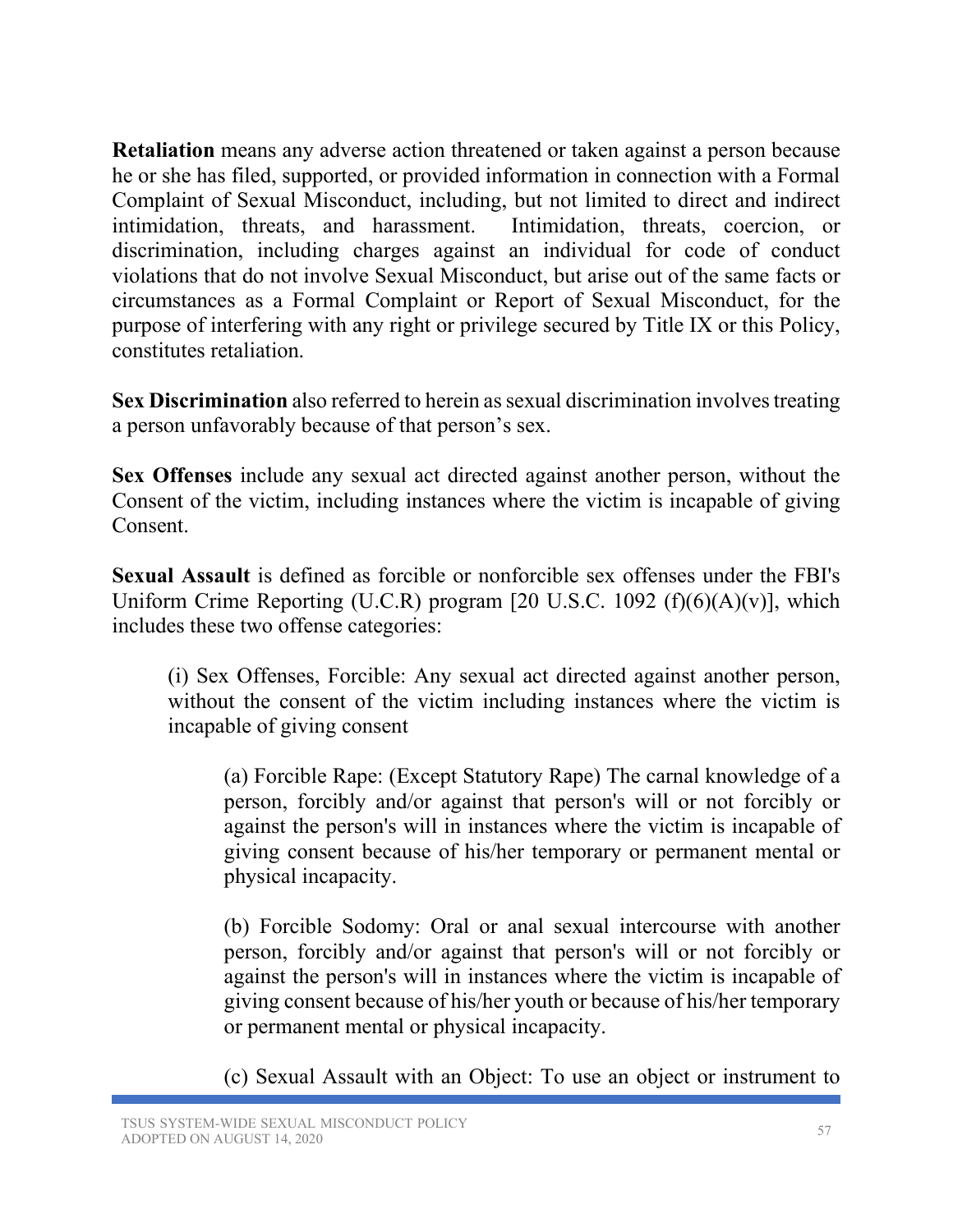unlawfully penetrate, however slightly, the genital or anal opening of the body of another person, forcibly and/or against that person's will or not forcibly or against the person's will in instances where the victim is incapable of giving consent because of his/her youth or because of his/her temporary or permanent mental or physical incapacity.

(d) Forcible Fondling: The touching of the private body parts of another person for the purpose of sexual gratification, forcibly and/or against that person's will or not forcibly or against the person's will in instances where the victim is incapable of giving consent because of his/her youth or because of his/her temporary or permanent mental or physical incapacity.

(ii) Sex Offenses, Nonforcible: (Except Prostitution Offenses) Unlawful, nonforcible sexual intercourse.

(a) Incest: Nonforcible sexual intercourse between persons who are related to each other within the degrees wherein marriage is prohibited by law.

(b) Statutory Rape: Nonforcible sexual intercourse with a person who is under the statutory age of consent.

Examples of sexual assault include, but are not limited to, the following nonconsensual sexual activity:

1) sexual intercourse (vaginal or anal);

2) oral sex;

3) Rape or attempted Rape;

4) penetration of an orifice (anal, vaginal, oral) with the penis, finger or other object;

5) unwanted touching of a sexual nature;

6) use of coercion, manipulation or force to make someone else engage in sexual touching, including touching of breasts, chest, buttocks and genitalia;

7) engaging in sexual activity with a person who is unable to provide Consent; or

8) knowingly transmitting a sexually-transmitted disease to another.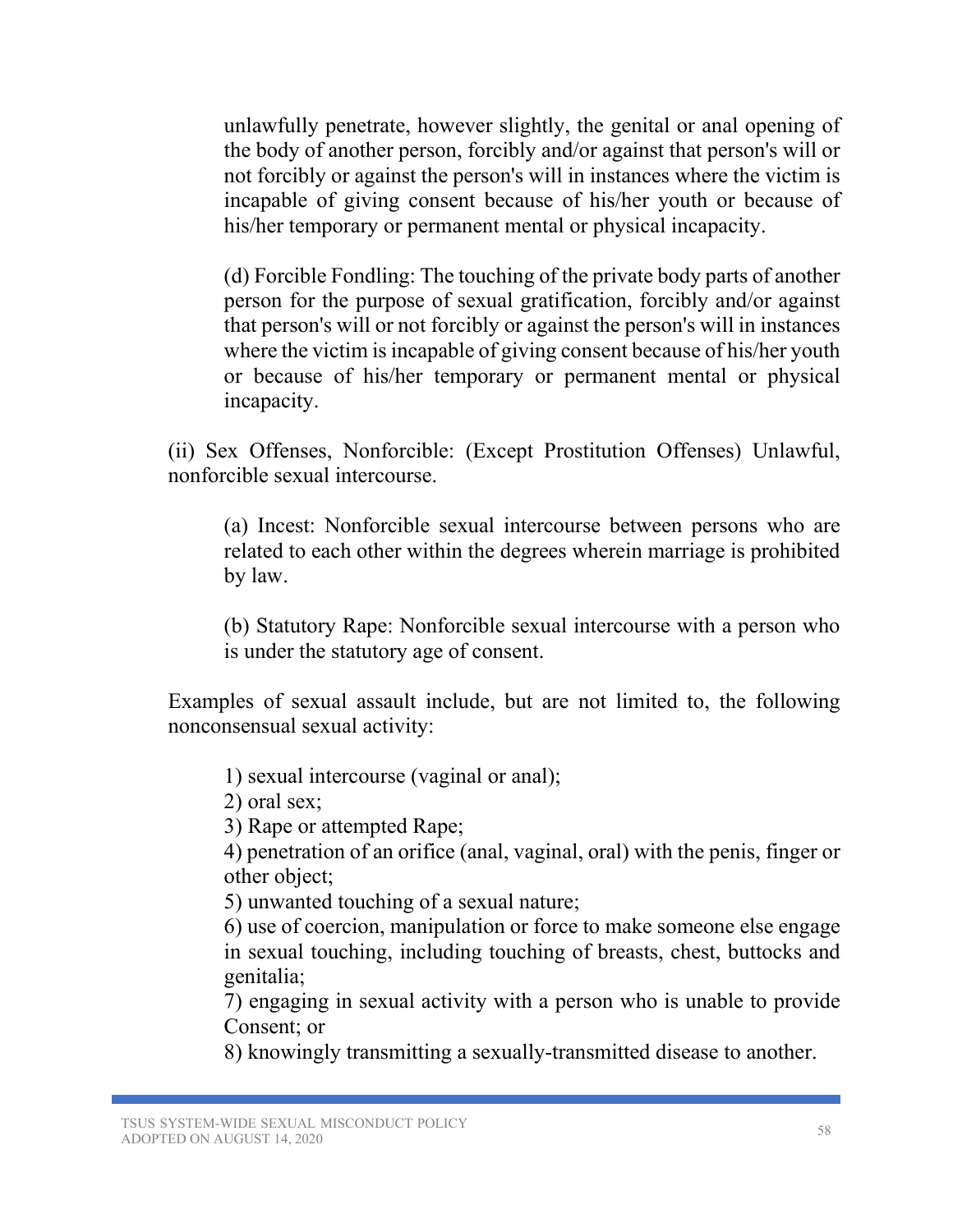See also definition of Sexual Assault pursuant to Texas Penal Code §22.011.

**Sexual Exploitation** occurs when a person takes non-consensual or abusive sexual advantage of another for his or her own advantage or benefit, or to benefit or advantage anyone other than the one being exploited.

Examples of sexual exploitation can include, but are not limited to, the following behaviors:

1) prostituting another;

2) non-consensual electronically recording, photographing, or transmitting intimate or sexual utterances, sounds or images without the knowledge and consent of all Parties involved;

3) voyeurism (spying on others who are in intimate or sexual situations);

4) going beyond the boundaries of consent (such as letting friends hide in a closet to watch another friend having consensual sex); or

5) distributing intimate or sexual information about another person without that person's Consent.

### **Sexual Harassment:**

**Title IX Sexual Harassment** refers to Sexual Misconduct that meets one or more of these three types of behavior:

(i) A Component's Employee conditioning provision of an aid, benefit or service of the Component on an individual's participation in unwelcome sexual conduct ("quid pro quo" harassment which may be express or implied and need not be "severe" or "pervasive" as a single incident is inherently "offensive" and jeopardizes equal educational access;

(ii) Unwelcome conduct determined by a reasonable person to be so severe, pervasive and objectively offensive that it effectively denies a person equal access to the Component's Education Program or Activity, or

(iii) "Sexual Assault," "Dating Violence," "Domestic Violence" or "Stalking" as defined in referenced statutes.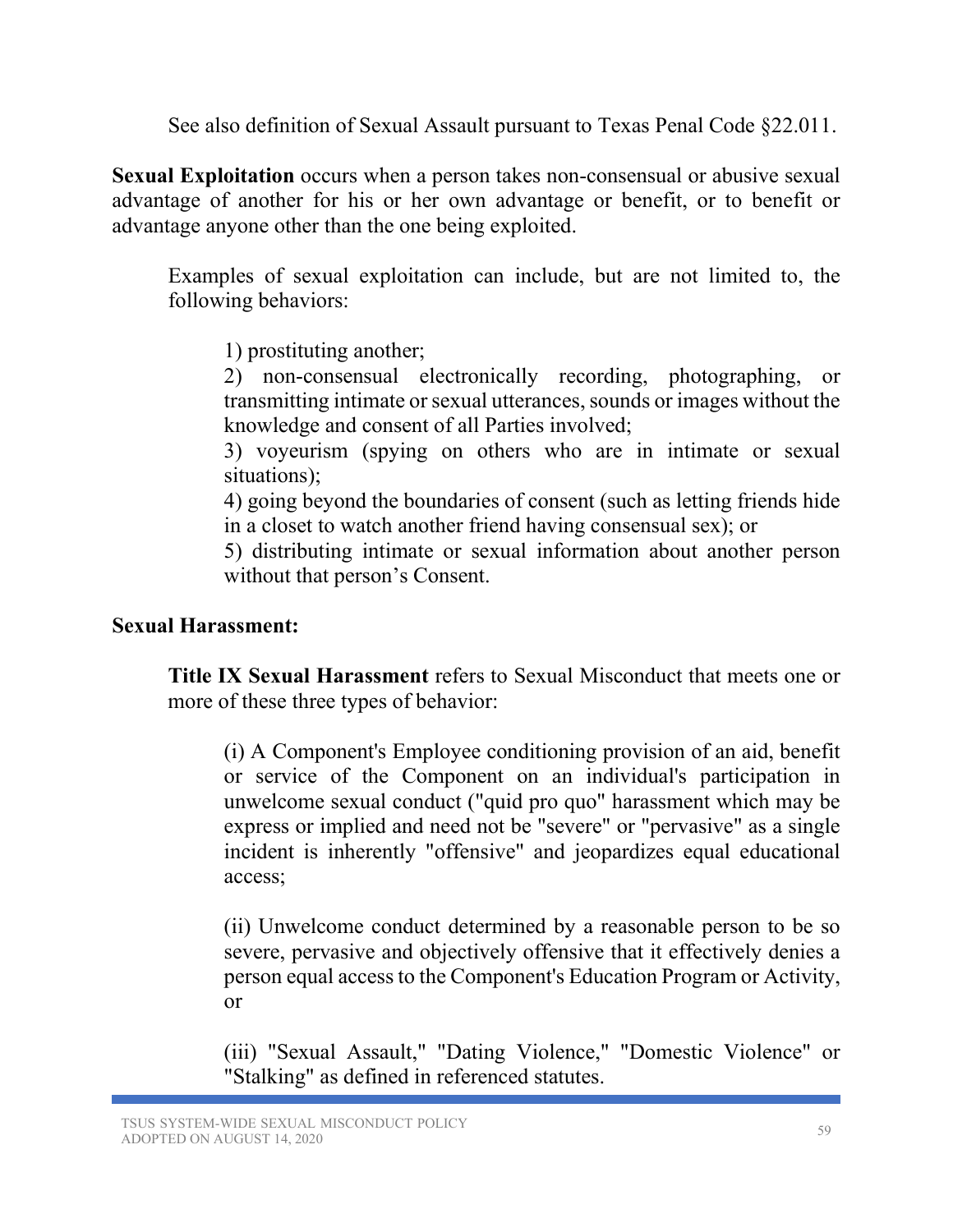**Sexual Harassment under other applicable state and federal law** means unwelcomed sex-based verbal or physical conduct that:

1) in the employment context, unreasonably interferes with a person's work performance or creates an intimidating, hostile, or offensive work environment; or

2) in the education context, is sufficiently severe, persistent, or pervasive that the conduct interferes with the student's ability to participate in or benefit from Education Programs or Activities at a post-secondary educational institution.

**Sexual Intimidation** includes but is not limited to: 1) threatening another with a non-consensual sex act; 2) Stalking or Cyber-stalking of a sexual nature as defined in Texas Penal Code 42.072; or 3) engaging in indecent exposure as defined in Texas Penal Code 21.08.

**Sexual Misconduct** is a broad term encompassing a range of non-consensual sexual activity or unwelcome behavior of a sexual nature. The term includes but is not limited to Sexual Assault, Sexual Exploitation, Sexual Intimidation, Sexual Harassment, Domestic Violence, Dating Violence, and Stalking. Sexual Misconduct can be committed by men or women, strangers or acquaintances, and can occur between or among people of the same or opposite sex. This term also includes Title IX Sexual Harassment.

**Sexual Violence** Sexual violence refers to physical sexual acts perpetrated against a person's will or where a person is incapable of giving Consent. All such acts are forms of Sexual Misconduct.

**Stalking** is defined as engaging in a course of conduct directed at a specific person that would cause a reasonable person to (a) fear for his or her safety or the safety of others; or (b) suffer substantial emotional distress. [34 U.S.C. 12291 (a)(30) and Texas Penal Code Section 42.072.]

**Statutory Rape** means sexual intercourse with a person who is under the statutory age of Consent.

**Student** refers to any person who has matriculated, or who is currently or was previously enrolled in the Component on either a full-time or part-time basis.